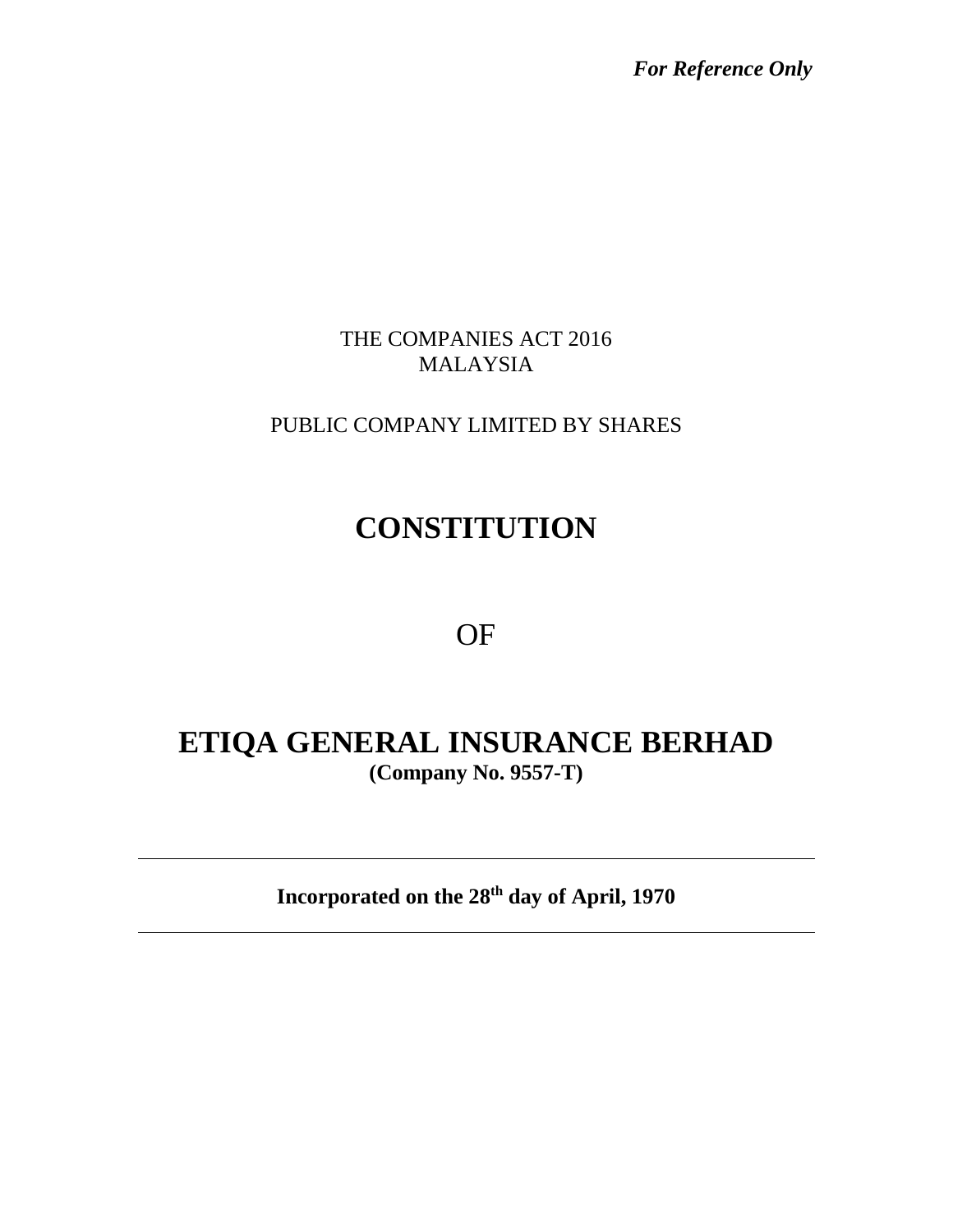9557

 $\mathbf T$ 

## **TABLE OF CONTENTS**

| <b>Article</b>      | <b>Description</b> | Page          |
|---------------------|--------------------|---------------|
|                     |                    | <b>Number</b> |
|                     |                    |               |
| 1.1                 |                    |               |
| 1.2                 |                    |               |
|                     |                    |               |
| 2(a)                |                    |               |
| 2(b)                | Office             |               |
| 2(c)                |                    |               |
| 2(d)                |                    |               |
|                     |                    |               |
| 3<br>$\overline{4}$ |                    |               |
| 5                   |                    |               |
| 6                   |                    |               |
|                     |                    |               |
| 7(a)                |                    |               |
| 7(b)<br>7(c)        |                    |               |
| 8                   |                    |               |
| 9                   |                    |               |
| 10                  |                    |               |
| 11                  |                    |               |
| 12                  |                    |               |
| 13                  |                    |               |
| 14                  |                    |               |
|                     |                    |               |
| 15                  |                    |               |
| 16                  |                    |               |
| 17                  |                    |               |
| 18                  |                    |               |
| 19                  |                    |               |
| 20                  |                    |               |
| 21                  |                    |               |
|                     |                    |               |
| 22                  |                    |               |
| 23                  |                    |               |
| 24                  |                    |               |
| 25                  |                    |               |
| 26                  |                    |               |
| 27                  |                    |               |
|                     |                    |               |
| 28                  |                    |               |
| 29                  |                    |               |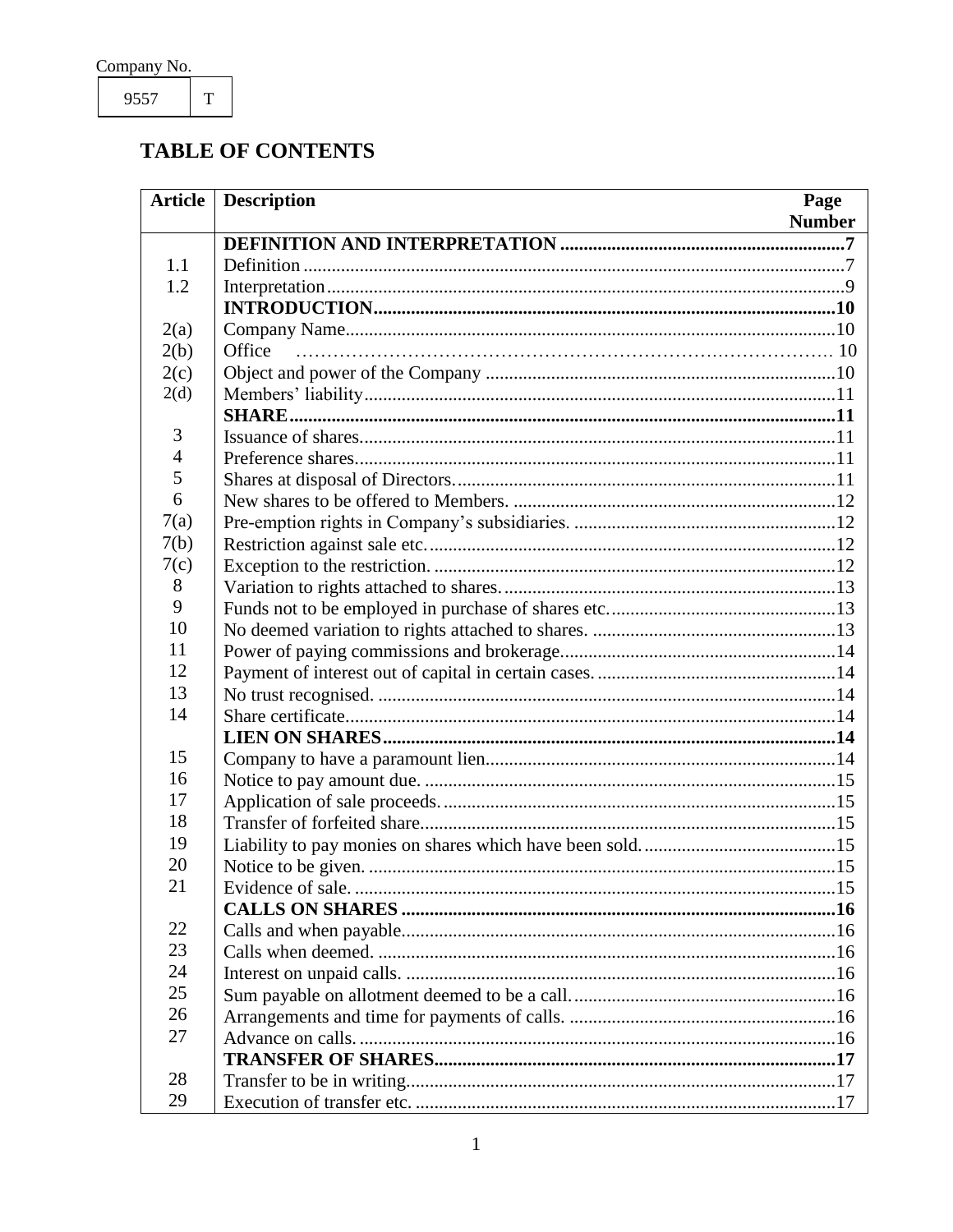9557

 $\overline{\mathrm{T}}$ 

| <b>Article</b> | <b>Description</b><br>Page                                            |               |
|----------------|-----------------------------------------------------------------------|---------------|
|                |                                                                       | <b>Number</b> |
| 30             |                                                                       |               |
| 31             |                                                                       |               |
| 32             |                                                                       |               |
| 33             |                                                                       |               |
| 34             |                                                                       |               |
|                |                                                                       |               |
| 35             |                                                                       |               |
| 36             |                                                                       |               |
| 37             |                                                                       |               |
| 38             |                                                                       |               |
| 39             |                                                                       |               |
|                |                                                                       |               |
| 40             |                                                                       |               |
| 41             |                                                                       |               |
| 42             |                                                                       |               |
| 43             |                                                                       |               |
| 44             |                                                                       |               |
| 45             |                                                                       |               |
| 46             |                                                                       |               |
| 47             |                                                                       |               |
| 48             |                                                                       |               |
| 49             |                                                                       |               |
| 50             |                                                                       |               |
|                |                                                                       |               |
| 51             |                                                                       |               |
| 52             |                                                                       |               |
| 53             |                                                                       |               |
| 54             |                                                                       |               |
|                |                                                                       |               |
| 55             |                                                                       |               |
| 56             |                                                                       |               |
| 57             |                                                                       |               |
| 58             | Creation of new shares to be considered as part of original capital24 |               |
| 59             | Reduction of capital.                                                 |               |
| 60             |                                                                       |               |
|                |                                                                       |               |
| 61             |                                                                       |               |
| 62             |                                                                       |               |
| 63             |                                                                       |               |
| 64             |                                                                       |               |
| 65             |                                                                       |               |
| 66             |                                                                       |               |
| 67             |                                                                       |               |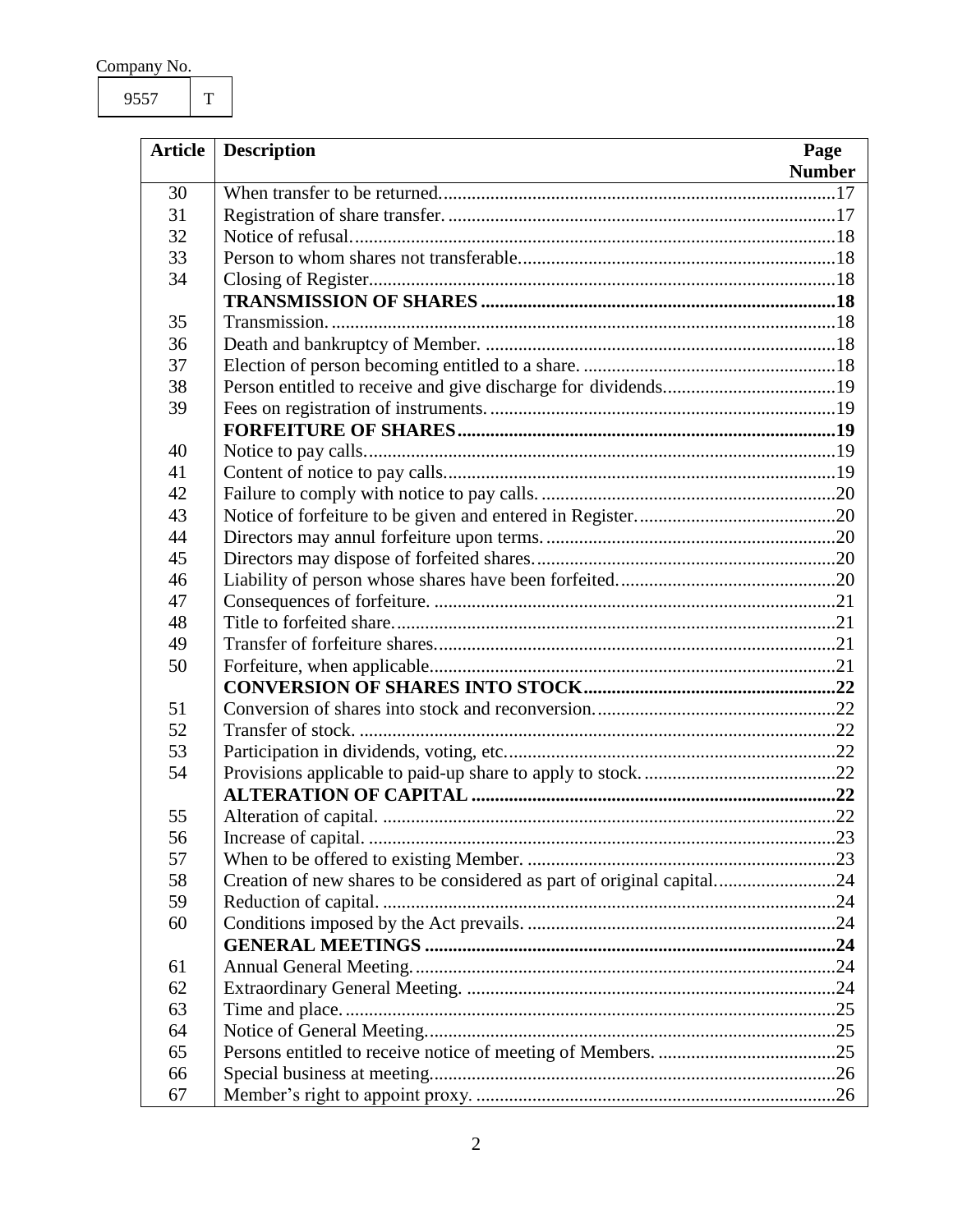9557  $\overline{\mathrm{T}}$ 

|     | <b>Article</b> Description                                       | Page          |
|-----|------------------------------------------------------------------|---------------|
|     |                                                                  | <b>Number</b> |
| 68  |                                                                  |               |
|     |                                                                  |               |
| 69  |                                                                  |               |
| 70  |                                                                  |               |
| 71  |                                                                  |               |
| 72  |                                                                  |               |
| 73  |                                                                  |               |
| 74  |                                                                  |               |
| 75  |                                                                  |               |
| 76  |                                                                  |               |
| 77  |                                                                  |               |
| 78  |                                                                  |               |
|     |                                                                  |               |
| 79  |                                                                  |               |
| 80  |                                                                  |               |
| 81  |                                                                  |               |
| 82  |                                                                  |               |
| 83  |                                                                  |               |
| 84  |                                                                  |               |
| 85  |                                                                  |               |
| 86  |                                                                  |               |
| 87  |                                                                  |               |
| 88  |                                                                  |               |
| 89  |                                                                  |               |
| 90  |                                                                  |               |
|     | DIRECTORS: APPOINTMENT, REMOVAL, VACATION ETC33                  |               |
| 91  |                                                                  |               |
| 92  |                                                                  |               |
| 93  |                                                                  |               |
| 94  |                                                                  |               |
| 95  |                                                                  |               |
| 96  |                                                                  |               |
| 97  |                                                                  |               |
| 98  |                                                                  |               |
| 99  |                                                                  |               |
| 100 |                                                                  |               |
| 101 |                                                                  |               |
| 102 |                                                                  |               |
| 103 | Appointment, removal or re-election subject to applicable laws35 |               |
| 104 |                                                                  |               |
| 105 |                                                                  |               |
| 106 |                                                                  |               |
| 107 |                                                                  |               |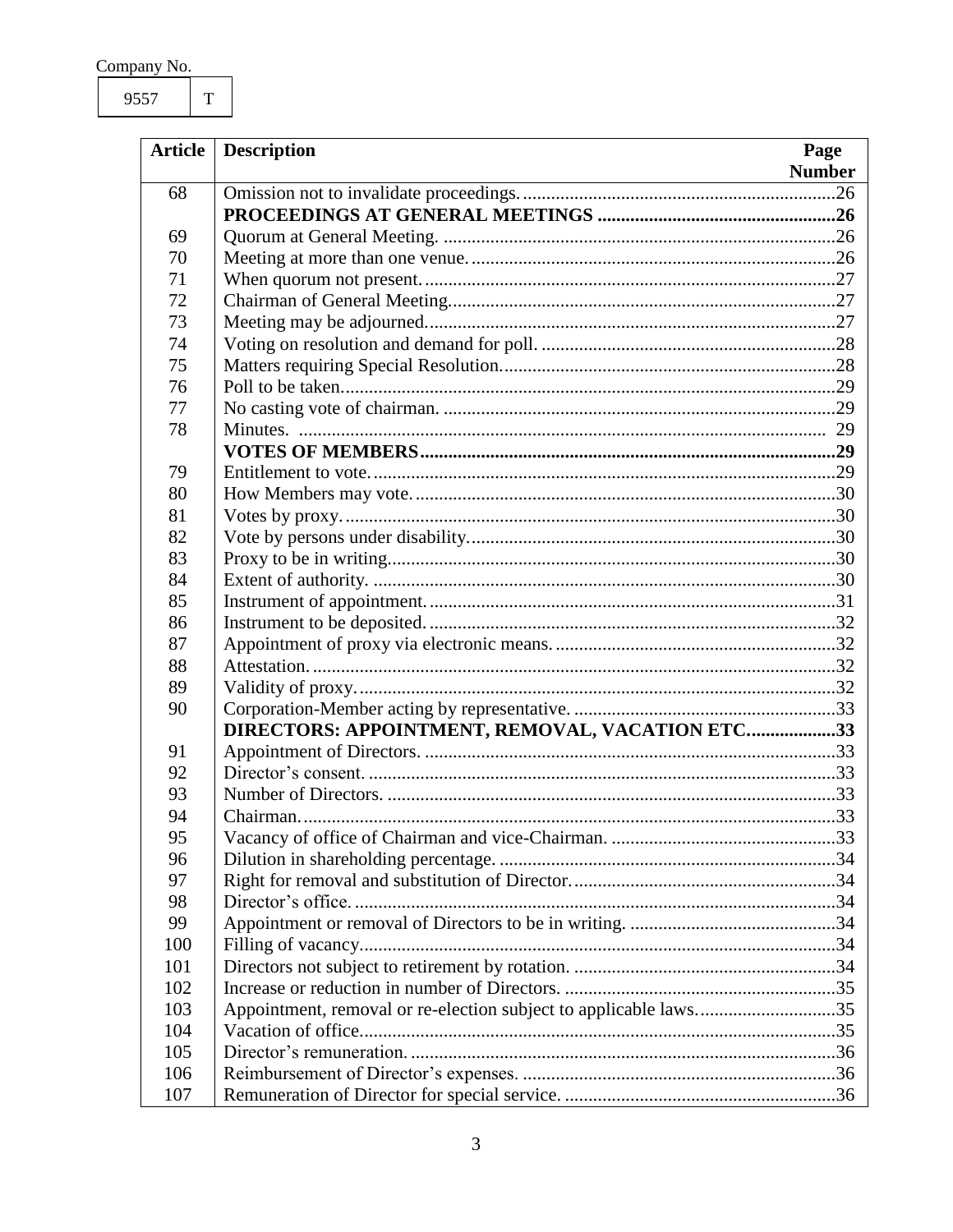9557 T

| <b>Article</b> | <b>Description</b><br>Page                                                        |  |
|----------------|-----------------------------------------------------------------------------------|--|
|                | <b>Number</b>                                                                     |  |
| 108            |                                                                                   |  |
| 109            |                                                                                   |  |
|                |                                                                                   |  |
| 110            |                                                                                   |  |
| 111            |                                                                                   |  |
| 112            |                                                                                   |  |
| 113            | Approval required for disposal of Company undertaking or property by Directors.38 |  |
| 114            |                                                                                   |  |
| 115            |                                                                                   |  |
| 116            |                                                                                   |  |
| 117            |                                                                                   |  |
| 118            |                                                                                   |  |
| 119            |                                                                                   |  |
|                |                                                                                   |  |
| 120            |                                                                                   |  |
| 121            |                                                                                   |  |
| 122            |                                                                                   |  |
| 123            |                                                                                   |  |
| 124            |                                                                                   |  |
| 125            |                                                                                   |  |
| 126            |                                                                                   |  |
| 127            |                                                                                   |  |
| 128            |                                                                                   |  |
| 129            |                                                                                   |  |
| 130            |                                                                                   |  |
| 131            |                                                                                   |  |
| 132            |                                                                                   |  |
| 133            | Company may remunerate Director for professional services44                       |  |
|                |                                                                                   |  |
| 134(a)         |                                                                                   |  |
| 134(b)         |                                                                                   |  |
| 134(c)         |                                                                                   |  |
| 134(d)         |                                                                                   |  |
| 134(e)         |                                                                                   |  |
|                | MANAGING DIRECTOR, EXECUTIVE DIRECTOR & CHIEF                                     |  |
|                |                                                                                   |  |
| 135            |                                                                                   |  |
| 136            |                                                                                   |  |
| 137            |                                                                                   |  |
| 138            |                                                                                   |  |
| 139            |                                                                                   |  |
| 140            |                                                                                   |  |
|                |                                                                                   |  |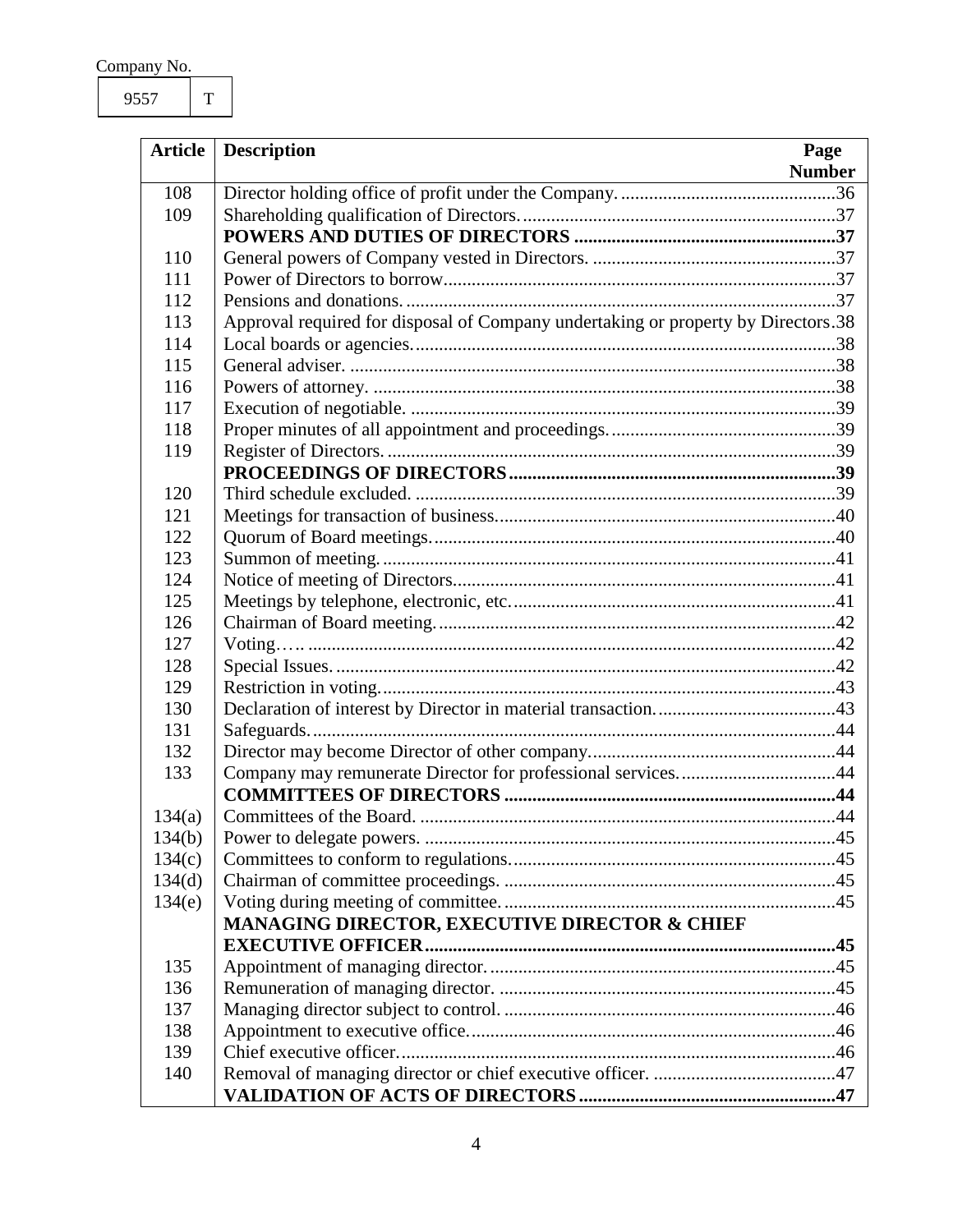9557  $\rm T$ 

| <b>Article</b> | <b>Description</b><br>Page                                         |               |
|----------------|--------------------------------------------------------------------|---------------|
|                |                                                                    | <b>Number</b> |
| 141            |                                                                    |               |
|                |                                                                    |               |
| 142            |                                                                    |               |
|                |                                                                    |               |
| 143            |                                                                    |               |
| 144            | Certified copy of resolution or extract of minutes of meeting48    |               |
|                |                                                                    |               |
| 145(a)         |                                                                    |               |
| 145(b)         | Same person may not act as Director and Secretary simultaneously48 |               |
| 145(c)         |                                                                    |               |
|                |                                                                    |               |
| 146            |                                                                    |               |
|                |                                                                    |               |
| 147            |                                                                    |               |
| 148            |                                                                    |               |
| 149            |                                                                    |               |
| 150            |                                                                    |               |
| 151            |                                                                    |               |
| 152            |                                                                    |               |
|                |                                                                    |               |
| 153            |                                                                    |               |
|                |                                                                    |               |
| 154            |                                                                    |               |
| 155            |                                                                    |               |
| 156            |                                                                    |               |
| 157            |                                                                    |               |
| 158            |                                                                    |               |
| 159            |                                                                    |               |
| 160            |                                                                    |               |
| 161            |                                                                    |               |
| 162            |                                                                    |               |
| 163            |                                                                    |               |
| 164            |                                                                    |               |
| 165            |                                                                    |               |
|                |                                                                    |               |
| 166            |                                                                    |               |
| 167            |                                                                    |               |
|                |                                                                    |               |
| 168            |                                                                    |               |
| 169            |                                                                    |               |
| 170            |                                                                    |               |
| 171            |                                                                    |               |
| 172            | When notice given by electronic communication deemed served54      |               |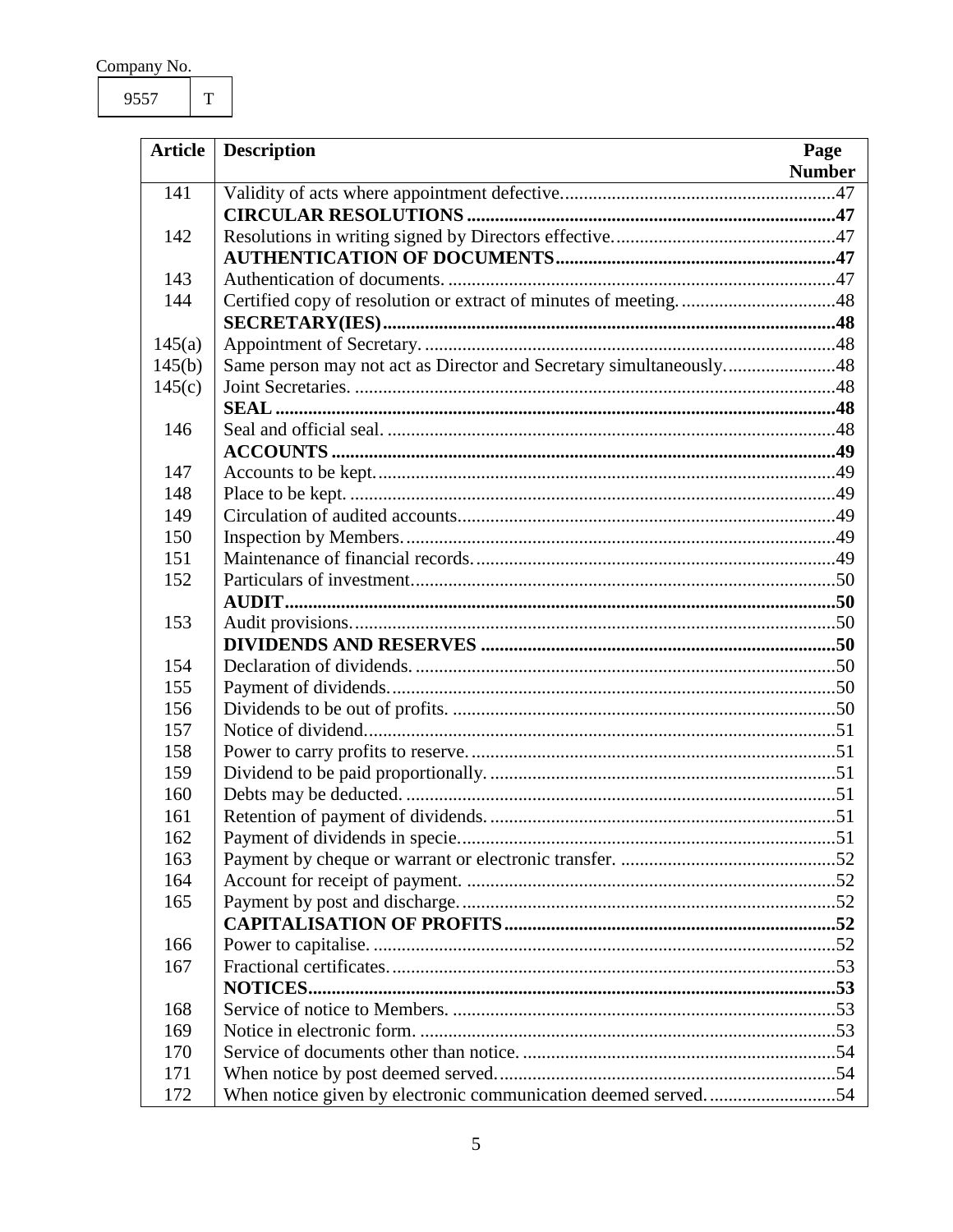9557  $\rm T$ 

| <b>Article</b> | <b>Description</b>                                                           | Page          |
|----------------|------------------------------------------------------------------------------|---------------|
|                |                                                                              | <b>Number</b> |
| 173            | Notice duly given to person entitled to share by operation of law, transfer, |               |
|                |                                                                              |               |
|                |                                                                              |               |
| 174            |                                                                              |               |
| 175            |                                                                              |               |
| 176            |                                                                              |               |
|                |                                                                              |               |
| 177            |                                                                              |               |
|                |                                                                              |               |
| 178            |                                                                              |               |
|                |                                                                              |               |
| 179            |                                                                              |               |
|                |                                                                              |               |
| 180            |                                                                              |               |
|                |                                                                              |               |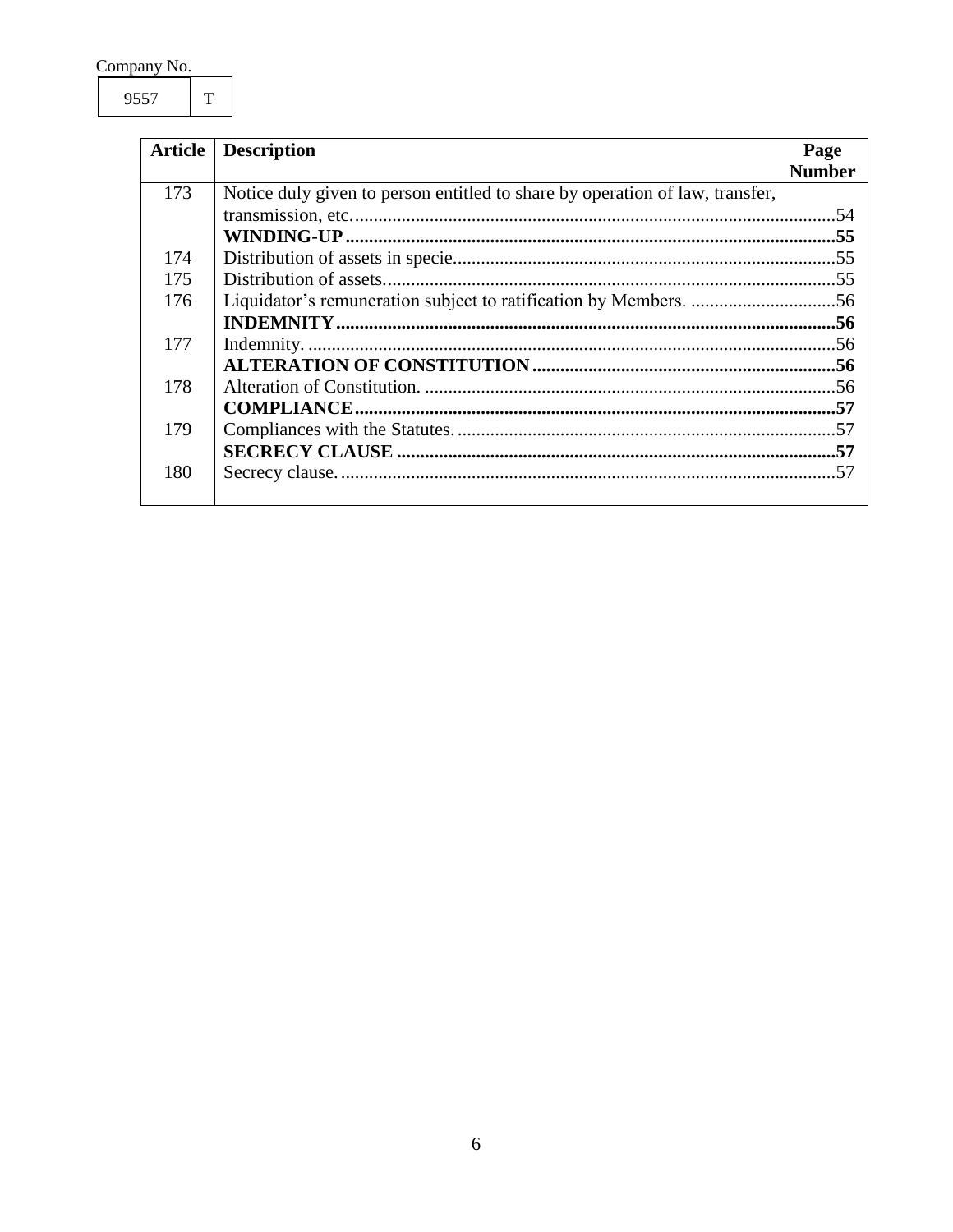9557 T

### THE COMPANIES ACT 2016 MALAYSIA

### **PUBLIC COMPANY LIMITED BY SHARES**

#### **CONSTITUTION**

#### OF

### **ETIQA GENERAL INSURANCE BERHAD**

<span id="page-7-1"></span><span id="page-7-0"></span>

| <b>DEFINITION AND INTERPRETATION</b> |                                                                                                                                                                                                    |  |  |
|--------------------------------------|----------------------------------------------------------------------------------------------------------------------------------------------------------------------------------------------------|--|--|
| Definition<br>1.1                    |                                                                                                                                                                                                    |  |  |
|                                      | In this Constitution, unless the context otherwise requires:                                                                                                                                       |  |  |
| <b>WORDS</b>                         | <b>MEANINGS</b>                                                                                                                                                                                    |  |  |
| "Act"                                | the Companies Act 2016 and any statutory modification, amendment or<br>re-enactment thereof.                                                                                                       |  |  |
| "Ageas"                              | Ageas Insurance International NV                                                                                                                                                                   |  |  |
| "Ageas Nominated<br>Director"        | a Director that is appointed by Ageas.                                                                                                                                                             |  |  |
| "Article"                            | the article in this Constitution.                                                                                                                                                                  |  |  |
| "BNM"                                | Bank Negara Malaysia or the Central Bank of Malaysia.                                                                                                                                              |  |  |
| "Board"                              | the board of Directors of the Company.                                                                                                                                                             |  |  |
| "Business Day"                       | a day on which banks are open (other than Saturday, Sunday or a public<br>holiday) for general banking business in Kuala Lumpur, Malaysia and<br>which are not public or bank holidays in Belgium. |  |  |
| "Chairman"                           | the chairman of the Board.                                                                                                                                                                         |  |  |
| "Company"                            | Etiqa General Insurance Berhad.                                                                                                                                                                    |  |  |
| "Constitution"                       | this constitution of the Company including any changes made to it.                                                                                                                                 |  |  |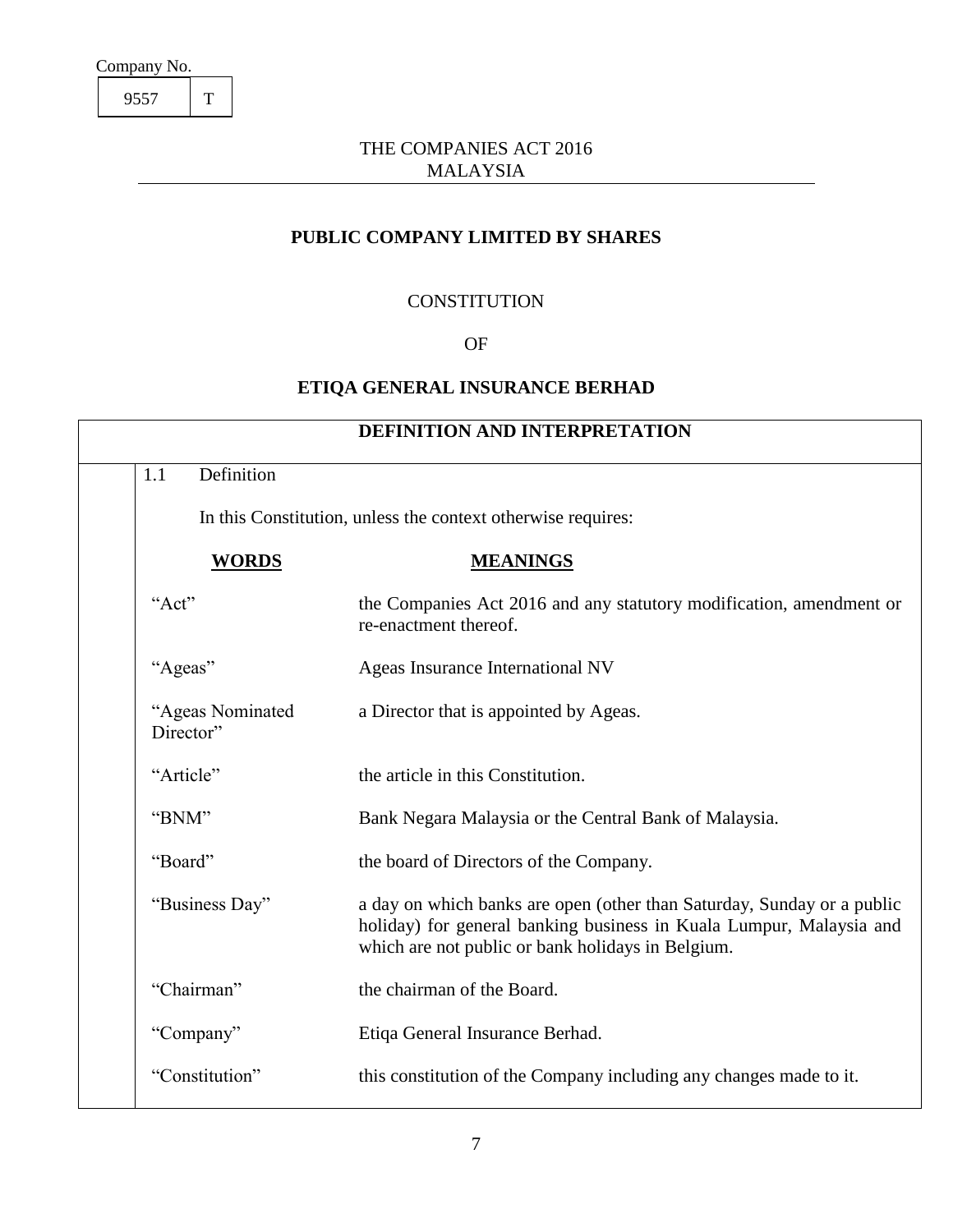9557 T

| "Deed of Adherence"                | the deed substantially in the form of Schedule 3 pursuant to which a party<br>agrees to be bound by the Shareholders' Agreement.                                               |  |  |
|------------------------------------|--------------------------------------------------------------------------------------------------------------------------------------------------------------------------------|--|--|
| "Directors"                        | such persons as may from time to time occupy the position of Director of<br>the Company.                                                                                       |  |  |
| "Financial Services Act"           | the Financial Services Act 2013 and any statutory modification,<br>amendment or re-enactment thereof.                                                                          |  |  |
| "General Meeting"                  | a meeting of the Members held in accordance with the Constitution.                                                                                                             |  |  |
| "MAHB"                             | Maybank Ageas Holdings Berhad.                                                                                                                                                 |  |  |
| "Maybank"                          | Malayan Banking Berhad.                                                                                                                                                        |  |  |
| "Maybank<br>Nominated<br>Director" | a Director that is appointed by Maybank.                                                                                                                                       |  |  |
| "Member"                           | Any person/ persons for the time being holding shares in the Company.                                                                                                          |  |  |
| "Office"                           | the registered office for the time being of the Company.                                                                                                                       |  |  |
| "Ordinary Resolution"              | the meaning ascribed to it in Section 291 of the Act.                                                                                                                          |  |  |
| "Register"                         | the register of Members to be kept pursuant to the Act.                                                                                                                        |  |  |
| "Registrar"                        | the registrar designated under Section 20A(1) of the Companies<br>Commission of Malaysia Act 2001.                                                                             |  |  |
| "Related Company"                  | bears a meaning identical to that provided in Section 7 of the Act.                                                                                                            |  |  |
| "Seal"                             | the common seal of the Company.                                                                                                                                                |  |  |
| "Secretary"                        | any person or persons appointed to perform the duties of a secretary of<br>the Company and shall include an assistant or deputy secretary.                                     |  |  |
| "Shareholders"<br>Agreement"       | the shareholders' agreement of MAHB dated 8 February 2001 entered<br>into between Maybank and Ageas or as it may be amended and<br>supplemental from time to time.             |  |  |
| "Shareholding<br>Percentage"       | means with respect to a shareholder's equity interest in:                                                                                                                      |  |  |
|                                    | (a) the MAHB, that shareholder's direct shareholding in the issued share<br>capital of the MAHB expressed as a percentage of the total issued<br>share capital of the MAHB, or |  |  |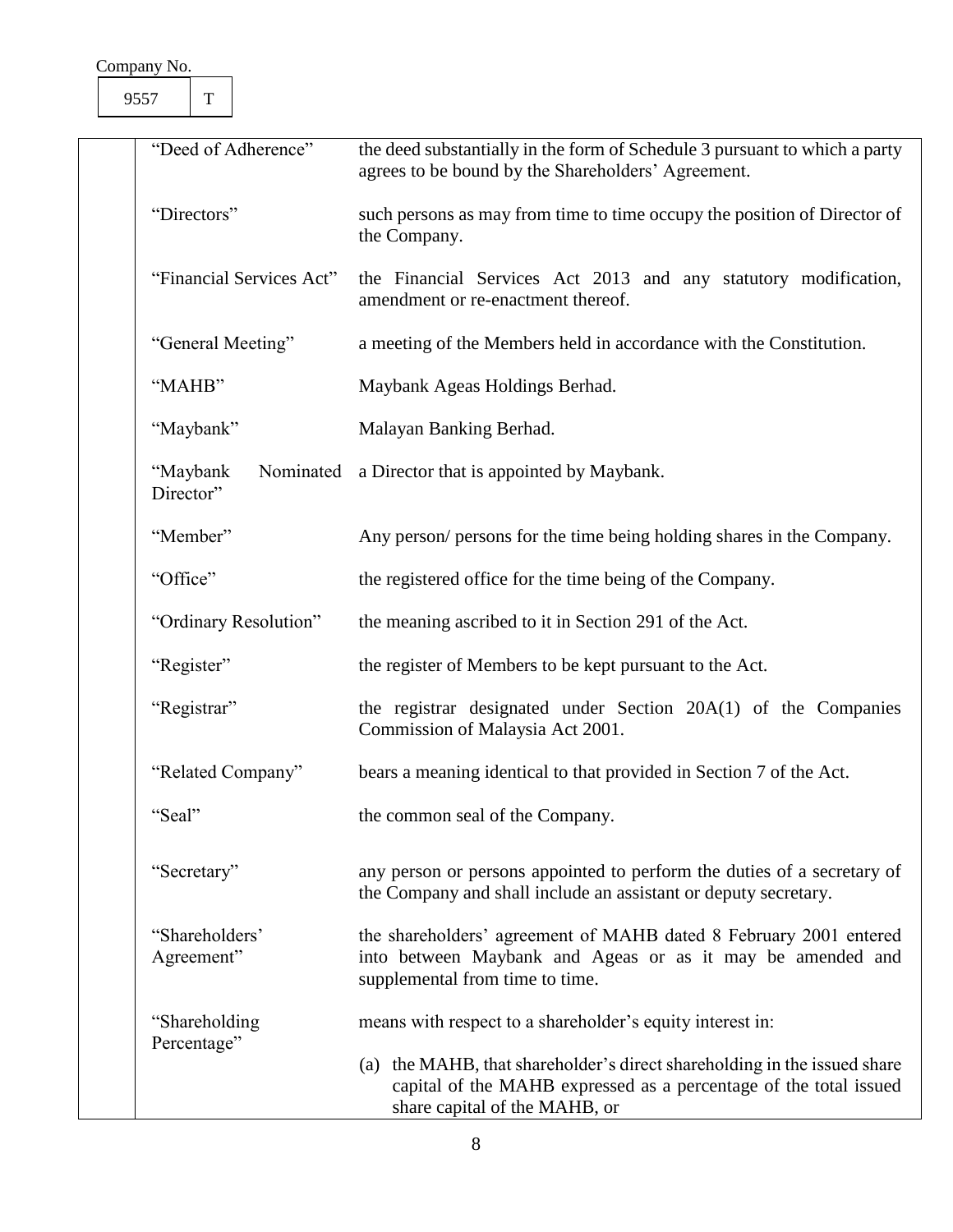| $\mathbf T$<br>9557   |                                                                                                                                                                                                                                                        |
|-----------------------|--------------------------------------------------------------------------------------------------------------------------------------------------------------------------------------------------------------------------------------------------------|
|                       | (b) an operating subsidiary of MAHB, that shareholder's shareholding<br>in the issued share capital of that operating subsidiary of MAHB<br>expressed as a percentage held directly or indirectly to be determined<br>based on the following formula:- |
|                       | $S_P = S_D + \frac{\alpha}{\beta} x S_I x \frac{100}{S_T}$                                                                                                                                                                                             |
|                       | denotes the Shareholding Percentage;<br>$S_{P}$                                                                                                                                                                                                        |
|                       | <b>SD</b><br>denotes the percentage of the issued shares capital directly<br>held by that shareholder in the share capital of the operating<br>subsidiary of MAHB;                                                                                     |
|                       | denotes the number of shares directly held by that shareholder<br>$\alpha$<br>in the share capital of MAHB;                                                                                                                                            |
|                       | $\beta$<br>denotes the total number of shares in the issued share capital<br>of MAHB;                                                                                                                                                                  |
|                       | $S_I$<br>denotes the number of shares directly held by MAHB in the<br>share capital of that operating subsidiary of MAHB;                                                                                                                              |
|                       | $S_T$<br>denotes the total number of shares in the issued share capital<br>of that operating subsidiary of MAHB.                                                                                                                                       |
| "Special Issues"      | the matters as described in Article 128 of this Constitution and clause<br>8.18 of the Shareholders' Agreement.                                                                                                                                        |
| "Special Resolution"  | the meaning ascribed to it in Section 292 of the Act.                                                                                                                                                                                                  |
| "Statutes"            | the Act, the Financial Services Act and any statutory modification,<br>amendments or re-enactment thereof and all other legislation for the time<br>being in force concerning and affecting the Company.                                               |
| Interpretation<br>1.2 |                                                                                                                                                                                                                                                        |

- <span id="page-9-0"></span>(a) Expressions referring to writing shall, unless the contrary intention appears, be construed as including references to printing, lithography, photography and other modes of representing or reproducing words in a visible form.
- (b) Words importing the singular only shall include the plural and the masculine gender shall include the feminine and neuter genders and the word "person" shall include a firm, partnership, company and corporation.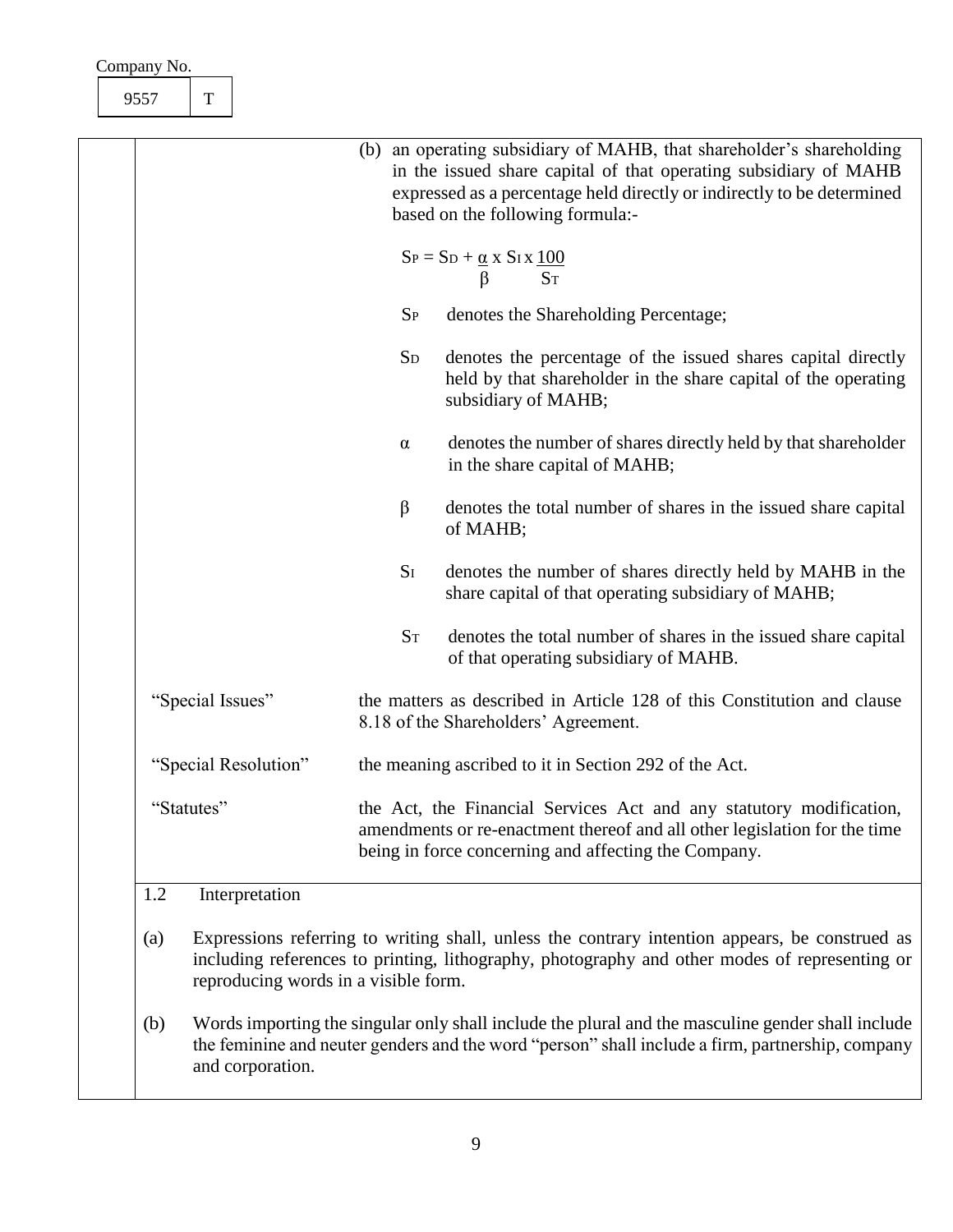- (c) Words or expressions contained in this Constitution shall be interpreted in accordance with the provisions of the Interpretation Act, 1967 as amended from time to time and any re-enactment thereof and of the Acts as in force at the date at which these regulations become binding on the Company.
	- (d) A reference to a statute or a statutory provision herein shall be deemed to include any modification, re-enactment or consolidation thereof and any regulations, rules, orders or other statutory instruments made pursuant thereto.

#### **INTRODUCTION**

#### <span id="page-10-1"></span><span id="page-10-0"></span>**(a) Company Name**

The name of the Company is **Etiqa General Insurance Berhad**.

#### <span id="page-10-2"></span>**(b) Office**

The Office will be situated in Malaysia.

#### <span id="page-10-3"></span>**(c) Object and power of the Company**

The objects for which the Company is established are:-

(i) To grant, procure and effect insurances and indemnities against or in respect of loss, injury or damage of any description of or to human beings or animals or real or personal property of any kind, including profits of trades and professions, arising from or in connection with risks, accidents, contingencies and events of any and every kind occurring whether on land or sea or in the air and to carry on in all their branches the businesses usually carried on by fire, hurricane and windstorm, seawave, flood, marine and non-marine, motor transit, accident, indemnity and guarantee insurance companies and underwriters, including without prejudice to the generality of the foregoing, fire insurance, hurricane and windstorm insurance, marine insurance, aerial or air risks insurance, accident insurance, motor and vehicle insurance, railway accident insurance, luggage and baggage insurance, machinery (including agricultural machinery) and steam boiler insurance, educational insurance, medical and hospital expenses insurance, third party insurance, employer's liability and indemnity insurance, burglary, housebreaking and larceny insurance, mortgage insurance, guarantee insurance, fidelity insurance, administration bond insurance, and the insurance or assurance or guarantee of or indemnity against all and any other risks, contingencies or events or any loss or damage, and to establish, accumulate, provide, maintain, and pay sinking, redemption renewal, depreciation endowment and other special funds.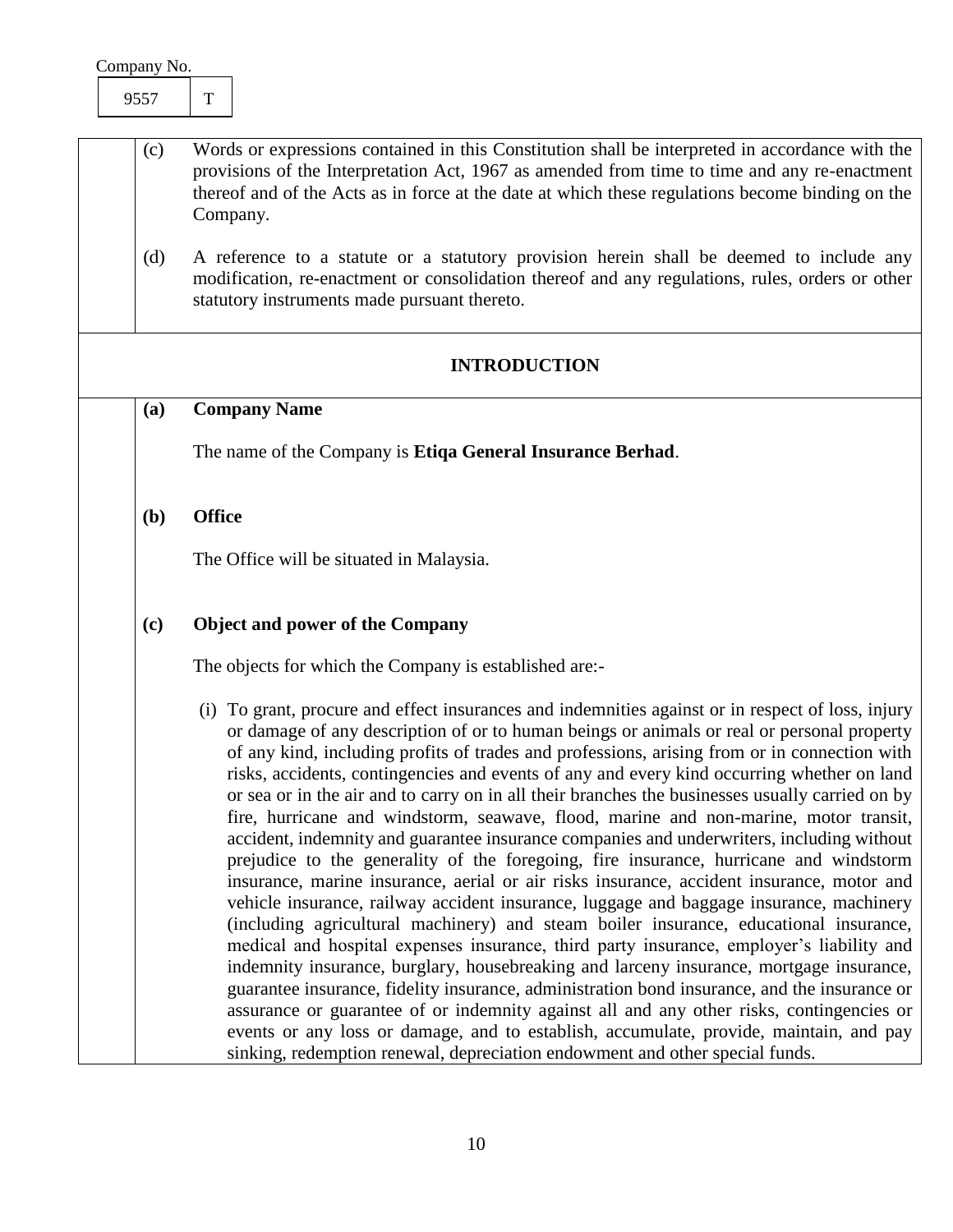| Company No. |               |                                                                                                                                                                                                                                                                                                                                                                             |
|-------------|---------------|-----------------------------------------------------------------------------------------------------------------------------------------------------------------------------------------------------------------------------------------------------------------------------------------------------------------------------------------------------------------------------|
| 9557        | T             |                                                                                                                                                                                                                                                                                                                                                                             |
|             | (ii)<br>(iii) | To carry on any other insurance businesses which may seem to the Company capable of<br>being conveniently carried on in connection with the above, or calculated directly or<br>indirectly to enhance the value of or render more profitable any of the Company's assets.<br>To undertake and execute trusts of all kinds and to act as trustee, executor or administrator, |
| (d)         |               | receiver, guardian committee or in other fiduciary position and generally to transact all<br>kinds of trust and agency business either gratuitously or otherwise.<br><b>Members' liability</b>                                                                                                                                                                              |
|             |               | The liability of the Members is limited.                                                                                                                                                                                                                                                                                                                                    |

<span id="page-11-4"></span><span id="page-11-3"></span><span id="page-11-2"></span><span id="page-11-1"></span><span id="page-11-0"></span>

|    | <b>SHARE</b> |                                                                                                                                                                                                                                                                                                                                                                                                                                                                                                                                                                                                                                      |                                                     |  |  |
|----|--------------|--------------------------------------------------------------------------------------------------------------------------------------------------------------------------------------------------------------------------------------------------------------------------------------------------------------------------------------------------------------------------------------------------------------------------------------------------------------------------------------------------------------------------------------------------------------------------------------------------------------------------------------|-----------------------------------------------------|--|--|
| 3. | (a)          | Without prejudice to any special rights previously conferred on the<br>Issuance of shares.<br>Members of any existing shares or class of shares, but subject to the<br>Act and to this Constitution, shares in the Company may be issued by<br>the Directors and any such shares may be issued on such terms and<br>conditions and with such preferred, deferred or other special rights or<br>such restrictions, whether in regard to dividend, voting, return of<br>capital, or otherwise as the Directors, subject to any Ordinary<br>Resolution of the Company, determine.                                                       |                                                     |  |  |
|    | (b)          | No share shall be issued to transfer a controlling interest in the<br>Company without the prior approval of Members at a General<br>Meeting.                                                                                                                                                                                                                                                                                                                                                                                                                                                                                         |                                                     |  |  |
| 4. | (a)          | Subject to the Act, any preference shares may, with the sanction of an<br>Ordinary Resolution, be issued on the terms that they are, or at the<br>option of the Company are liable to be redeemed.                                                                                                                                                                                                                                                                                                                                                                                                                                   | Preference shares.                                  |  |  |
|    | (b)          | No issue of preference shares shall be made which would result in the<br>total number of the issued preference shares exceeding the total<br>number of issued ordinary shares at the time of such issue.                                                                                                                                                                                                                                                                                                                                                                                                                             |                                                     |  |  |
| 5. | (a)          | Subject to Section 75 of the Act, the shares shall be at the disposal of<br>the Directors, and they may allot, grant options over, or otherwise deal<br>with or dispose of them to such persons at such times and generally on<br>such terms and conditions as they think proper. The Directors shall, as<br>regards, any offer or allotment of shares, comply with the provisions<br>of the Act if and insofar as such provisions may be applicable thereto.<br>Subject to Section 72 of the Act, any preference shares may be issued<br>on the terms that they are, or at the option of the Company are liable,<br>to be redeemed. | <b>Shares</b><br>disposal<br>of<br>at<br>Directors. |  |  |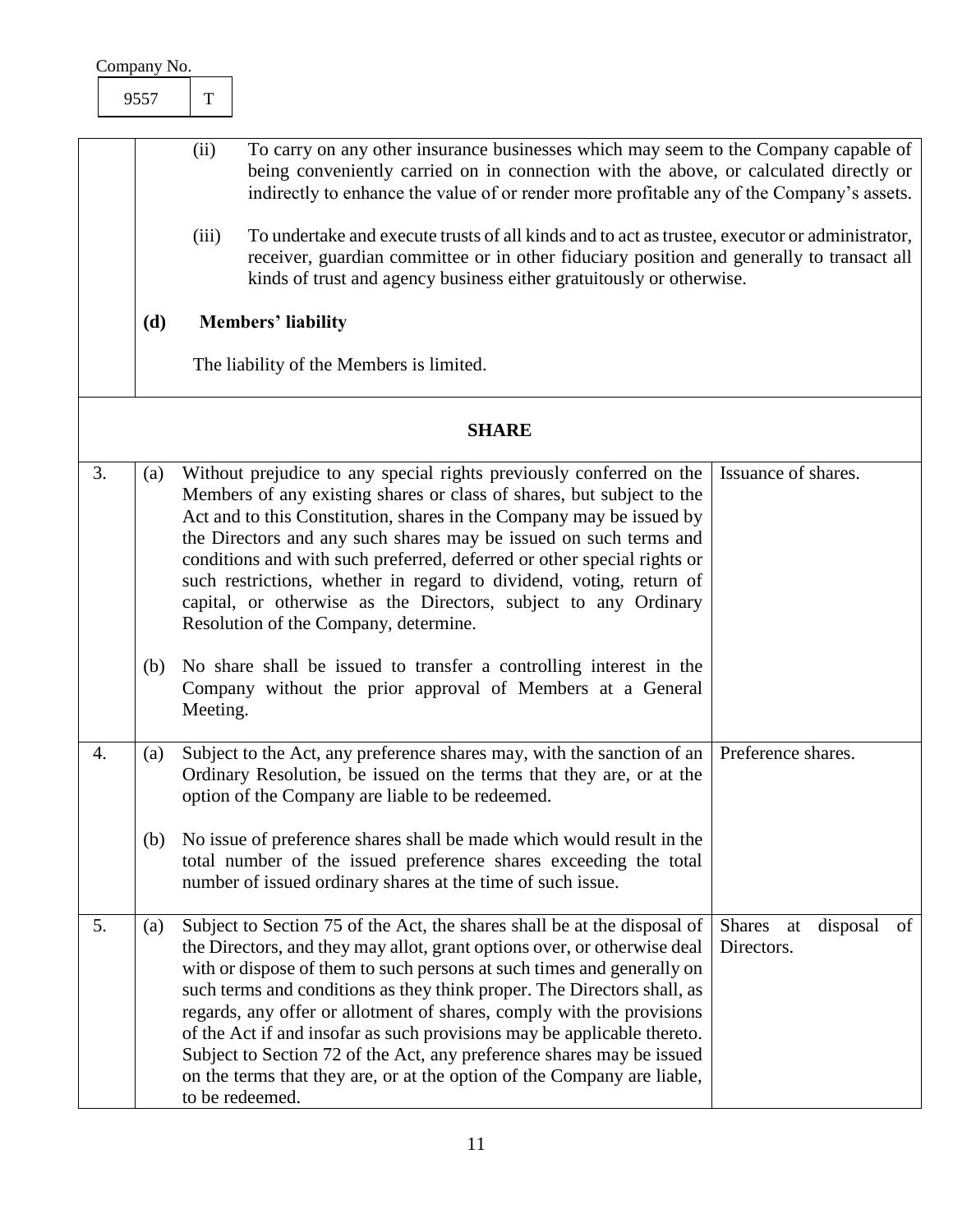<span id="page-12-3"></span><span id="page-12-2"></span><span id="page-12-1"></span><span id="page-12-0"></span>

|    | Nothing in this Constitution contained shall preclude the Directors<br>(b)<br>from recognising a renunciation on the allotment of any share by the<br>allottee in favour of some other person.                                                                                                                                                                                                                                                                                                                                                                                          |       |                                                                                                                                                                                                                                                                                                                                                                                                                                                       |                                                     |
|----|-----------------------------------------------------------------------------------------------------------------------------------------------------------------------------------------------------------------------------------------------------------------------------------------------------------------------------------------------------------------------------------------------------------------------------------------------------------------------------------------------------------------------------------------------------------------------------------------|-------|-------------------------------------------------------------------------------------------------------------------------------------------------------------------------------------------------------------------------------------------------------------------------------------------------------------------------------------------------------------------------------------------------------------------------------------------------------|-----------------------------------------------------|
| 6. | Subject to any direction to the contrary that may be given by the Company<br>in General Meeting, all shares (which rank equally to the existing shares as<br>to the voting or distribution rights) shall, before issue, be offered to such<br>Members of existing shares in a manner which would, if the offer were<br>accepted, maintain the relative voting and distribution rights of those<br>Members. The offer shall be made by notice specifying the number of<br>shares offered, and limiting a time within which the offer, if not accepted,<br>will be deemed to be declined. |       |                                                                                                                                                                                                                                                                                                                                                                                                                                                       | New shares to be offered<br>to Members.             |
| 7. | (a)                                                                                                                                                                                                                                                                                                                                                                                                                                                                                                                                                                                     |       | Only Maybank shall have the pre-emptive right to subscribe for any<br>new shares issued by any of the Company's subsidiaries not<br>acquired by any of the minority shareholders of the Company's<br>subsidiaries. Notwithstanding the foregoing this Article shall not<br>restrict and Maybank agrees to, the right of Ageas to acquire any<br>existing shares in the issued share capital of the Company's<br>subsidiaries not taken up by Maybank. | Pre-emption rights<br>in<br>Company's subsidiaries. |
|    | (b)                                                                                                                                                                                                                                                                                                                                                                                                                                                                                                                                                                                     |       | No Member shall be entitled to sell, transfer, charge encumber,<br>grant, options over or otherwise dispose of any of the ordinary<br>shares or any beneficial interest in any of the ordinary shares now<br>owned or to be acquired after the date of the Shareholders'<br>Agreement by it in the Company except with the written approval<br>of other Member(s).                                                                                    | Restriction against sale<br>etc.                    |
|    | (c)                                                                                                                                                                                                                                                                                                                                                                                                                                                                                                                                                                                     |       | Subject to Article 7(b) of this Constitution, the Member may at any<br>time sell, transfer, assign or otherwise dispose of any of its shares in<br>the Company to any of the wholly-owned subsidiaries of the<br>Member provided that:                                                                                                                                                                                                                | Exception<br>the<br>to<br>restriction.              |
|    |                                                                                                                                                                                                                                                                                                                                                                                                                                                                                                                                                                                         | (i)   | such subsidiary ("Said Subsidiary") executes a Deed of<br>Adherence;                                                                                                                                                                                                                                                                                                                                                                                  |                                                     |
|    |                                                                                                                                                                                                                                                                                                                                                                                                                                                                                                                                                                                         | (ii)  | the Member guarantees the observance and performance by<br>the Related Company of all its obligations and liabilities<br>undertaken pursuant to such Deed of Adherence;                                                                                                                                                                                                                                                                               |                                                     |
|    |                                                                                                                                                                                                                                                                                                                                                                                                                                                                                                                                                                                         | (iii) | the Said Subsidiary is not a shareholder of or holds interests<br>exceeding five per centum $(5%)$ in the equity capital or<br>convertible securities of any competitors of the Company;<br>and                                                                                                                                                                                                                                                       |                                                     |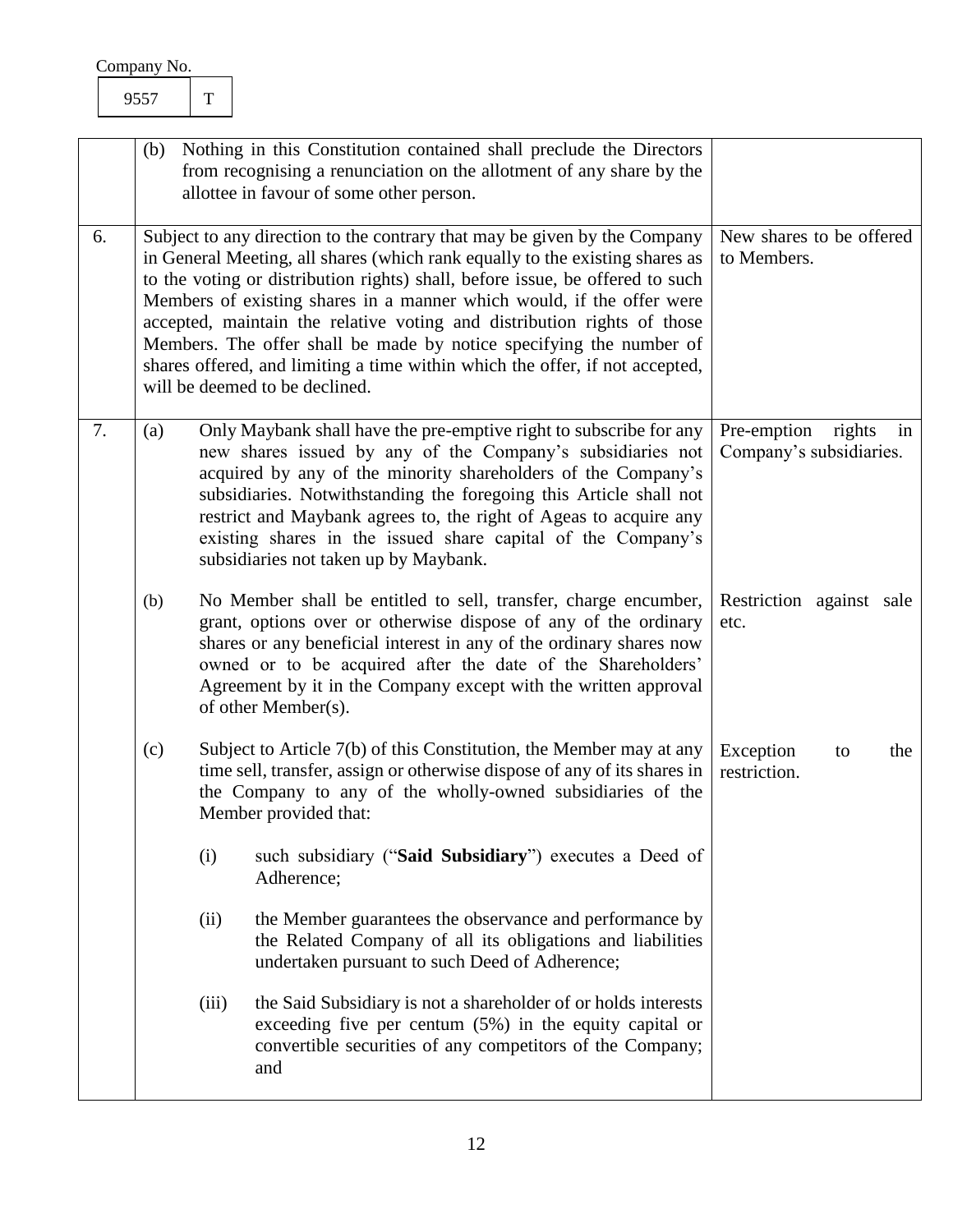<span id="page-13-2"></span><span id="page-13-1"></span><span id="page-13-0"></span>

|    | Company No. |                  |             |                                                                                                                                                                                                                                                                                                                                                                                                                                                                                                                                                                                                                                                                                                                                                                                                                                                                                                                                                                                                                                                                                                                                                                                                                  |                                                      |
|----|-------------|------------------|-------------|------------------------------------------------------------------------------------------------------------------------------------------------------------------------------------------------------------------------------------------------------------------------------------------------------------------------------------------------------------------------------------------------------------------------------------------------------------------------------------------------------------------------------------------------------------------------------------------------------------------------------------------------------------------------------------------------------------------------------------------------------------------------------------------------------------------------------------------------------------------------------------------------------------------------------------------------------------------------------------------------------------------------------------------------------------------------------------------------------------------------------------------------------------------------------------------------------------------|------------------------------------------------------|
|    |             | 9557             | $\mathbf T$ |                                                                                                                                                                                                                                                                                                                                                                                                                                                                                                                                                                                                                                                                                                                                                                                                                                                                                                                                                                                                                                                                                                                                                                                                                  |                                                      |
|    |             |                  | (iv)        | the Said Subsidiary does not have any shareholder(s) who<br>holds interests exceeding five per centum (5%) in the equity<br>capital or convertible securities of any competitors of the<br>Company.<br>In the event the Said Subsidiary ceases to be a wholly-owned<br>subsidiary of the Member which sold, transferred, assigned or<br>disposed of any of its shares to the Said Subsidiaries all such shares<br>shall forthwith be transferred back to the Member.                                                                                                                                                                                                                                                                                                                                                                                                                                                                                                                                                                                                                                                                                                                                             |                                                      |
| 8. |             | necessary apply. |             | If at any time the share capital is divided into different classes of shares, the<br>rights attached to any class (unless otherwise provided by the terms of issue<br>of the shares of that class) may, whether or not the Company is being wound<br>up, be varied with the consent in writing of the Members of not less than<br>seventy-five per centum (75%) of the total voting rights of the Members in<br>that class, or with the sanction of a Special Resolution passed at a separate<br>General Meeting of the Members of the shares of the class. To every such<br>separate General Meeting, the provisions of this Constitution relating to<br>General Meetings shall mutatis mutandis apply, but so that the necessary<br>quorum shall be formed in accordance with Section 328 of the Act and such<br>Member(s) shall be at least holding or representing by proxy one-tenth<br>$(1/10)$ of the issued shares of the class and that any Member of shares of the<br>class present in person or by proxy may demand a poll to one vote for every<br>such share held by the Member(s). To every such Special Resolution the<br>provisions of Section 292 of the Act shall with such adaptations as are | Variation<br>rights<br>to<br>attached to shares.     |
| 9. |             |                  |             | The Company shall not give, whether directly or indirectly and whether by Funds not to be employed<br>means of a loan, guarantee, the provision of security or otherwise, any in purchase of shares etc.<br>financial assistance for the purpose of, or in connection with, a purchase or<br>subscription made or to be made by any person of or for any shares in the<br>Company or in its holding company (if any) nor shall the Company make a<br>loan for any purpose whatsoever on the security of its shares or those of its<br>holding company (if any) but nothing in this Article shall prohibit<br>transactions not prohibited by the Act.                                                                                                                                                                                                                                                                                                                                                                                                                                                                                                                                                             |                                                      |
|    | 10.         | therewith.       |             | The rights conferred upon the Members of the shares of any class issued<br>with preferred or other rights shall not, unless otherwise expressly provided<br>by the terms of issue of the shares of that class, be deemed to be varied by<br>the creation or issue of further shares ranking as regards participation in the<br>profits or assets of the Company in some or in all respects pari passu                                                                                                                                                                                                                                                                                                                                                                                                                                                                                                                                                                                                                                                                                                                                                                                                            | No deemed variation to<br>rights attached to shares. |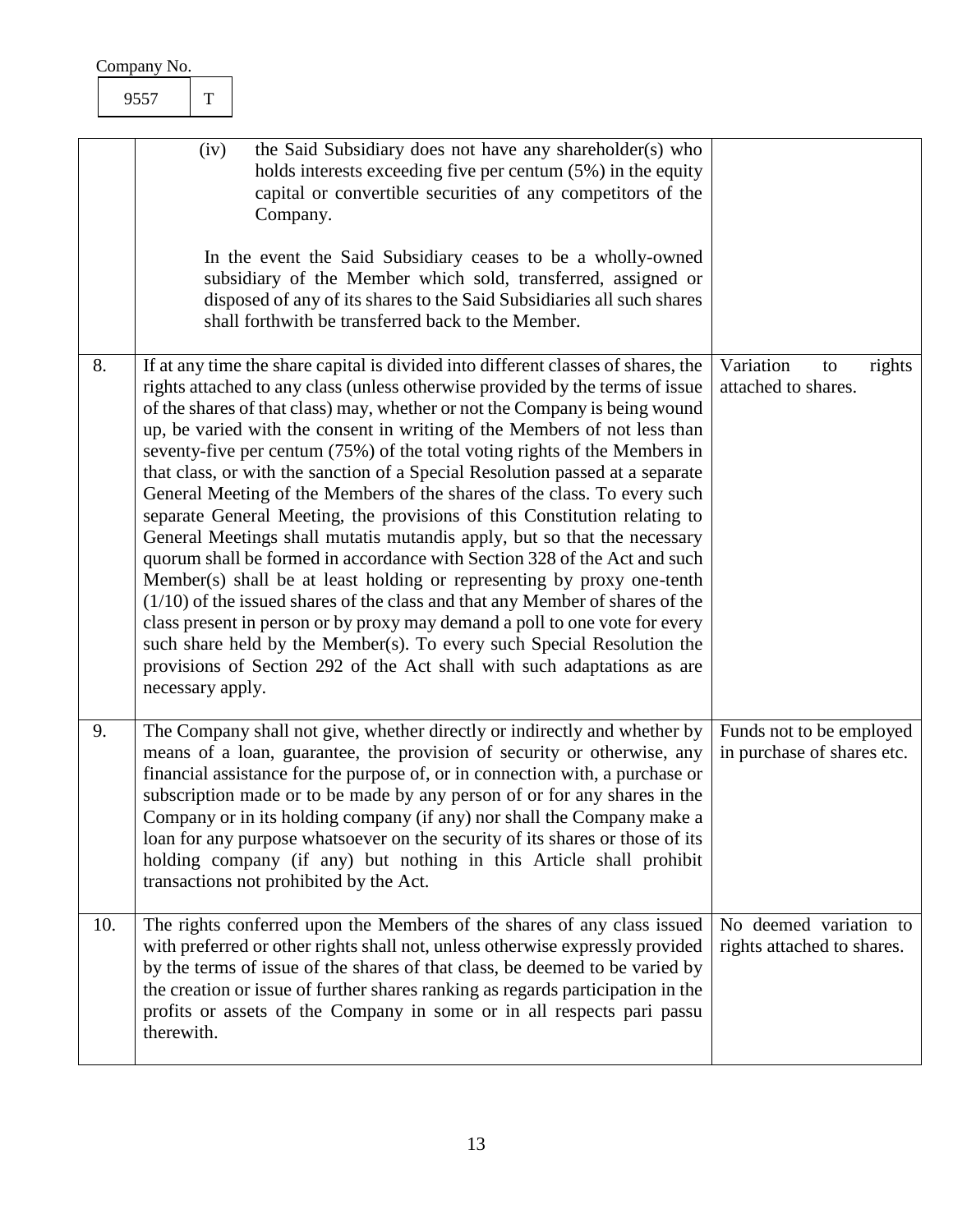<span id="page-14-5"></span><span id="page-14-4"></span><span id="page-14-3"></span><span id="page-14-2"></span><span id="page-14-1"></span><span id="page-14-0"></span>

| 11. | Subject to provision of Section 80 of the Act, the Company may pay<br>commissions and brokerage as is provided for therein.                                                                                                                                                                                                                                                                                                                                                                                                                                                                                                                                                                                                                                                                                                                                                                                                                                     | of<br>paying<br>Power<br>commissions<br>and<br>brokerage. |
|-----|-----------------------------------------------------------------------------------------------------------------------------------------------------------------------------------------------------------------------------------------------------------------------------------------------------------------------------------------------------------------------------------------------------------------------------------------------------------------------------------------------------------------------------------------------------------------------------------------------------------------------------------------------------------------------------------------------------------------------------------------------------------------------------------------------------------------------------------------------------------------------------------------------------------------------------------------------------------------|-----------------------------------------------------------|
| 12. | Where any shares are issued for the purpose of raising money to defray the<br>expenses of the construction of any works or buildings or the provision of<br>any plant which cannot be made profitable for a long period the Company<br>may pay interest and return on so much of such share capital as is for the<br>time being paid up for the period and subject to the conditions and<br>restrictions mentioned in Section 130 of the Act and may charge the interest<br>or returns paid to share capital as part of the cost of construction of the<br>works or buildings or the provision of the plant.                                                                                                                                                                                                                                                                                                                                                    | Payment of interest out of<br>capital in certain cases.   |
| 13. | No person shall be recognised by the Company as holding any share upon<br>any trust, and the Company shall not be bound by or be required in any way<br>to recognise (even when having notice thereof) any equitable, contingent,<br>future or partial interest in any share or any other rights in respect of any<br>share other than an absolute right to the entirety thereof in the registered<br>member, except only as by these Articles otherwise provided for or as<br>required by the Act or pursuant to any order of Court.                                                                                                                                                                                                                                                                                                                                                                                                                           | No trust recognised.                                      |
| 14. | The Company shall not be required to issue a share certificate unless an<br>application by a member for a certificate relating to the member's shares in<br>the Company has been received. Any share certificate issued by the<br>Company shall be made in accordance with Sections 97, 98, 99 and 100 of<br>the Act.                                                                                                                                                                                                                                                                                                                                                                                                                                                                                                                                                                                                                                           | Share certificate.                                        |
|     | <b>LIEN ON SHARES</b>                                                                                                                                                                                                                                                                                                                                                                                                                                                                                                                                                                                                                                                                                                                                                                                                                                                                                                                                           |                                                           |
| 15. | The Company shall have a first and paramount lien upon all not fully<br>paid shares, for unpaid calls and instalments upon the specific shares in<br>respect of which such monies are due and unpaid, and to such amounts as<br>the Company may be called upon by law to pay and has paid in respect of<br>such shares registered in the name of any Member or deceased Member;<br>and such lien shall have priority over all debts, obligations, engagements,<br>and liabilities of any such Member to or with any other person<br>notwithstanding that any such debt, obligation, engagement, or liability was<br>incurred or undertaken prior to the date when any debt, obligation,<br>engagement, or liability to the Company in respect of which the Company<br>may claim to exercise the lien conferred by this Article was incurred. The<br>Company's lien, if any, on any security shall extend to all dividends<br>payable in respect of such shares. | Company<br>have<br>to<br>a<br>paramount lien.             |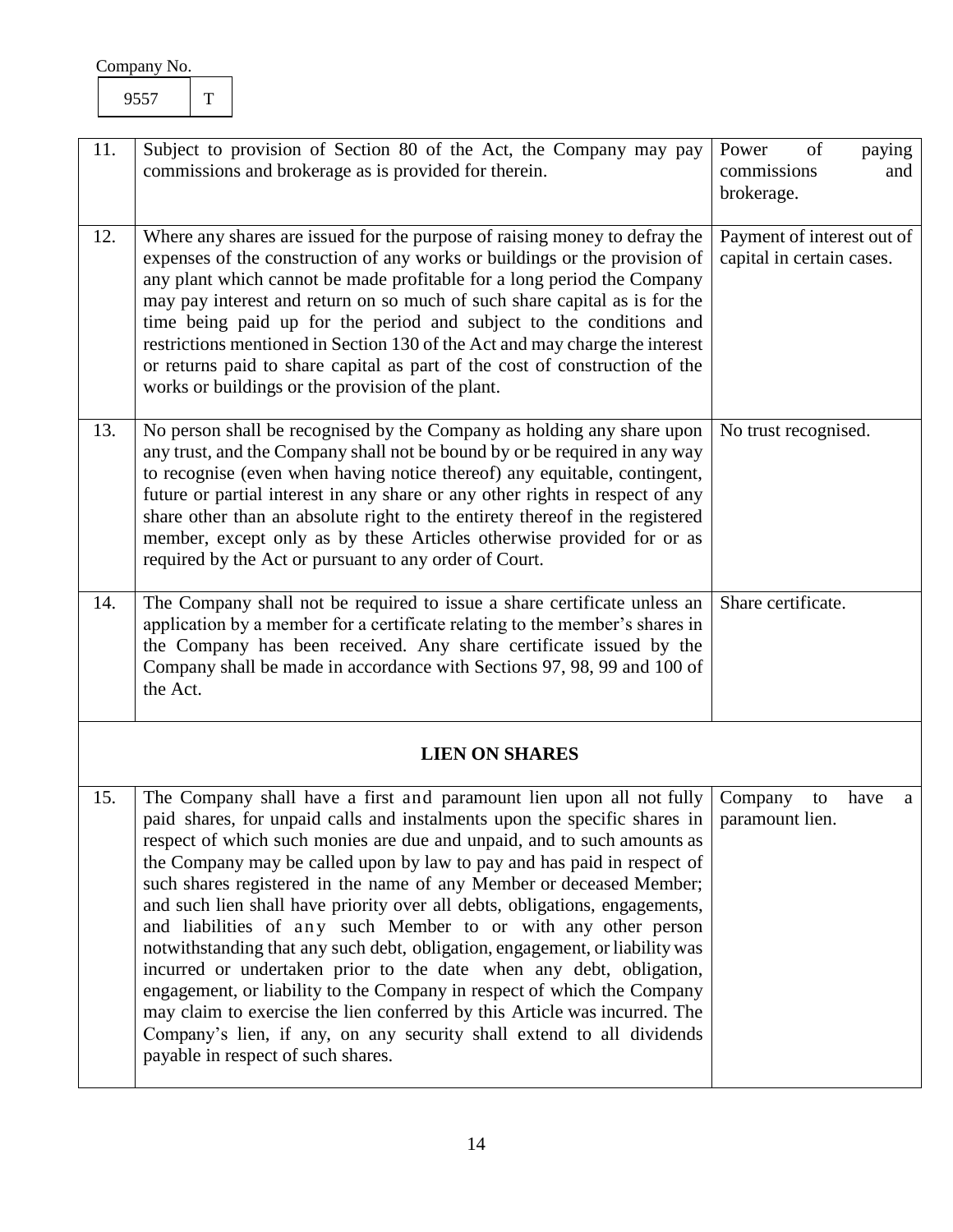<span id="page-15-5"></span><span id="page-15-4"></span><span id="page-15-3"></span><span id="page-15-2"></span><span id="page-15-1"></span><span id="page-15-0"></span>

| 16. | The Directors may serve upon any Member or any person entitled to<br>such shares by reason of the death or bankruptcy of a Member who is<br>indebted or under obligation, engagement, or liability to the Company, a<br>notice requiring him to pay the amount due to the Company or satisfy the<br>said obligation, engagement, or liability and stating that if payment is not<br>made or the said obligation, engagement, or liability is not satisfied within<br>a given time (not being less than fourteen (14) days) as specified in such<br>notice, any shares held by such Member which are subject to a lien in<br>favour of the Company will be liable to be sold, and if such Member shall<br>not comply with such notice within the time aforesaid the Directors,<br>without further notice, may for the purposes of enforcing the lien of the<br>Company sell such shares in any such manner as they think fit. | Notice to pay amount<br>due.                                  |
|-----|------------------------------------------------------------------------------------------------------------------------------------------------------------------------------------------------------------------------------------------------------------------------------------------------------------------------------------------------------------------------------------------------------------------------------------------------------------------------------------------------------------------------------------------------------------------------------------------------------------------------------------------------------------------------------------------------------------------------------------------------------------------------------------------------------------------------------------------------------------------------------------------------------------------------------|---------------------------------------------------------------|
| 17. | The proceeds of the sale shall be received by the Company and applied in<br>payment of such part of the amount in respect of which the lien exists as is<br>presently payable and all costs of such sale, and the residue, if any, shall<br>(subject to a like lien for sums not presently payable as existed upon the<br>shares before the sale) be paid to the Member or his executors,<br>administrators or his permitted assignees or as he shall otherwise direct.                                                                                                                                                                                                                                                                                                                                                                                                                                                      | Application<br>of<br>sale<br>proceeds.                        |
| 18. | To give effect to any such sale the Directors may authorise a person to<br>transfer the shares sold to the purchaser thereof or in accordance with the<br>direction of such purchaser. The purchaser shall be registered as the<br>Member of the shares comprised in any such transfer and the Director shall<br>not be bound to see to the application of the purchase money, nor shall the<br>title of the purchaser to the shares be affected by any irregularity or<br>invalidity in the proceedings in reference to the sale.                                                                                                                                                                                                                                                                                                                                                                                           | forfeited<br>Transfer<br>of<br>share.                         |
| 19. | A person whose shares have been sold shall cease to be a Member in<br>respect of the shares sold but shall, notwithstanding the sale, remain liable<br>to pay the Company all monies which at the date of sale were payable by him<br>to the Company in respect of the shares; his liability shall only cease if and<br>when the Company has received payment in full of such monies in respect<br>of the shares.                                                                                                                                                                                                                                                                                                                                                                                                                                                                                                            | Liability to pay monies on<br>shares which have been<br>sold. |
| 20. | Notice of any sale shall be given to the Member of the share or to the person<br>entitled by transmission to the share sold as the case may be. An entry of<br>such notice having been given and the sale, with the date thereof, shall be<br>made in the Register opposite to the share. The provisions of this Article are<br>directory only, and no sale shall be in any manner invalidated by any<br>omission or neglect to give such notice or to make such entry as aforesaid.                                                                                                                                                                                                                                                                                                                                                                                                                                         | Notice to be given.                                           |
| 21. | A statutory declaration in writing that the declarant is a Director or the<br>Secretary of the Company and that a share in the Company has been duly                                                                                                                                                                                                                                                                                                                                                                                                                                                                                                                                                                                                                                                                                                                                                                         | Evidence of sale.                                             |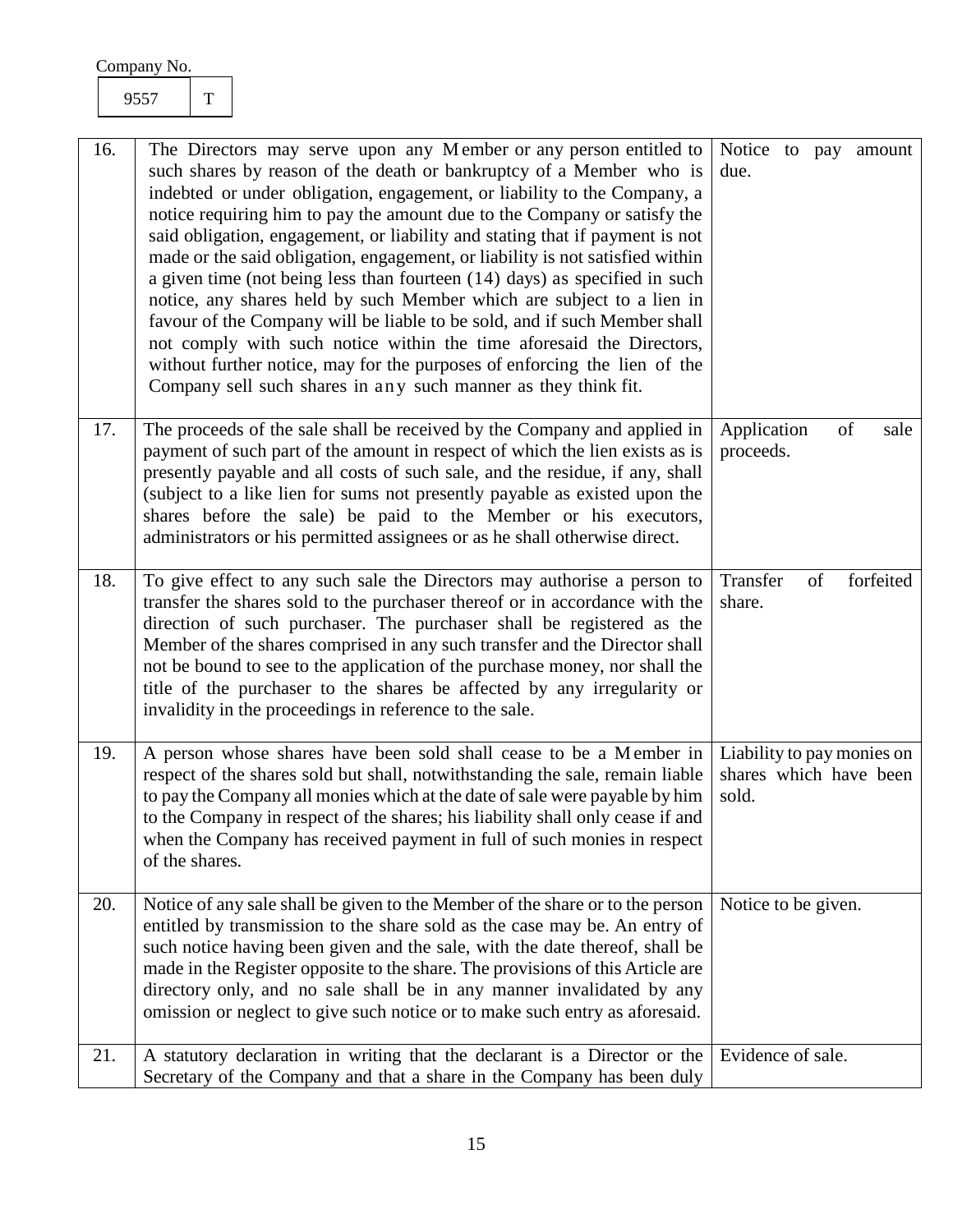<span id="page-16-6"></span><span id="page-16-5"></span><span id="page-16-4"></span><span id="page-16-3"></span><span id="page-16-2"></span><span id="page-16-1"></span><span id="page-16-0"></span>

|     | sold on a date stated in the declaration shall be conclusive evidence of the<br>facts therein stated against all persons claiming to be entitled to the share.                                                                                                                                                                                                                                                                                                                                                                                                                                                                                                                                                                |                                                  |
|-----|-------------------------------------------------------------------------------------------------------------------------------------------------------------------------------------------------------------------------------------------------------------------------------------------------------------------------------------------------------------------------------------------------------------------------------------------------------------------------------------------------------------------------------------------------------------------------------------------------------------------------------------------------------------------------------------------------------------------------------|--------------------------------------------------|
|     | <b>CALLS ON SHARES</b>                                                                                                                                                                                                                                                                                                                                                                                                                                                                                                                                                                                                                                                                                                        |                                                  |
| 22. | The Directors may, subject to the provisions of this Constitution, from time<br>to time make calls upon the Members in respect of any money unpaid on<br>their shares and not by the conditions of allotment thereof made payable at<br>fixed times, provided that no call shall exceed one-fourth $(1/4)$ of the issued<br>price of the share or be payable at less than thirty (30) days from the date<br>fixed for the payment of the last preceding call, and each Member shall<br>(subject to receiving at least fourteen (14) days' notice specifying the date,<br>time and place of payment) pay to the Company the amount called on his<br>shares. A call may be revoked or postponed as the Directors may determine. | Calls and when payable.                          |
| 23. | A call shall be deemed to have been made at the time when the resolution<br>of the Directors authorising the call was passed and may be required to be<br>paid by instalments. No Member shall be entitled to receive any dividend<br>or to vote at a meeting until he shall have paid all calls for the time being<br>due and payable on every share held by him together with interest and<br>expenses (if any).                                                                                                                                                                                                                                                                                                            | Calls when deemed.                               |
| 24. | If before or on the day appointed for payment thereof, a call or instalment<br>payable in respect of a share is not paid, the person from whom the same is<br>due shall pay interest on the amount of the call or instalment at such rate<br>not exceeding eight per centum (8%) per annum as the Directors shall fix<br>from the day appointed for payment thereof to the time of actual payment<br>but the Directors may waive payment of such interest wholly or in part.                                                                                                                                                                                                                                                  | Interest on unpaid calls.                        |
| 25. | Any sum, which by the terms of issue of a share, becomes payable on<br>allotment or any fixed date shall for the purposes of this Constitution be<br>deemed to be a call duly made and payable on the date on which by the<br>terms of issue the same becomes payable, and in case of non-payment all<br>the relevant provisions of this Constitution as to payment of interest and<br>expenses, forfeiture and otherwise and all other relevant provisions of Act<br>or this Constitution shall apply as if the sum were a call duly made and<br>notified as hereby provided.                                                                                                                                                | Sum payable on allotment<br>deemed to be a call. |
| 26. | The Director may from time to time make arrangements on the issue of<br>shares for a difference between the Members of such shares in the amount<br>of calls to be paid and in the time of payment of such calls.                                                                                                                                                                                                                                                                                                                                                                                                                                                                                                             | Arrangements and time<br>for payments of calls.  |
| 27. | The Directors may, if they think fit, receive from any Member willing to<br>advance the same all or any part of the money uncalled and unpaid upon                                                                                                                                                                                                                                                                                                                                                                                                                                                                                                                                                                            | Advance on calls.                                |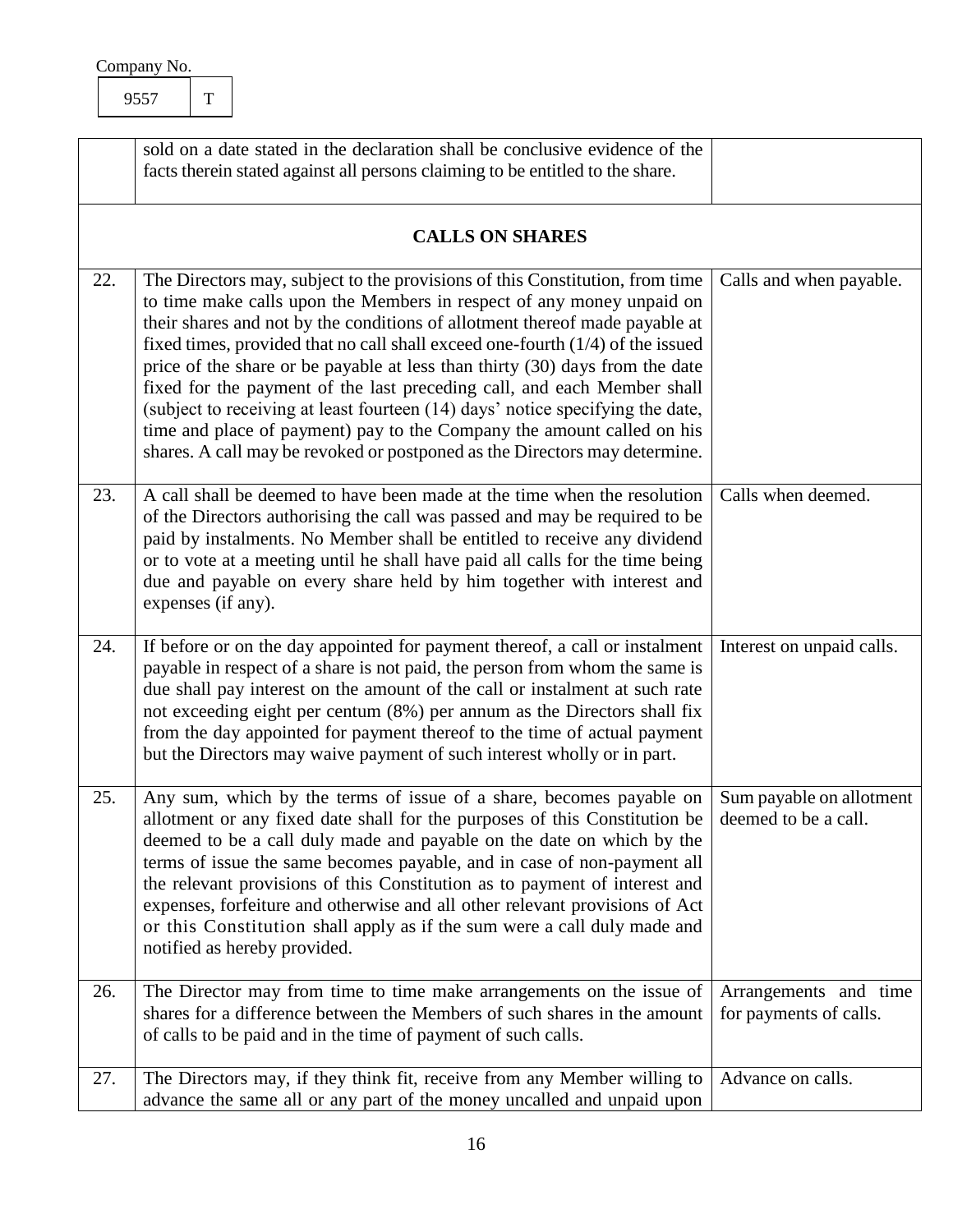<span id="page-17-4"></span><span id="page-17-3"></span><span id="page-17-2"></span><span id="page-17-1"></span><span id="page-17-0"></span>

|     | any shares held by him, and upon all or any part of the money so advanced<br>may (until the same would, but for the advance, become payable) pay<br>interest at such rate not exceeding (unless the Company in General Meeting<br>shall otherwise direct) eight per centum (8%) per annum as may be agreed<br>upon between the Directors and the Member paying the sum in advance.<br>Except in liquidation, sums paid in advance of calls shall not, until the same<br>would but for such advance have become payable, be treated as paid up on<br>the shares in respect of which they have been paid. Any capital paid on<br>shares in advance of calls shall not confer a right to participate in profits. |                                           |
|-----|---------------------------------------------------------------------------------------------------------------------------------------------------------------------------------------------------------------------------------------------------------------------------------------------------------------------------------------------------------------------------------------------------------------------------------------------------------------------------------------------------------------------------------------------------------------------------------------------------------------------------------------------------------------------------------------------------------------|-------------------------------------------|
|     | <b>TRANSFER OF SHARES</b>                                                                                                                                                                                                                                                                                                                                                                                                                                                                                                                                                                                                                                                                                     |                                           |
| 28. | Subject to the restrictions of this Constitution, any Member may transfer all<br>or any of his shares, but every transfer must be in writing and in the<br>prescribed form, or in any other form which the Directors may approve, and<br>may be under hand only, and must be left at the Office or at such other place<br>as the Director may determine for registration, accompanied by such other<br>evidence (if any) as the Directors may require to prove the title of the<br>intending transferor or his right to transfer the shares.                                                                                                                                                                  | Transfer to be in writing.                |
| 29. | The instrument of transfer of a share shall be signed both by the transferor<br>and by the transferee, and the transferor shall be deemed to remain the<br>Member of the share until the name of the transferee is entered in the<br>Register in respect thereof, provided that the Directors may dispense with<br>the signing of the instrument of transfer by the transferee in any case in<br>which they think fit in their discretion so to do. Shares of different classes<br>shall not be comprised in the same instrument of transfer.                                                                                                                                                                 | Execution of transfer etc.                |
| 30. | All instruments of transfer which shall be registered shall be retained by the<br>Company, but any instrument of transfer which the Directors may refuse to<br>register shall (except in any case of fraud) be returned to the party<br>presenting the same.                                                                                                                                                                                                                                                                                                                                                                                                                                                  | When<br>transfer<br>be<br>to<br>returned. |
| 31. | The Directors may decline to register the transfer of a share on which the<br>Company had a lien. The Members shall procure that the Company will not<br>register any transfer of shares until:                                                                                                                                                                                                                                                                                                                                                                                                                                                                                                               | Registration<br>of<br>share<br>transfer.  |
|     | the Board is satisfied that the transfer will not infringe any laws or the<br>(a)<br>Statutes or the terms of the Shareholders' Agreement;                                                                                                                                                                                                                                                                                                                                                                                                                                                                                                                                                                    |                                           |
|     | all stamp duties and transfer taxes payable pursuant to the transfer have<br>(b)<br>been paid by the transferee.                                                                                                                                                                                                                                                                                                                                                                                                                                                                                                                                                                                              |                                           |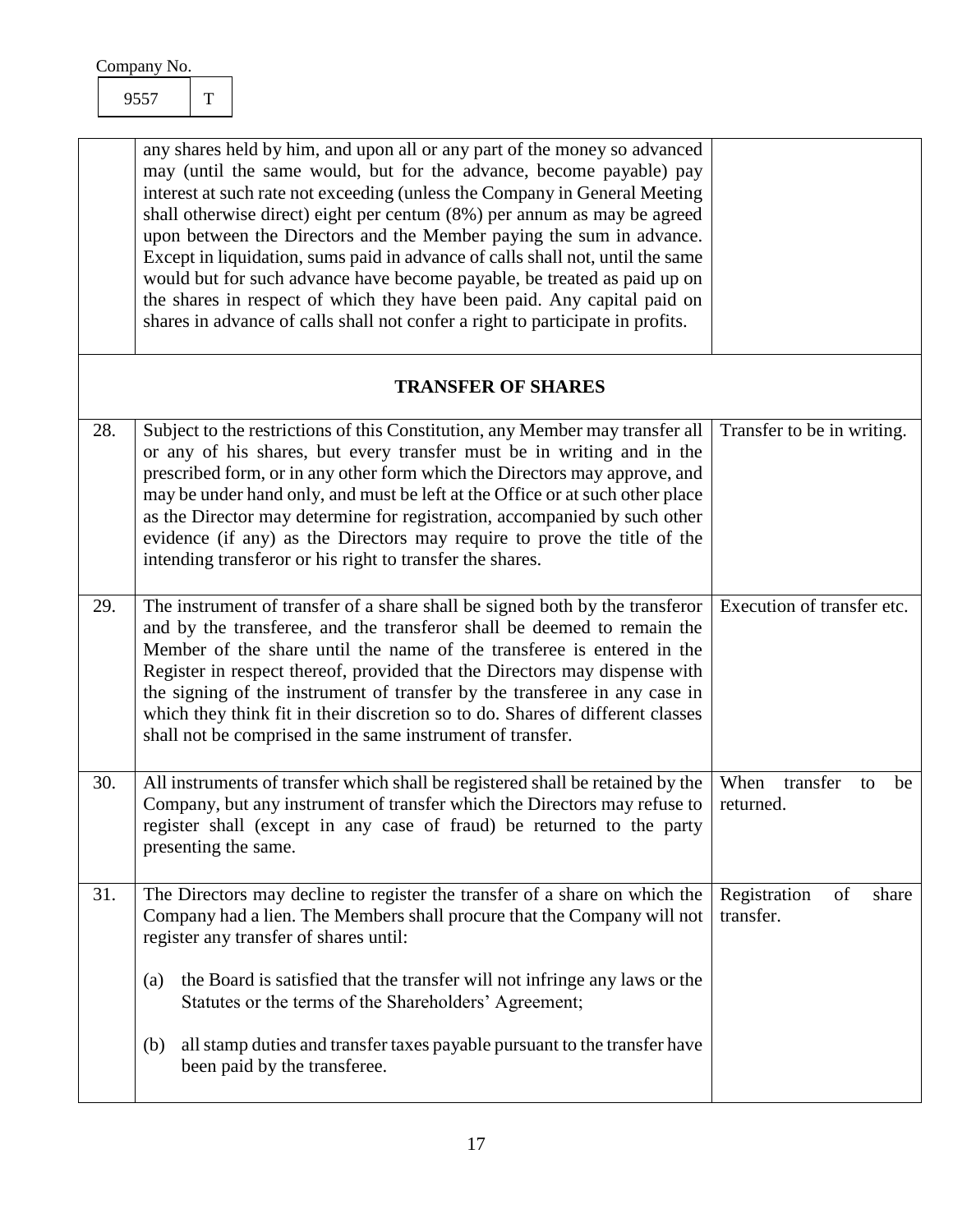<span id="page-18-2"></span><span id="page-18-1"></span><span id="page-18-0"></span>

| 32. | The Directors may, at their discretion, refuse to register a transfer of any<br>share to any person whom it shall in their opinion be undesirable in the<br>interests of the Company to admit to membership, and they may also refuse<br>to register a transfer of any share on which the Company has a lien. If the<br>Directors refuse or delay to register a transfer, they shall pass a resolution<br>within thirty (30) days from the receipt of the instrument of transfer and the<br>resolution shall set out in full the reasons for refusing or delaying the<br>registration and the notice of resolution shall be sent to the transferor and to<br>the transferee within seven (7) days of the resolution being passed. | Notice of refusal.                         |
|-----|-----------------------------------------------------------------------------------------------------------------------------------------------------------------------------------------------------------------------------------------------------------------------------------------------------------------------------------------------------------------------------------------------------------------------------------------------------------------------------------------------------------------------------------------------------------------------------------------------------------------------------------------------------------------------------------------------------------------------------------|--------------------------------------------|
| 33. | No share shall in any circumstances be transferred to any person who has<br>not attained the age of majority, is a bankruptcy or a person of unsound<br>mind. An instrument of transfer must be in respect of only one class of<br>shares.                                                                                                                                                                                                                                                                                                                                                                                                                                                                                        | Person to whom shares<br>not transferable. |
| 34. | The Company shall before it closes the Register give at least fourteen (14)<br>days' notice of such closure to the Registrar for such reasons and for such<br>periods as the Directors may from time to time determine, provided always<br>that such Register shall not be closed for more than thirty (30) days in the<br>aggregate in any calendar year.                                                                                                                                                                                                                                                                                                                                                                        | Closing of Register                        |
|     | <b>TRANSMISSION OF SHARES</b>                                                                                                                                                                                                                                                                                                                                                                                                                                                                                                                                                                                                                                                                                                     |                                            |
| 35. | In the case of the death of a Member, legal personal representatives of the<br>deceased where he was a sole Member, shall be the only person recognised<br>by the Company as having any title to his interest in the shares; but nothing<br>herein contained shall release the estate of a deceased Member from any<br>liability in respect of any share which had been held by him.                                                                                                                                                                                                                                                                                                                                              | Transmission.                              |
| 36. | Any person becoming entitled to a share in consequence of the death or<br>bankruptcy of a Member may, upon such evidence being produced as may<br>from time to time properly be required by the Directors and subject as<br>hereinafter provided, elect either to be registered himself as Member of the                                                                                                                                                                                                                                                                                                                                                                                                                          | Death and bankruptcy of<br>Member.         |

<span id="page-18-6"></span><span id="page-18-5"></span><span id="page-18-4"></span><span id="page-18-3"></span>

|     | hereinafter provided, elect either to be registered himself as Member of the     |                          |    |        |
|-----|----------------------------------------------------------------------------------|--------------------------|----|--------|
|     | share or to have some person nominated by him registered as the transferee       |                          |    |        |
|     | thereof, but the Directors shall, in either case, have the same right to decline |                          |    |        |
|     | or suspend registration as they would have had in the case of a transfer of      |                          |    |        |
|     | the share by that Member before his death or bankruptcy.                         |                          |    |        |
|     |                                                                                  |                          |    |        |
| 37. | If the person so becoming entitled elects to be registered himself, he shall     | Election                 | of | person |
|     | deliver or send to the Company a notice in writing signed by him stating         | becoming entitled to $a$ |    |        |
|     | that he so elects. If he elects to have another person registered he shall       | share.                   |    |        |
|     | testify his election by executing to that person a transfer of the share. All    |                          |    |        |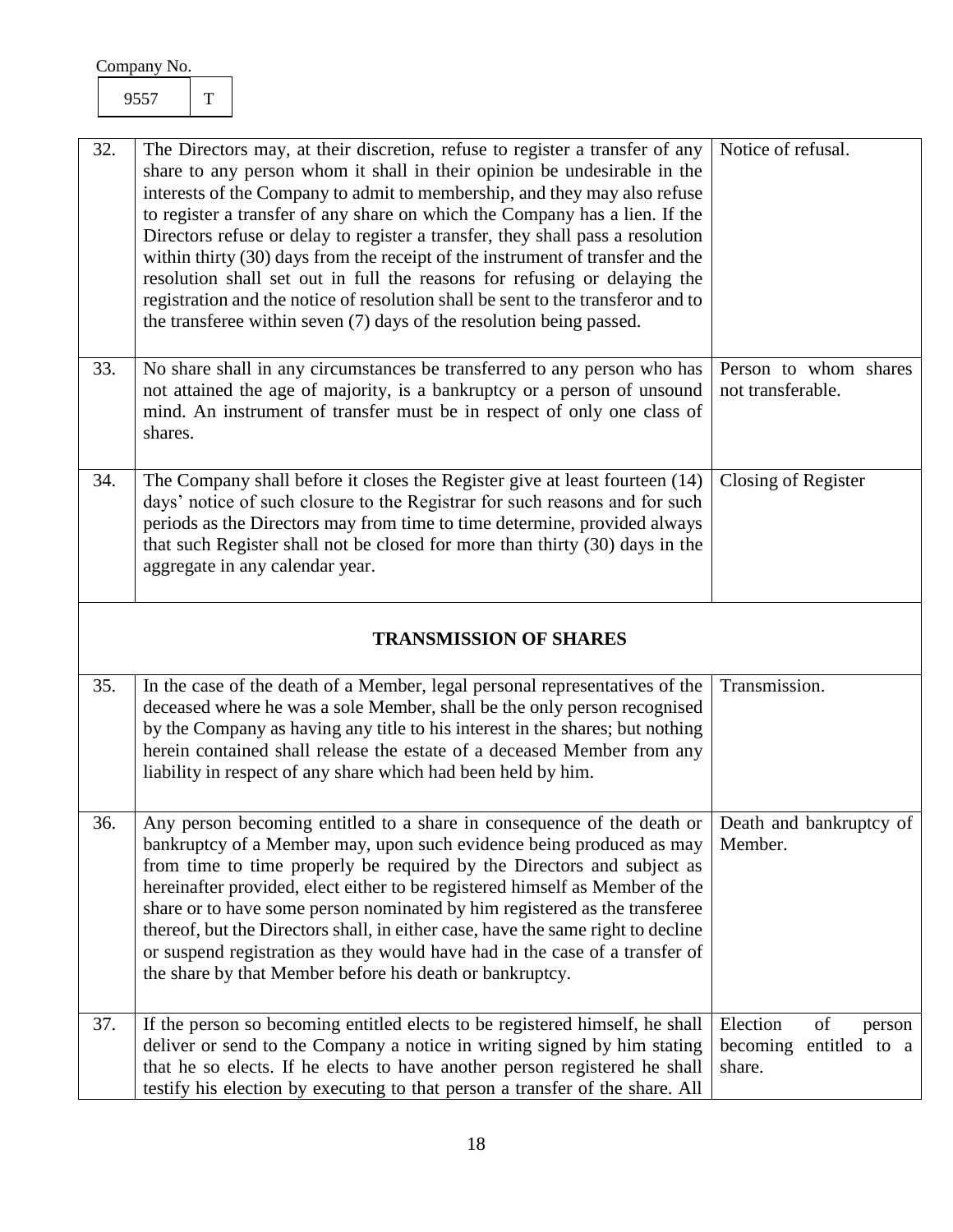<span id="page-19-4"></span><span id="page-19-3"></span><span id="page-19-2"></span><span id="page-19-1"></span><span id="page-19-0"></span>

|     | the limitations, restrictions and provisions of this Constitution relating to<br>the rights to transfer and the registration of transfers of shares shall be<br>applicable to any such notice or transfer as aforesaid as if the death or<br>bankruptcy of the Member had not occurred and the notice or transfer were<br>a transfer signed by that Member.                                                                                                                                                                                                                                                                                                                                                                                                                                                                                                                                                                                                                                         |                                                                    |
|-----|-----------------------------------------------------------------------------------------------------------------------------------------------------------------------------------------------------------------------------------------------------------------------------------------------------------------------------------------------------------------------------------------------------------------------------------------------------------------------------------------------------------------------------------------------------------------------------------------------------------------------------------------------------------------------------------------------------------------------------------------------------------------------------------------------------------------------------------------------------------------------------------------------------------------------------------------------------------------------------------------------------|--------------------------------------------------------------------|
| 38. | Save as otherwise provided by or in accordance with there present, a person<br>becoming entitled to a share in consequence of the death or bankruptcy of<br>a Member shall be entitled to the same dividends, bonuses, or other<br>monies payable in respect of the share to which he would be entitled if he<br>were the registered Member of the share, except that he shall not be<br>entitled to receive notices of or to attend or vote at General Meetings of the<br>Company or, save as aforesaid, to any of the rights or privileges of a Member,<br>unless and until he shall have become a Member in respect of the share.<br>Should such person fail either to transfer the share or to be registered as a<br>Member in respect thereof within sixty (60) days of being required so to do<br>by the Directors, he shall in the case of shares which are fully paid up be<br>deemed to have elected to be registered as a Member in respect thereof and<br>may be registered accordingly. | Person entitled to receive<br>and give discharge for<br>dividends. |
| 39. | Such fee, not less than Ringgit Malaysia One (RM1/-) for each transfer, as<br>the Directors may from time to time determine, may be charged for<br>registration of a transfer. There shall also be paid to the Company in respect<br>of the registration of any probate, letters of administration, certificate of<br>marriage or death, power of attorney or other document relating to or<br>affecting the title to any share or for making any entry in the Register<br>affecting the title to any share such fee not less than Ringgit Malaysia One<br>(RM1/-) as the Directors may from time to time require or prescribe.                                                                                                                                                                                                                                                                                                                                                                     | Fees on registration of<br>instruments.                            |
|     | <b>FORFEITURE OF SHARES</b>                                                                                                                                                                                                                                                                                                                                                                                                                                                                                                                                                                                                                                                                                                                                                                                                                                                                                                                                                                         |                                                                    |
| 40. | If a Member fails to pay the whole or any part of any call or installments of<br>a call on the day appointed for payment thereof, the Directors may, at any<br>time thereafter during such time as any part of the call or instalment remains<br>unpaid, serve a notice on him requiring payment of so much of the call or<br>installment as is unpaid together with any interest or compensation which<br>may have accrued by reason of such non-payment.                                                                                                                                                                                                                                                                                                                                                                                                                                                                                                                                          | Notice to pay calls.                                               |
| 41. | The notice shall:<br>require that Member to pay the call or instalment and any interest<br>(a)<br>payable and expenses incurred by the Company which arise from the<br>non-payment;                                                                                                                                                                                                                                                                                                                                                                                                                                                                                                                                                                                                                                                                                                                                                                                                                 | Content of notice to pay<br>calls.                                 |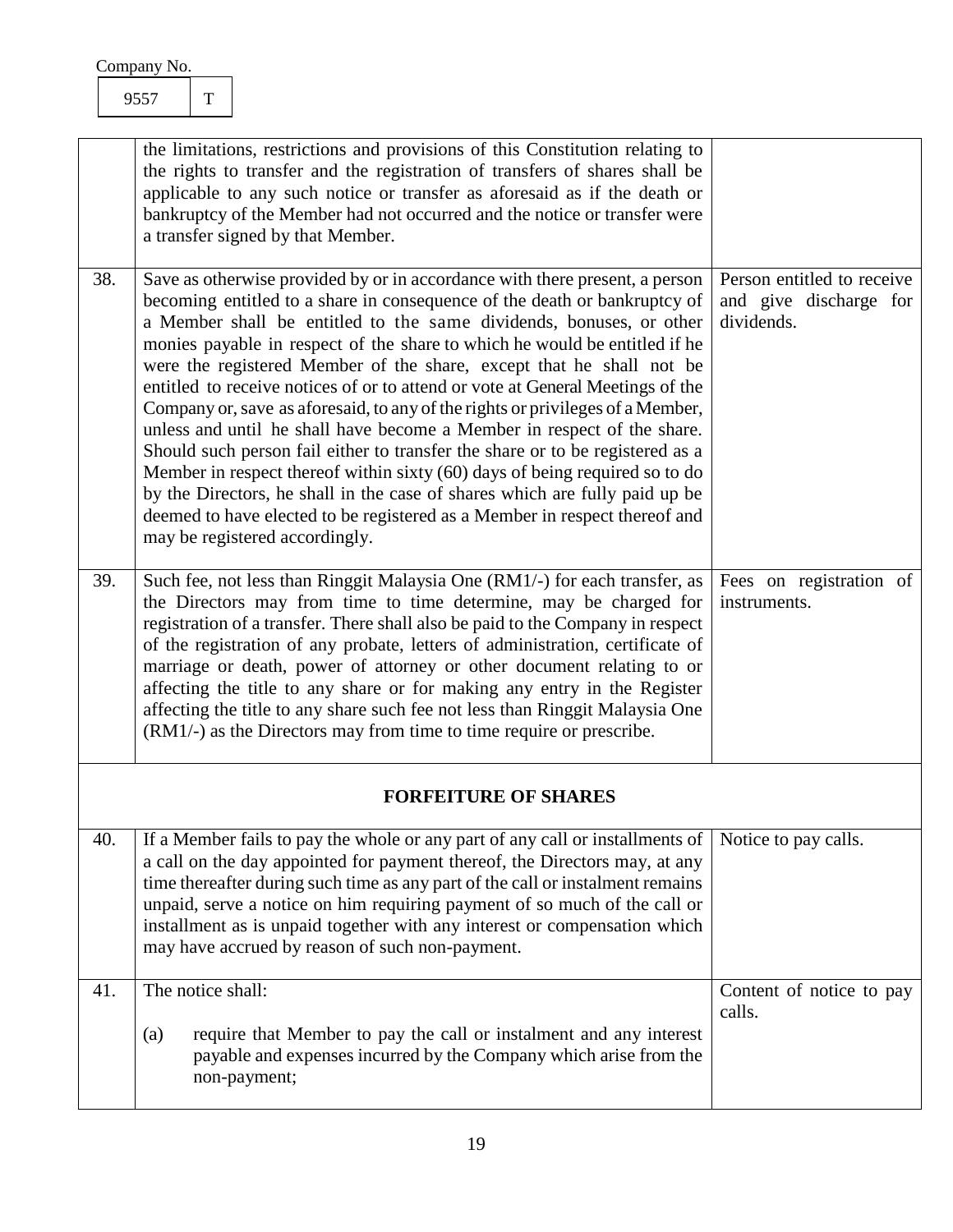<span id="page-20-4"></span><span id="page-20-3"></span><span id="page-20-2"></span><span id="page-20-1"></span><span id="page-20-0"></span>

|     | give a date which is not earlier than the expiration of fourteen (14)<br>(b)                                                                                                                                                                                                                                                                                                                                                                                                                                                                                                                       |                                                                   |
|-----|----------------------------------------------------------------------------------------------------------------------------------------------------------------------------------------------------------------------------------------------------------------------------------------------------------------------------------------------------------------------------------------------------------------------------------------------------------------------------------------------------------------------------------------------------------------------------------------------------|-------------------------------------------------------------------|
|     | days from the date of service of the notice by which payment is to be<br>made; and                                                                                                                                                                                                                                                                                                                                                                                                                                                                                                                 |                                                                   |
|     | say that if payment is not made by that date, the shares which relate<br>(c)<br>to that call or instalment are liable to be forfeited.                                                                                                                                                                                                                                                                                                                                                                                                                                                             |                                                                   |
| 42. | If the requirements of any such notice as aforesaid are not complied with,<br>any share in respect of which the notice has been given may at any time<br>thereafter, before the payment required by the notice has been made, be<br>forfeited by a resolution of the Directors to that effect. A forfeiture of shares<br>shall include all dividends declared in respect of the shares not actually paid<br>before the forfeiture notwithstanding that they shall have been declared.                                                                                                              | Failure to comply with<br>notice to pay calls.                    |
| 43. | When any share has been forfeited in accordance with this Constitution,<br>notice of the forfeiture shall forthwith be given to the Member or to the<br>person entitled to the share by transmission, as the case may be, and an entry<br>of such notice having been given, and of the forfeiture with the date thereof,<br>shall forthwith be made in the Register opposite to the share, but the<br>provisions of this Article are directory only, and no forfeiture shall be in<br>any manner invalidated by any omission or neglect to give such notice or to<br>make such entry as aforesaid. | Notice of forfeiture to be<br>given and entered in<br>Register.   |
| 44. | Notwithstanding any such forfeiture as aforesaid the Directors may, at any<br>time before the forfeited share has been otherwise disposed of, annul the<br>forfeiture upon the terms of payment of all calls and interest due thereon<br>and all expenses incurred in respect of the share and upon such further terms<br>(if any) as they shall see fit to impose.                                                                                                                                                                                                                                | Directors<br>annul<br>may<br>forfeiture upon terms.               |
| 45. | Every share which shall be forfeited may be sold re-allotted or<br>(a)<br>otherwise disposed of either to the person who was before forfeiture<br>the holder thereof or entitled thereto, or to any other person upon<br>such terms and in such manner as the Directors shall think fit, and<br>the Directors may, if necessary, authorise some person to transfer<br>the same to such other person as aforesaid provided always that the<br>provisions of the Shareholders' Agreement in respect of transfer of<br>shares are complied with.                                                      | Directors may dispose of<br>forfeited shares.                     |
|     | (b)<br>The provisions of Articles 18 to 21 of this Constitution shall apply<br>mutatis mutandis to any sale made in pursuant to the provisions of<br>this Article.                                                                                                                                                                                                                                                                                                                                                                                                                                 |                                                                   |
| 46. | A person whose shares have been forfeited shall cease to be a Member in<br>respect of the forfeited shares, but shall, notwithstanding, remain liable to<br>pay to the Company all money which, at the date of forfeiture, was payable                                                                                                                                                                                                                                                                                                                                                             | Liability of person whose<br>shares<br>have<br>been<br>forfeited. |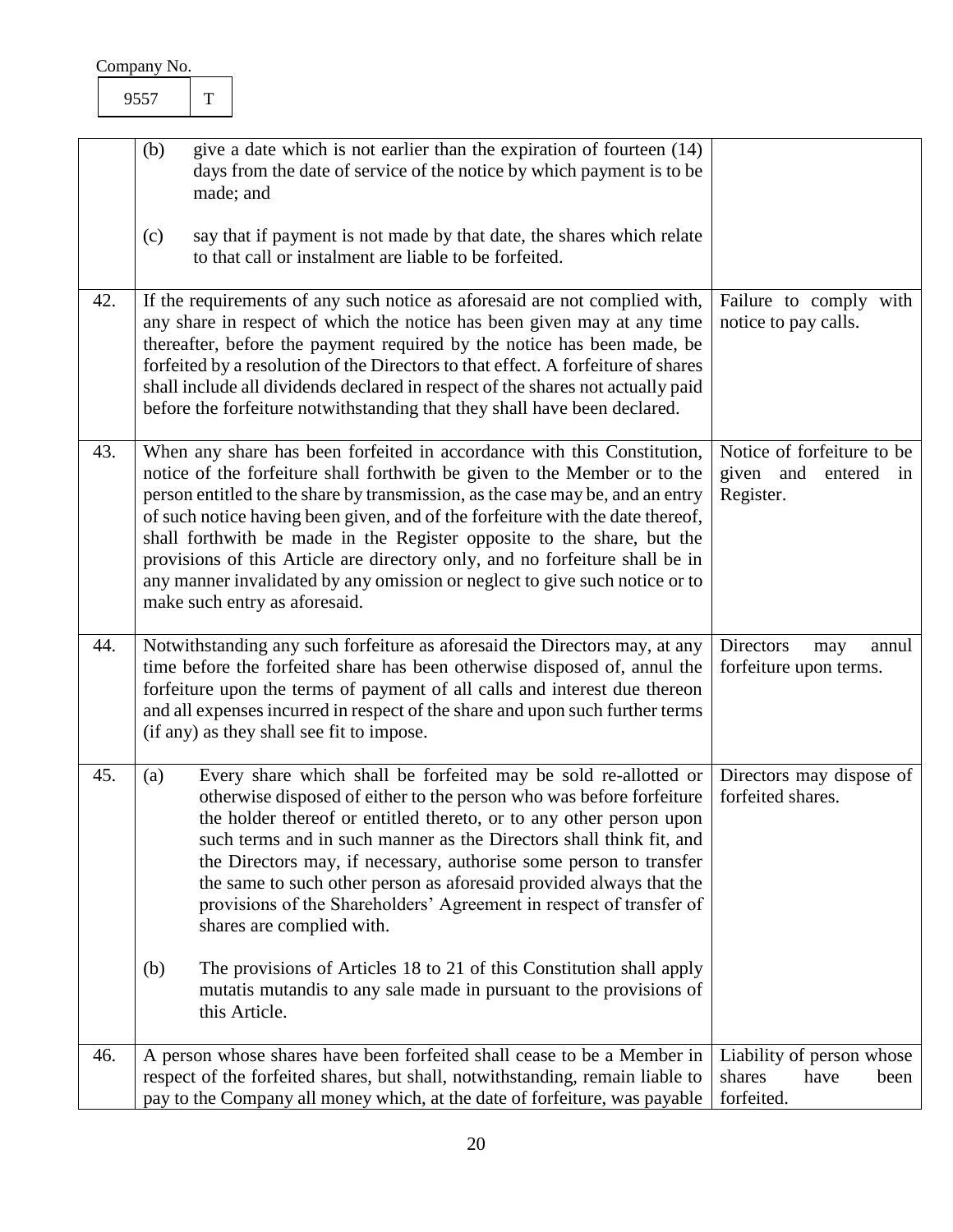<span id="page-21-1"></span><span id="page-21-0"></span>9557 T

<span id="page-21-3"></span><span id="page-21-2"></span>

|     | by him to the Company in respect of the shares (together with interest or<br>compensation at the rate of eight per centum $(8%)$ per annum from the date<br>of forfeiture on the money for the time being unpaid if the Directors think<br>fit to enforce payment of such interest or compensation), but his liability<br>shall cease if and when the Company receives payment in full of all such<br>money in respect of the shares.                                                                                                                                                                                                                                                                                                                                                                                                                                                                                                                                                                                                                                                                                                                                                                                                                   |                                         |
|-----|---------------------------------------------------------------------------------------------------------------------------------------------------------------------------------------------------------------------------------------------------------------------------------------------------------------------------------------------------------------------------------------------------------------------------------------------------------------------------------------------------------------------------------------------------------------------------------------------------------------------------------------------------------------------------------------------------------------------------------------------------------------------------------------------------------------------------------------------------------------------------------------------------------------------------------------------------------------------------------------------------------------------------------------------------------------------------------------------------------------------------------------------------------------------------------------------------------------------------------------------------------|-----------------------------------------|
| 47. | The forfeiture of a share shall involve the extinction at the time of forfeiture<br>of all interest in and all claims and demands against the Company in respect<br>of the share, and all other rights and liabilities incidental to the share as<br>between the shareholder whose share is forfeited and the Company except<br>only such of those rights and liabilities as are by this Constitution expressly<br>saved, or as are by the Act given or imposed in the case of past Members.                                                                                                                                                                                                                                                                                                                                                                                                                                                                                                                                                                                                                                                                                                                                                            | Consequences<br>of<br>forfeiture.       |
| 48. | A statutory declaration in writing that the declarant is a Director of the<br>Company, and that a share has been duly forfeited in pursuance of this<br>Constitution, and stating the date upon which it was forfeited, shall, as<br>against all persons claiming to be entitled to the share adversely to the<br>forfeiture thereof, be conclusive evidence of the facts therein stated, and<br>such declaration, together with the receipt to the Company for the<br>consideration (if any) given for the share on the sale or disposition thereof,<br>and a certificate of proprietorship of the share under the Seal delivered to<br>the person to whom the same is sold or disposed of, shall constitute a good<br>title to share, and (subject to the execution of any necessary transfer) such<br>person shall be registered as the Member of the share and shall be<br>discharged from all calls made prior to such sale or disposition, and shall<br>not be bound to see the application of the purchase money (if any) nor shall<br>his title to the share be affected by any act, omission or irregularity relating<br>to or connected with the proceedings in reference to the forfeiture, sale, re-<br>allotment or disposal of the share. | Title to forfeited share.               |
| 49. | The Company may receive the consideration, if any, given for a forfeited<br>share on any sale or disposition thereof and may execute a transfer of the<br>share in favour of the person to whom the share is sold or disposed off and<br>he shall thereupon be registered as the Member of the share and shall not be<br>bound to see the application of the purchase money, if any, nor shall his title<br>to the share affected by any irregularity or invalidity in the proceedings in<br>reference to the forfeiture, sale, or disposal of the share.                                                                                                                                                                                                                                                                                                                                                                                                                                                                                                                                                                                                                                                                                               | forfeiture<br>Transfer<br>of<br>shares. |
| 50. | The provisions of this Constitution as to forfeiture shall apply in the case of<br>non-payment of any sum which, by the terms of issue of a share, becomes<br>payable at a fixed time, as if the same had been payable by virtue of a call<br>duly made and notified.                                                                                                                                                                                                                                                                                                                                                                                                                                                                                                                                                                                                                                                                                                                                                                                                                                                                                                                                                                                   | Forfeiture,<br>when<br>applicable.      |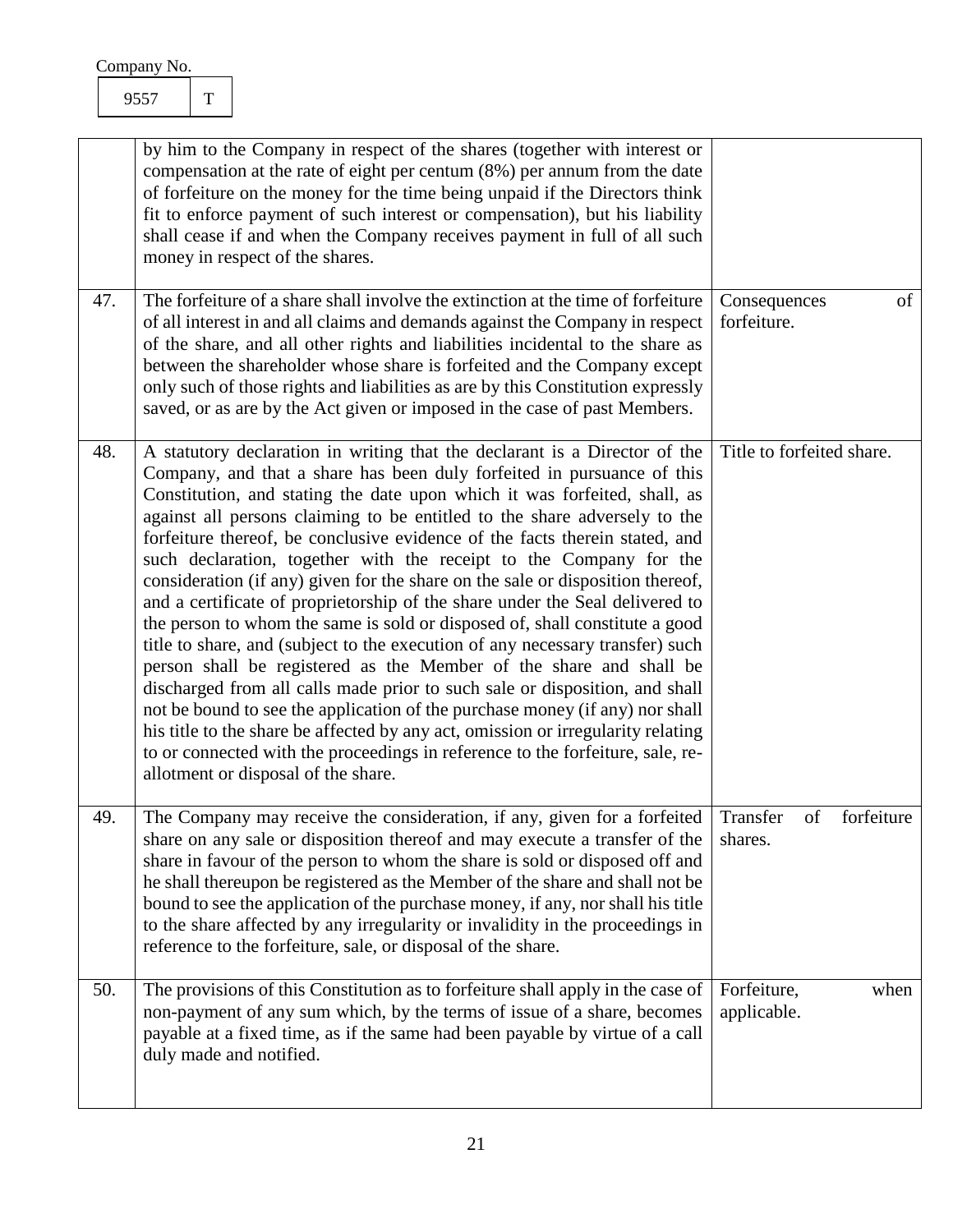| Company No. |  |
|-------------|--|
|             |  |

#### <span id="page-22-6"></span><span id="page-22-4"></span><span id="page-22-3"></span><span id="page-22-2"></span><span id="page-22-1"></span>**CONVERSION OF SHARES INTO STOCK**

<span id="page-22-5"></span><span id="page-22-0"></span>

| 51. |                                                                                                                                                                                                                                                                                                                                                                                                                                                                                                                                                                    |      | The Company may by Special Resolution passed at a General Meeting<br>convert all or any paid-up shares into stock and reconvert any stock into<br>paid-up shares of any number.                                                                                                                                                  | Conversion of shares into<br>stock and reconversion.            |
|-----|--------------------------------------------------------------------------------------------------------------------------------------------------------------------------------------------------------------------------------------------------------------------------------------------------------------------------------------------------------------------------------------------------------------------------------------------------------------------------------------------------------------------------------------------------------------------|------|----------------------------------------------------------------------------------------------------------------------------------------------------------------------------------------------------------------------------------------------------------------------------------------------------------------------------------|-----------------------------------------------------------------|
| 52. | The stockholders may transfer the shares or any part thereof in the same<br>manner as the transfer of shares from which the stock arose may, before the<br>conversion, have been transferred or be transferred in the closest manner as<br>circumstances admit; but the Directors may from time to time fix the<br>minimum amount of stock transferable and restrict or forbid the transfer of<br>fractions of that minimum.                                                                                                                                       |      |                                                                                                                                                                                                                                                                                                                                  | Transfer of stock.                                              |
| 53. | The stockholders shall, according to the amount of the stock held by them,<br>have the same rights, privileges and advantages as regards dividends, voting<br>at meetings of the Company and other matters as if they held the shares<br>from which the stock arose, but no such right, privilege or advantage (except<br>participation in the dividends and profits of the Company and in the assets<br>on winding up) shall be conferred by any such part of stock which would<br>not, if existing in shares, have conferred that right, privilege or advantage. |      |                                                                                                                                                                                                                                                                                                                                  | Participation<br>in<br>dividends, voting, etc.                  |
| 54. |                                                                                                                                                                                                                                                                                                                                                                                                                                                                                                                                                                    |      | For the purposes of the Articles 51 to 53, any reference of paid-up shares<br>shall apply to stock, and the words "share" and "Member" therein shall<br>include "stock" and "stockholder.                                                                                                                                        | Provisions applicable to<br>paid-up share to apply to<br>stock. |
|     |                                                                                                                                                                                                                                                                                                                                                                                                                                                                                                                                                                    |      | <b>ALTERATION OF CAPITAL</b>                                                                                                                                                                                                                                                                                                     |                                                                 |
| 55. | (a)                                                                                                                                                                                                                                                                                                                                                                                                                                                                                                                                                                |      | The Company may from time to time by Ordinary Resolution cancel<br>shares which at the date of the passing of the resolution in that behalf<br>have not been taken or agreed to be taken by any person or which<br>have been forfeited and diminish the amount of its share capital by<br>the amount of the shares so cancelled. | Alteration of capital.                                          |
|     | (b)                                                                                                                                                                                                                                                                                                                                                                                                                                                                                                                                                                |      | The Company may from time to time by Special Resolution:                                                                                                                                                                                                                                                                         |                                                                 |
|     |                                                                                                                                                                                                                                                                                                                                                                                                                                                                                                                                                                    | (i)  | consolidate and divide all or any of its share capital, provided<br>that the proportion between the amount paid and the amount<br>unpaid (if any) on each subdivided share shall be the same as<br>it was in the case of the share from which the subdivided<br>share is derived; and                                            |                                                                 |
|     |                                                                                                                                                                                                                                                                                                                                                                                                                                                                                                                                                                    | (ii) | subdivide its shares or any of them provided that in the<br>subdivision the proportion between the amount paid and the                                                                                                                                                                                                           |                                                                 |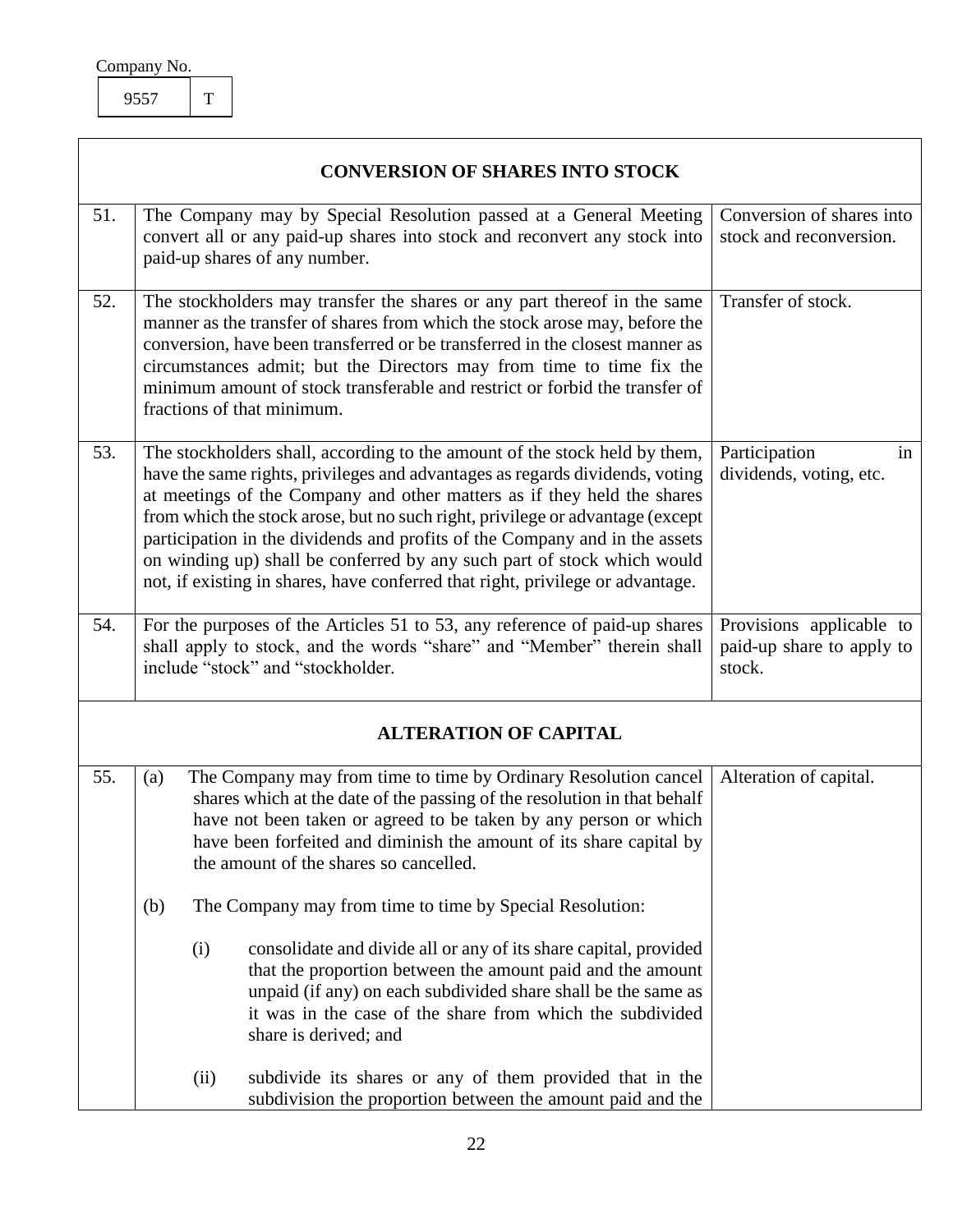<span id="page-23-1"></span><span id="page-23-0"></span>

|     | amount unpaid (if any) on each subdivided share shall be the<br>same as it was in the case of the share from which the reduced<br>share is derived.                                                                                                                                                                                                                                                                                                                                                                                                                                                                                                                                                                                                                                                                                                                                                                                                                                                                                                                                                                                                                                                                                                                                                                                                                                                                                                                                                                 |                                           |
|-----|---------------------------------------------------------------------------------------------------------------------------------------------------------------------------------------------------------------------------------------------------------------------------------------------------------------------------------------------------------------------------------------------------------------------------------------------------------------------------------------------------------------------------------------------------------------------------------------------------------------------------------------------------------------------------------------------------------------------------------------------------------------------------------------------------------------------------------------------------------------------------------------------------------------------------------------------------------------------------------------------------------------------------------------------------------------------------------------------------------------------------------------------------------------------------------------------------------------------------------------------------------------------------------------------------------------------------------------------------------------------------------------------------------------------------------------------------------------------------------------------------------------------|-------------------------------------------|
| 56. | The Company may from time to time in General Meeting whether<br>(a)<br>all the shares for the time being issued shall have been fully called up<br>or not, increase its capital by the creation and issue of new shares,<br>such aggregate increase to be of such amount and to be divided into<br>shares of such respective amounts as the Company by the Ordinary<br>Resolution. The new shares shall be issued upon such terms and<br>conditions and with such rights and privileges annexed thereto as<br>the General Meeting resolving upon the creation thereof shall direct,<br>and if no direction be given, as the Directors shall determine, and in<br>particular, such new shares may be issued with a preferential or<br>qualified right to dividends, and in the distribution of the assets of<br>the Company and with a special or restricted or without any right of<br>voting.                                                                                                                                                                                                                                                                                                                                                                                                                                                                                                                                                                                                                      | Increase of capital.                      |
|     | For the avoidance of doubts, any increase of capital as set out in<br>(b)<br>Article 56(a) shall only be based on business consideration. In<br>particular the Members agree that capital increases will be necessary<br>in the event the solvency of the Company falls below one hundred<br>fifty per centum (150%) of the minimum regulatory requirements<br>specified by BNM or any relevant laws or the Statues applicable to<br>the Company from time to time.                                                                                                                                                                                                                                                                                                                                                                                                                                                                                                                                                                                                                                                                                                                                                                                                                                                                                                                                                                                                                                                 |                                           |
| 57. | The Company in General Meeting may, before the issue of any new shares<br>or other convertible securities which rank equally to the existing shares as<br>to the voting or distribution rights, determine that the same or any of them<br>subject to any directions to the contrary that may be given by the Company<br>in General Meeting, any original shares or securities for the time being<br>unissued and not allotted and any new shares or securities from time to<br>time to be created shall be offered in the first instance to such Members<br>as are, under the regulations of this Constitution, then entitled to receive<br>notices from the Company of General Meetings in proportion as nearly as<br>the circumstances admit to the number existing shares or securities held by<br>them, which would, if the offer were accepted, maintain the relative voting<br>and distribution rights of those shareholders. Such offer shall be made by<br>notice specifying the number of shares or securities offered, and limiting<br>a time within which the offer, if not accepted, will be deemed to be<br>declined, and after the expiration of such time, or on the receipt of an<br>intimation from the Member to whom such notice is given that he declines<br>to accept the shares or securities offered, the Directors may dispose of the<br>same in such manner as they think most beneficial to the Company; and<br>further, if owing to the proportion which the number of the new shares or | When to be offered to<br>existing Member. |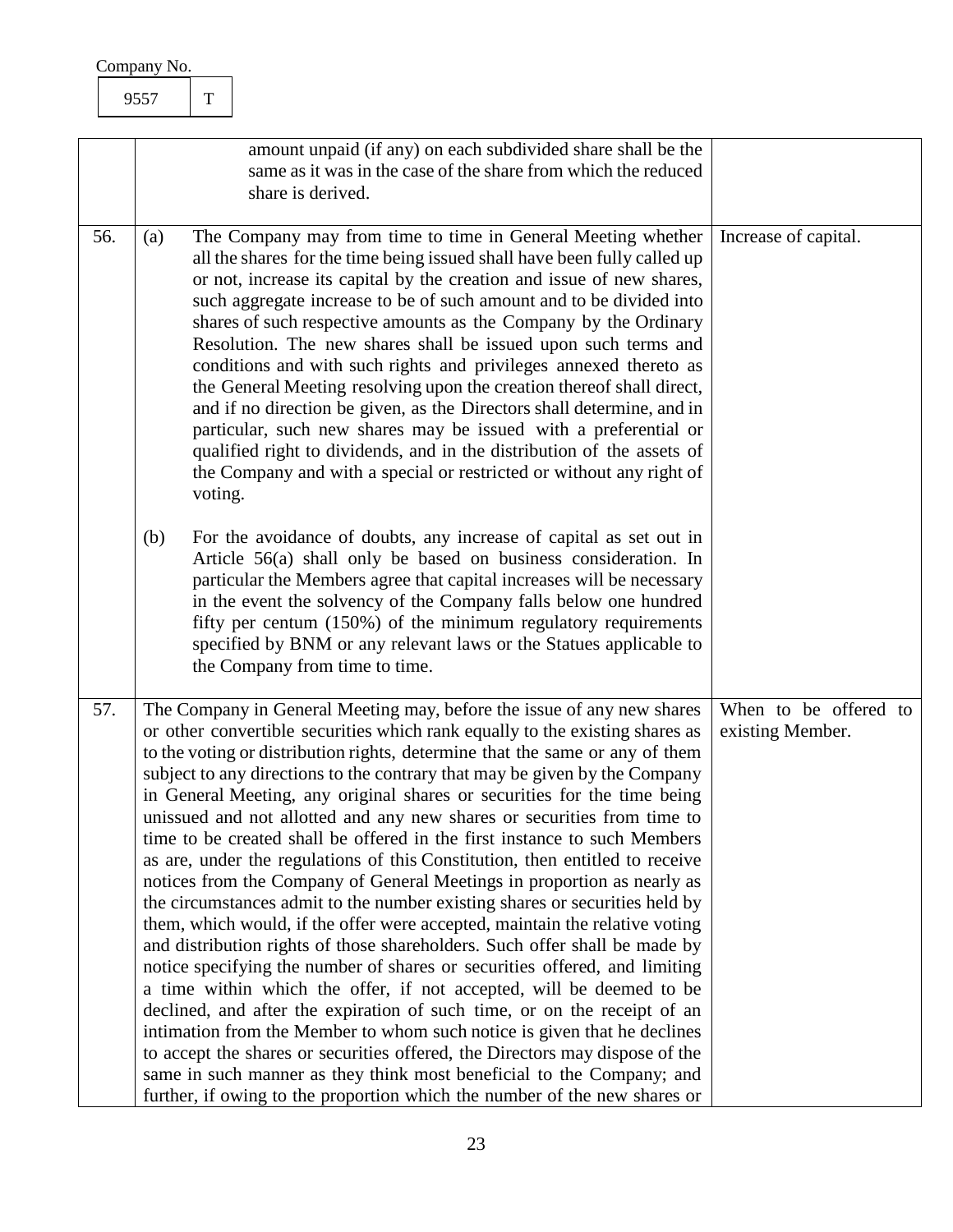<span id="page-24-5"></span><span id="page-24-4"></span><span id="page-24-3"></span><span id="page-24-2"></span><span id="page-24-1"></span><span id="page-24-0"></span>

|     | securities bears to the number of shares or the securities held by the<br>Members entitled to such offer as aforesaid, or from any other cause any<br>difficulty shall arise in apportioning the new shares or securities or any of<br>them in manner aforesaid, the Directors may in like manner dispose of the<br>shares or securities in respect of which such difficulty arises.                                                                                                                                                             |                                                                            |
|-----|--------------------------------------------------------------------------------------------------------------------------------------------------------------------------------------------------------------------------------------------------------------------------------------------------------------------------------------------------------------------------------------------------------------------------------------------------------------------------------------------------------------------------------------------------|----------------------------------------------------------------------------|
| 58. | Subject to any directions that may be given in accordance with the powers<br>contained in the Constitution, any capital raised by the creation of new<br>shares shall be considered as part of the original capital, and shall be<br>subject to the same provisions with reference to the payment of calls,<br>transfer, transmission, forfeiture, lien and otherwise as if it had been part<br>of the original capital.                                                                                                                         | Creation of new shares to<br>be considered as part of<br>original capital. |
| 59. | The Company may by Special Resolution reduce its share capital in any<br>manner authorised and subject to any conditions prescribed by the Act.                                                                                                                                                                                                                                                                                                                                                                                                  | Reduction of capital.                                                      |
| 60. | Anything done in pursuant of the Constitution herein shall be done in<br>manner provided and subject to any conditions imposed by the Act, so far<br>as they shall be applicable, and so far as they shall not be applicable in<br>accordance with the terms of the resolution authorising the same, and so far<br>as such resolution shall not be applicable, in such manner as the Directors<br>deem most expedient.                                                                                                                           | Conditions imposed by<br>the Act prevails.                                 |
|     | <b>GENERAL MEETINGS</b>                                                                                                                                                                                                                                                                                                                                                                                                                                                                                                                          |                                                                            |
| 61. | The Company shall, in each year, hold a General Meeting as its<br>(a)<br>annual General Meeting, in addition to any other meetings in that<br>year. An annual General Meeting of the Company shall be held<br>within six (6) months of the Company's financial year end and not<br>more than fifteen (15) months after the last preceding annual<br>General Meeting unless approved by the Registrar.                                                                                                                                            | Annual General Meeting.                                                    |
|     | (b)<br>All General Meetings other than the annual General Meetings shall<br>be called extraordinary General Meetings.                                                                                                                                                                                                                                                                                                                                                                                                                            |                                                                            |
| 62. | The Directors may whenever they think fit by resolution convene an<br>extraordinary General Meeting of the Company. In addition, an<br>extraordinary General Meeting shall also be convened on such requisition<br>as if referred to in Sections 310 and 311 of the Act or, if the Company makes<br>default in convening a meeting in compliance with a requisition received<br>pursuant to Sections 310 and 311 of the Act, a meeting may be convened<br>by the requisitionists themselves in the manner provided in Section 313 of<br>the Act. | Extraordinary<br>General<br>Meeting.                                       |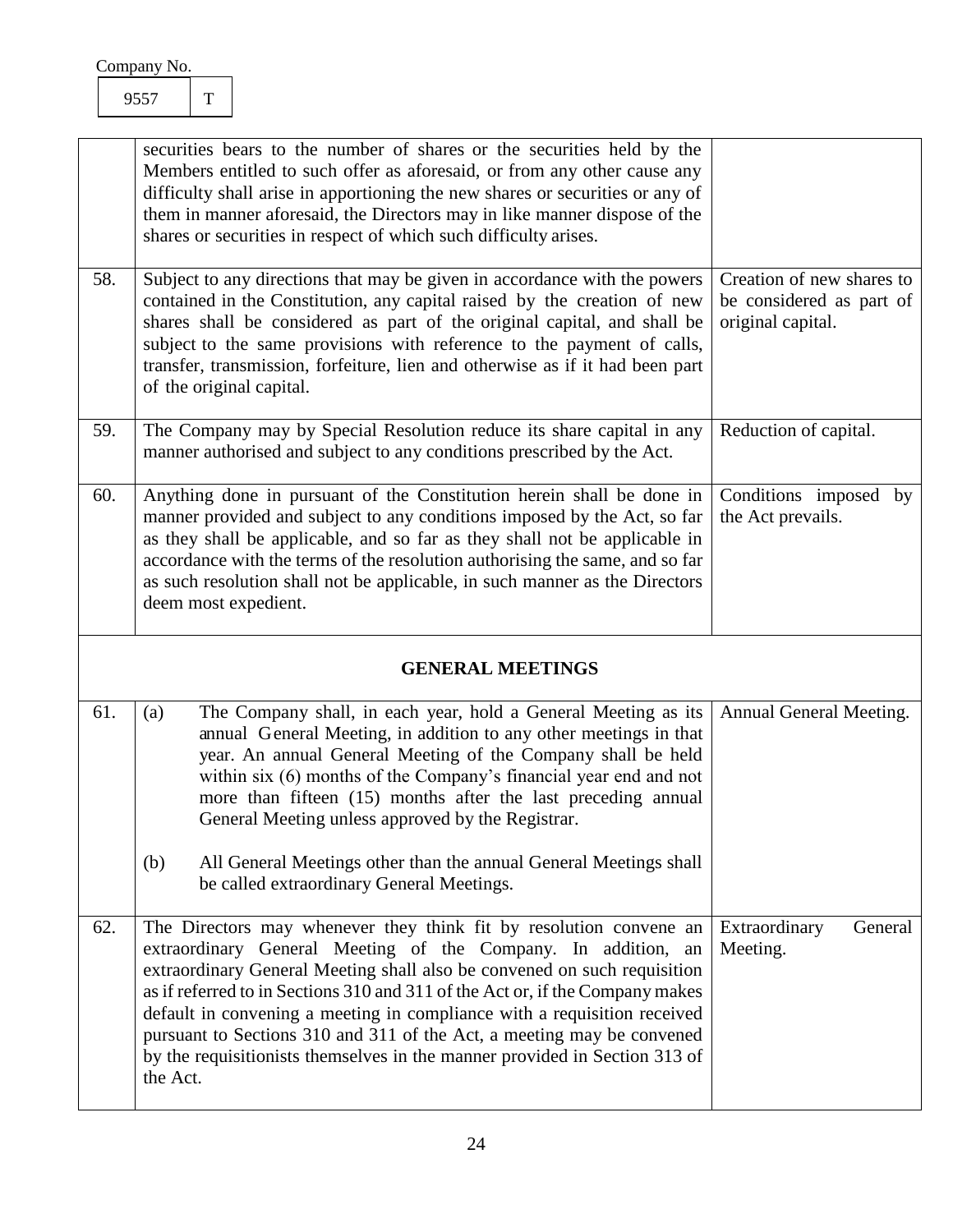<span id="page-25-2"></span><span id="page-25-1"></span><span id="page-25-0"></span>

| 63. |                                                                                             | All General Meetings shall be held at such time and place as the Directors                                                                                                                                                                                                                                                                                                                                                                                                                                                                                                                | Time and place.                                                       |
|-----|---------------------------------------------------------------------------------------------|-------------------------------------------------------------------------------------------------------------------------------------------------------------------------------------------------------------------------------------------------------------------------------------------------------------------------------------------------------------------------------------------------------------------------------------------------------------------------------------------------------------------------------------------------------------------------------------------|-----------------------------------------------------------------------|
|     |                                                                                             | shall determine.                                                                                                                                                                                                                                                                                                                                                                                                                                                                                                                                                                          |                                                                       |
| 64. | (a)                                                                                         | A meeting called for the passing of a Special Resolution or an annual<br>General Meeting shall be called by at least twenty-one (21) days'<br>notice in writing. Any other meeting of the Company shall be called<br>by at least fourteen (14) days' notice (exclusive of the day on which<br>the notice in writing is served or deemed to be served, but inclusive<br>of the day for which notice is given). A General Meeting may be<br>called by a notice shorter than the period referred herein if agreed by<br>all Members entitled to attend and vote at the said General Meeting. | Notice<br>of<br>General<br>Meeting.                                   |
|     | (b)                                                                                         | Every notice of an annual General Meeting shall specify the meeting<br>as such and every meeting convened for passing a Special<br>Resolution shall state the intention to propose such resolution as a<br>Special Resolution.                                                                                                                                                                                                                                                                                                                                                            |                                                                       |
|     | (c)                                                                                         | The notice of a meeting shall be served in the manner as stated in<br>Article 168 of this Constitution specifying the place, the date and the<br>time of meeting and the general nature of the business of the<br>meeting. In case of special business, the notice of meeting shall also<br>be accompanied by a statement regarding the effect of any proposed<br>resolution in respect of such special business.                                                                                                                                                                         |                                                                       |
|     | (d)                                                                                         | Notice of meeting may include text of any proposed resolution and<br>other information as the Directors deem fit. Matters to be presented<br>to and considered by a General Meeting of the Company shall be<br>limited to those matters set forth in the notice of the meeting, unless<br>otherwise required by the Act or any applicable law.                                                                                                                                                                                                                                            |                                                                       |
| 65. | Notice of every General Meeting shall be given in any manner hereinbefore<br>authorised to: |                                                                                                                                                                                                                                                                                                                                                                                                                                                                                                                                                                                           | entitled<br>Persons<br>to<br>receive notice of meeting<br>of Members. |
|     | (a)                                                                                         | every Member,                                                                                                                                                                                                                                                                                                                                                                                                                                                                                                                                                                             |                                                                       |
|     | (b)                                                                                         | every person entitled to a share in consequence of the death or<br>bankruptcy or mental disorder of a Member or by operation of law<br>who, but for his death or bankruptcy, would be entitled to receive<br>notice of the meeting provided that the Company has been notified<br>of the person's entitlement in writing;                                                                                                                                                                                                                                                                 |                                                                       |
|     | (c)                                                                                         | the Directors of the Company, and                                                                                                                                                                                                                                                                                                                                                                                                                                                                                                                                                         |                                                                       |
|     | (d)                                                                                         | the auditor for the time being of the Company.                                                                                                                                                                                                                                                                                                                                                                                                                                                                                                                                            |                                                                       |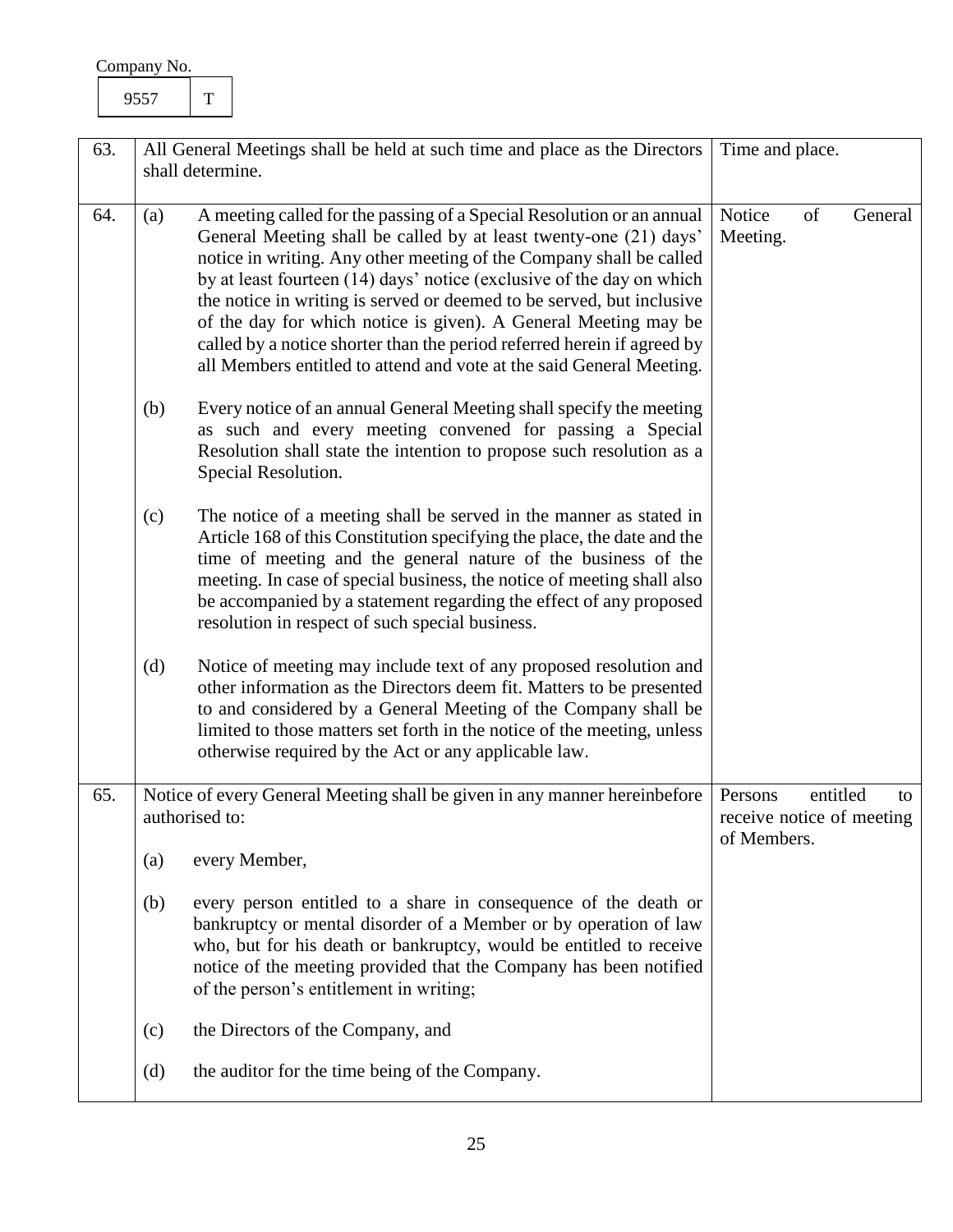<span id="page-26-5"></span><span id="page-26-4"></span><span id="page-26-3"></span><span id="page-26-2"></span><span id="page-26-1"></span><span id="page-26-0"></span>

| 66. | All business shall be special that is transacted at an extraordinary General<br>Meeting, and also all that is transacted at an annual General Meeting, with<br>the exception of declaring a dividend, the reading, considering and adopting<br>of the accounts, balance-sheets and the reports of the Directors and auditors,<br>the fixing of the remuneration of Directors, and the appointment and fixing<br>of the remuneration of the auditors or determining the manner in which such<br>remuneration is to be fixed.                                                                                                                                                                                                                                                                       | Special<br>business<br>at<br>meeting.            |
|-----|---------------------------------------------------------------------------------------------------------------------------------------------------------------------------------------------------------------------------------------------------------------------------------------------------------------------------------------------------------------------------------------------------------------------------------------------------------------------------------------------------------------------------------------------------------------------------------------------------------------------------------------------------------------------------------------------------------------------------------------------------------------------------------------------------|--------------------------------------------------|
| 67. | In every notice calling a meeting of the Company there shall appear with<br>reasonable prominence a statement that a Member entitled to attend and<br>vote is entitled to appoint more than one proxy in accordance with Section<br>334 of the Act to attend and vote instead of him, and that a proxy need not<br>also be a Member.                                                                                                                                                                                                                                                                                                                                                                                                                                                              | Member's<br>right<br>to<br>appoint proxy.        |
| 68. | The accidental omission to give notice of any meeting to, or the non-receipt<br>of notice of a meeting by, any person entitled to receive such notice shall<br>not invalidate any resolution passed or the proceedings at any such meeting.                                                                                                                                                                                                                                                                                                                                                                                                                                                                                                                                                       | Omission<br>not<br>to<br>invalidate proceedings. |
|     | PROCEEDINGS AT GENERAL MEETINGS                                                                                                                                                                                                                                                                                                                                                                                                                                                                                                                                                                                                                                                                                                                                                                   |                                                  |
| 69. | No business shall be transacted at any General Meeting unless a quorum of<br>Members is present in person at the time when the meeting proceeds to<br>business. Save as herein otherwise provided, quorum at a meeting shall<br>always be pursuant to Section 328 of the Act. For the purposes of this<br>Article "Member" includes a person attending as a proxy or representing a<br>corporation which is a Member.                                                                                                                                                                                                                                                                                                                                                                             | Quorum<br>General<br>at<br>Meeting.              |
| 70. | The Members may participate in a meeting at more than one (1)<br>(a)<br>venue by video conference, web-based communication, electronic<br>or such other communication facilities or technologies available<br>from time to time in the future which would permit all Members<br>participating in the General Meeting to communicate with each<br>other simultaneously and instantaneously and to vote at such<br>meeting.<br>Participation by a Member in a meeting by any of the<br>(b)<br>communication facilities referred to in Article 70(a) shall be treated<br>as presence in person by that Member at the said meeting and<br>shall be counted towards the quorum notwithstanding the fact that<br>he/she is not physically present at the main venue where the meeting<br>is to be held. | Meeting at more than one<br>venue.               |
|     | For the avoidance of doubt, the main venue of such a meeting shall<br>(c)<br>be in Malaysia and the chairman of the meeting shall be present<br>at that main venue of the meeting.                                                                                                                                                                                                                                                                                                                                                                                                                                                                                                                                                                                                                |                                                  |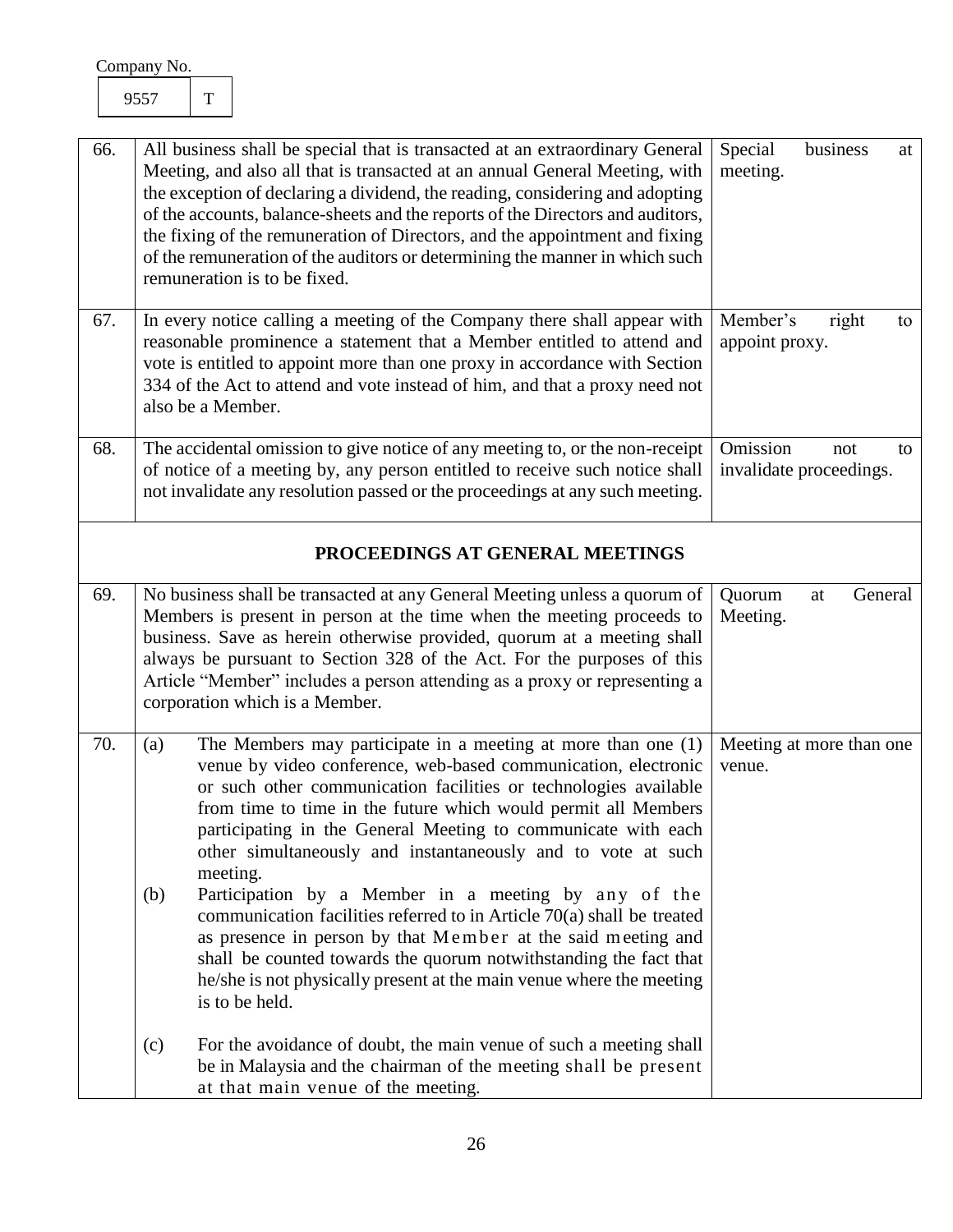## <span id="page-27-1"></span><span id="page-27-0"></span>9557 T

<span id="page-27-2"></span>

|     | (d)<br>Such a meeting shall not be deemed to have proceeded for such<br>period or periods where any of the communication facilities<br>referred to in Article $70(a)$ of this Constitution have been<br>disconnected. The chairman of such meeting shall have the<br>discretion to postpone the meeting which had been disconnected<br>and which cannot be reconnected within a reasonable time, to<br>another date and time to be agreed by the members of the meeting.                                                                                                                                                                                                                                                                                                                                                                                                                                                                                                                          |                                       |
|-----|---------------------------------------------------------------------------------------------------------------------------------------------------------------------------------------------------------------------------------------------------------------------------------------------------------------------------------------------------------------------------------------------------------------------------------------------------------------------------------------------------------------------------------------------------------------------------------------------------------------------------------------------------------------------------------------------------------------------------------------------------------------------------------------------------------------------------------------------------------------------------------------------------------------------------------------------------------------------------------------------------|---------------------------------------|
| 71. | If within half $(1/2)$ an hour from the time appointed for the meeting a<br>quorum is not present, the meeting (whether convened upon the requisition<br>of Members or Directors), shall be adjourned to fourteen (14) Business<br>Days thereafter at the same time and place, but if within thirty (30) minutes<br>from the time appointed for holding of the adjourned meeting, a quorum is<br>not present, the adjourned meeting shall be re-adjourned to seven (7)<br>Business Days thereafter at the same time and place and at such re-<br>adjourned meeting, the quorum shall be in accordance with Section 328 of<br>the Act and may transact the business for which the meeting was called.                                                                                                                                                                                                                                                                                              | When<br>quorum<br>not<br>present.     |
| 72. | The Chairman shall preside as chairman at every General Meeting of the<br>Company, or if there is no such Chairman, or if he is not present within<br>fifteen $(15)$ minutes after the time appointed for the holding of the meeting<br>or is unwilling to act, the Directors present shall choose one of their number,<br>to act as chairman of General Meeting or if only one (1) Director is present,<br>he shall preside as chairman if willing to act. If no Director be present, or if<br>all the Directors present decline to take the chair, the Members present shall<br>elect one (1) of their number to be chairman of the General Meeting. For<br>the avoidance of doubt, no Director or proxy shall be elected to be the<br>chairman of any General Meeting unless the Director or proxy are persons<br>appointed or nominated by Maybank.                                                                                                                                           | Chairman<br>of<br>General<br>Meeting. |
| 73. | The chairman of General Meeting may, with the consent of any meeting at<br>which a quorum is present (and shall if so directed by the meeting), adjourn<br>the meeting from time to time and from place to place, but no business shall<br>be transacted at any adjourned meeting other than the business left<br>unfinished at the meeting from which the adjournment took place unless<br>notice of the fresh business to be transacted shall have been given in<br>accordance with this Constitution. When a meeting is adjourned for thirty<br>(30) days or more, notice of the adjourned meeting shall be given as in the<br>case of an original meeting or if fresh business is to be transacted at any<br>adjourned meeting, notice of the adjourned meeting must comply with the<br>requirements of this Constitution and/or the Act. Save as aforesaid it shall<br>not be necessary to give any notice of an adjournment or of the business to<br>be transacted at an adjourned meeting. | Meeting<br>be<br>may<br>adjourned.    |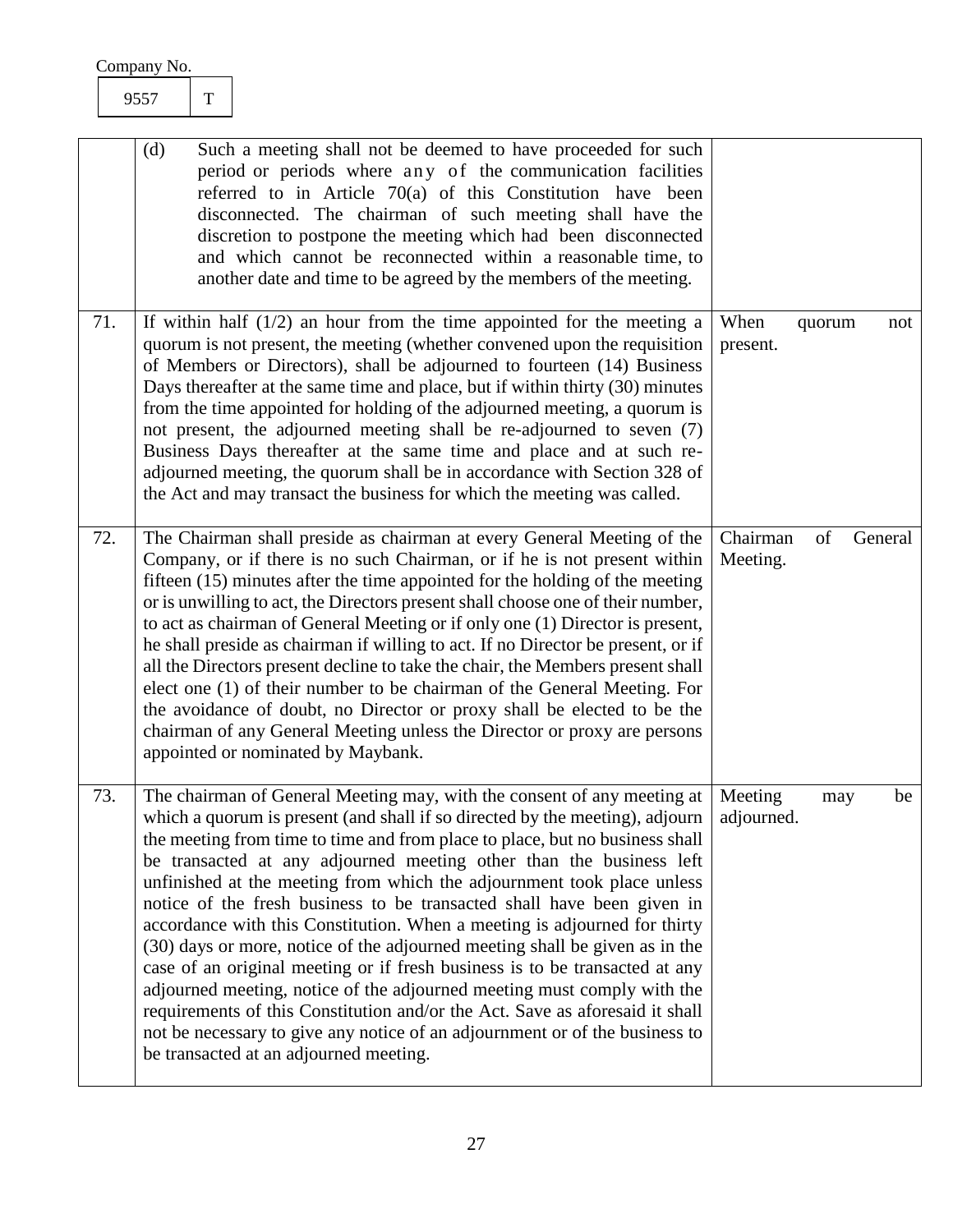<span id="page-28-1"></span><span id="page-28-0"></span>

| 74. |                                        | At any General Meeting a resolution put to the vote of the meeting shall be                                                                                                                                                                                                                                                                                                                                                                                                                               | Voting on resolution and                 |
|-----|----------------------------------------|-----------------------------------------------------------------------------------------------------------------------------------------------------------------------------------------------------------------------------------------------------------------------------------------------------------------------------------------------------------------------------------------------------------------------------------------------------------------------------------------------------------|------------------------------------------|
|     |                                        | decided on a show of hands unless a poll is (before or on the declaration of<br>the result of the show of hands) demanded:                                                                                                                                                                                                                                                                                                                                                                                | demand for poll.                         |
|     | by the chairman of the meeting;<br>(a) |                                                                                                                                                                                                                                                                                                                                                                                                                                                                                                           |                                          |
|     | (b)                                    | by at least three (3) Members present in person or by proxy;                                                                                                                                                                                                                                                                                                                                                                                                                                              |                                          |
|     | (c)                                    | by any Member or Members present in person or by proxy and<br>representing not less than ten per centum $(10\%)$ of the total voting<br>rights of all the Members having the right to vote at the meeting; or                                                                                                                                                                                                                                                                                             |                                          |
|     | (d)                                    | by a Member or Members holding shares in the Company conferring<br>a right to vote at the meeting being shares on which an aggregate<br>sum has been paid up equal to not less than ten per centum (10%) of<br>the total sum paid up on all the shares conferring that right.                                                                                                                                                                                                                             |                                          |
|     |                                        | Unless a poll is so demanded a declaration by the chairman of the meeting<br>that a resolution has on a show of hands been carried or carried<br>unanimously, or by a particular majority, or lost, and an entry to that effect<br>in the book containing the minutes of the proceedings of the Company shall<br>be conclusive evidence of the fact without proof of the number or proportion<br>of the votes recorded in favour of or against the resolution. The demand for<br>a poll may be withdrawn. |                                          |
| 75. |                                        | No resolution at any General Meeting of the Company in respect of the<br>following matters shall be passed unless there is prior consensus by<br>Maybank and Ageas:-                                                                                                                                                                                                                                                                                                                                      | Matters requiring Special<br>Resolution. |
|     | (a)                                    | any Special Issues;                                                                                                                                                                                                                                                                                                                                                                                                                                                                                       |                                          |
|     | (b)                                    | alterations to the Constitution of the Company;                                                                                                                                                                                                                                                                                                                                                                                                                                                           |                                          |
|     | (c)                                    | reduction of share capital of the Company;                                                                                                                                                                                                                                                                                                                                                                                                                                                                |                                          |
|     | (d)                                    | winding up of the Company;                                                                                                                                                                                                                                                                                                                                                                                                                                                                                |                                          |
|     | (e)                                    | change of name of the Company;                                                                                                                                                                                                                                                                                                                                                                                                                                                                            |                                          |
|     | (f)                                    | converting the Company from a private company to a public<br>company;                                                                                                                                                                                                                                                                                                                                                                                                                                     |                                          |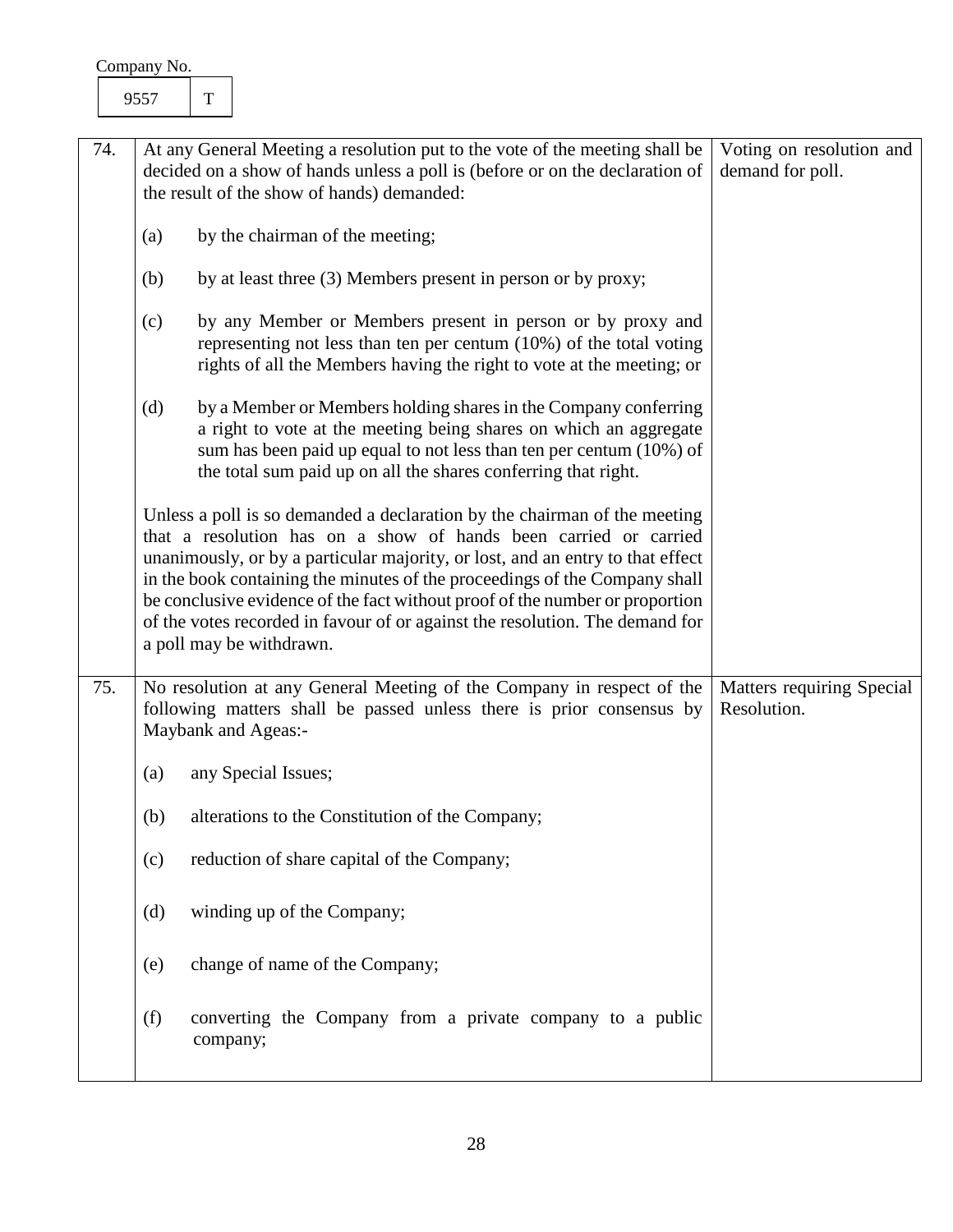<span id="page-29-4"></span><span id="page-29-3"></span><span id="page-29-2"></span><span id="page-29-1"></span><span id="page-29-0"></span>

|     | (g) | in the event the Company's status at any time is a public company,<br>converting such status to that of a private company; and                                                                                                                                                                                                                                                                                                             |                                                      |
|-----|-----|--------------------------------------------------------------------------------------------------------------------------------------------------------------------------------------------------------------------------------------------------------------------------------------------------------------------------------------------------------------------------------------------------------------------------------------------|------------------------------------------------------|
|     | (h) | in the event that the Company's status at any time is an unlimited<br>company, converting such status to that of a limited company.                                                                                                                                                                                                                                                                                                        |                                                      |
| 76. | (a) | If a poll is duly demanded it shall be taken in such manner as the<br>chairman of the meeting directs, and the result of the poll shall be<br>the resolution of the meeting at which the poll was demanded. The<br>chairman of the meeting may (and if so directed by the meeting<br>shall) appoint scrutineers and may adjourn the meeting to some<br>place and time fixed by him for the purpose of declaring the result<br>of the poll. | Poll to be taken.                                    |
|     | (b) | A poll shall not be demanded on the election of a chairman of the<br>meeting. A poll demanded on a question of adjournment shall be<br>taken forthwith. The demand of a poll shall not prevent the<br>continuance of a meeting for the transaction of any business, other<br>than the question on which a poll has been demanded.                                                                                                          |                                                      |
| 77. |     | In the case of an equality of votes, whether on a show of hands or on a poll,<br>the chairman of the meeting shall not have a second or casting vote in<br>addition to any votes to which he may be entitled as a Member.                                                                                                                                                                                                                  | N <sub>o</sub><br>of<br>casting<br>vote<br>chairman. |
| 78. |     | Minutes shall be made in books provided for the purpose of all resolutions<br>and proceedings of General Meetings and shall be kept at the Office<br>pursuant to Section 47 of the Act, and any such minutes, if signed by the<br>chairman of the meeting to which they refer, or by the chairman of the next<br>succeeding meeting, shall be evidence of the facts stated therein.                                                        | Minutes.                                             |
|     |     | <b>VOTES OF MEMBERS</b>                                                                                                                                                                                                                                                                                                                                                                                                                    |                                                      |
| 79. |     | Save as herein expressly provided, no person other than a Member duly<br>registered; and who shall have paid everything for the time being due from<br>him and payable to the Company in respect of his shares, shall be entitled<br>to be present or to vote on any question, either personally or by proxy at<br>any at any General Meeting.                                                                                             | Entitlement to vote.                                 |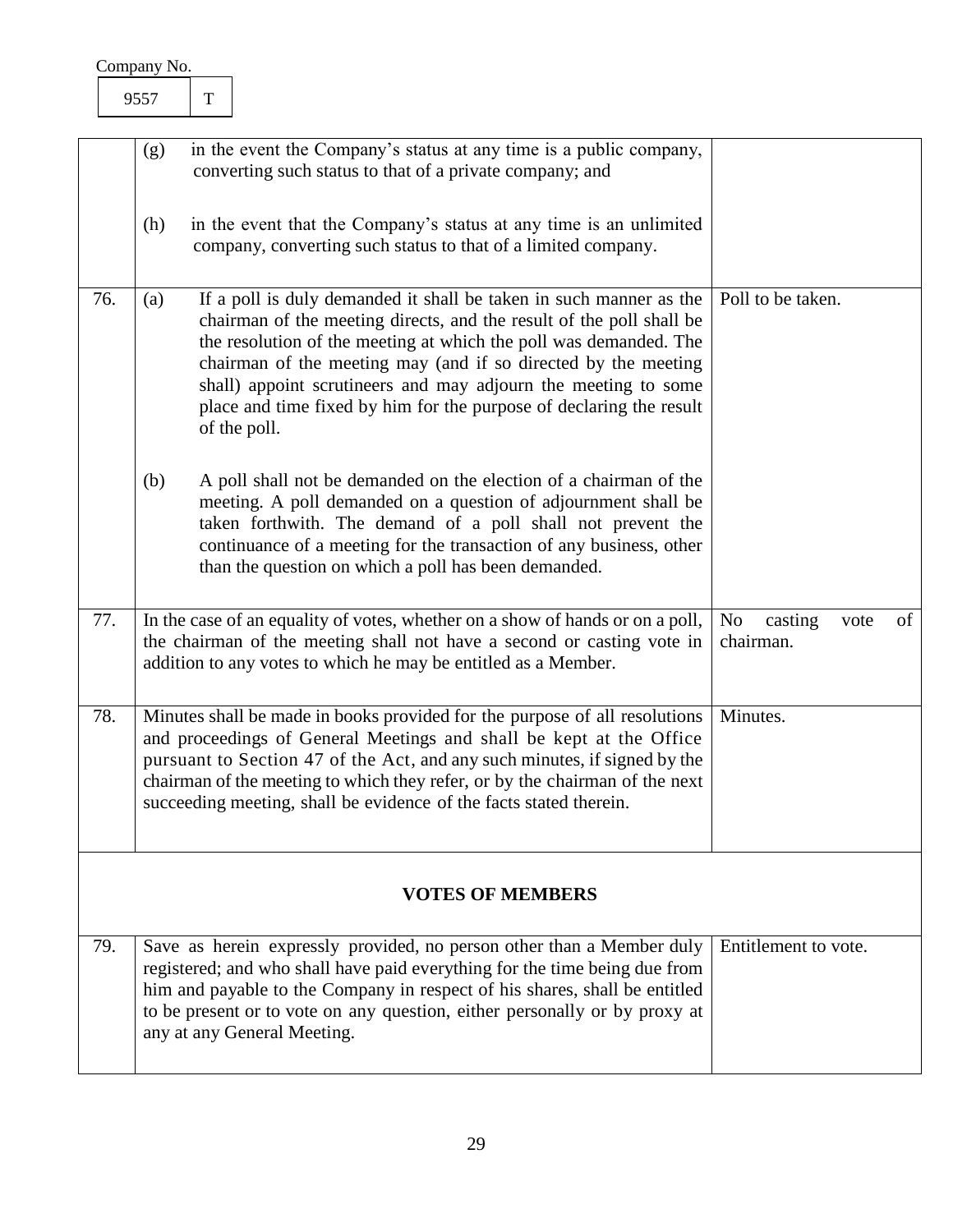<span id="page-30-4"></span><span id="page-30-3"></span><span id="page-30-2"></span><span id="page-30-1"></span><span id="page-30-0"></span>

|     | Company No. |          |             |                                                                                                                                                                                                                                                                                                                                                                                                                                                                                                                                                                                                                                                                                                         |                                      |
|-----|-------------|----------|-------------|---------------------------------------------------------------------------------------------------------------------------------------------------------------------------------------------------------------------------------------------------------------------------------------------------------------------------------------------------------------------------------------------------------------------------------------------------------------------------------------------------------------------------------------------------------------------------------------------------------------------------------------------------------------------------------------------------------|--------------------------------------|
|     |             | 9557     | $\mathbf T$ |                                                                                                                                                                                                                                                                                                                                                                                                                                                                                                                                                                                                                                                                                                         |                                      |
| 80. |             | (a)      |             | Subject to any rights or restrictions for the time being attached to<br>any class or classes of shares, at meetings of Members or classes of<br>Members each Member entitled to vote may vote in person or by<br>proxy or by attorney or other duly authorised representative and<br>every Member present in person or by proxy or by attorney or other<br>duly authorised representative shall have one (1) vote for each share<br>he holds.                                                                                                                                                                                                                                                           | How Members may vote.                |
|     |             | (b)      |             | On a poll a Member entitled to more that one vote need not, if he<br>votes, use all his votes or cast all the votes he uses in the same way.                                                                                                                                                                                                                                                                                                                                                                                                                                                                                                                                                            |                                      |
| 81. |             | (a)      |             | Where a Member entitled to vote on a resolution has appointed a<br>proxy, the proxy shall be entitled to vote on a show of hands,<br>provided that he is the only proxy appointed by the Member.                                                                                                                                                                                                                                                                                                                                                                                                                                                                                                        | Votes by proxy.                      |
|     |             | (b)      |             | Where more than one proxy has been appointed, the proxies shall<br>only be entitled to vote on poll and the proportions to be represented<br>by each proxy must be specified in the instrument appointing the<br>proxies, otherwise, the appointment shall not be valid.                                                                                                                                                                                                                                                                                                                                                                                                                                |                                      |
| 82. |             |          |             | A Member who is of unsound mind or whose person or estate is liable to be<br>dealt with in any way under the law relating to mental disorder may vote,<br>whether on a show of hands or on a poll, by his committee or curator bonis,<br>or other legal curator, and such last-mentioned persons may vote at any<br>General Meeting in respect thereof in the same manner as if he was the<br>registered Member of such shares provided that forty-eight (48) hours at<br>least before the time of holding the meeting or adjourned meeting as the<br>case may be at which he proposes to vote, such evidence as the Directors<br>may require of his authority shall have been deposited at the Office. | Vote by persons under<br>disability. |
| 83. |             |          |             | The instrument appointing a proxy shall be in writing under the hand of the<br>appoint or his attorney duly authorised in writing or, if the appoint or is a<br>corporation, either under Seal or under the hand of an officer or attorney<br>duly authorised. A proxy may but need not be a Member.                                                                                                                                                                                                                                                                                                                                                                                                    | Proxy to be in writing.              |
| 84. |             | meeting. |             | The instrument appointing a proxy shall be deemed to confer authority to<br>demand or join in demanding a poll and generally to act at the General<br>Meeting for the Member giving the proxy and a proxy shall be entitled to<br>attend and to vote on a show of hands or on a poll on any question at the<br>meeting and shall have the same rights as the Member to speak at the                                                                                                                                                                                                                                                                                                                     | Extent of authority.                 |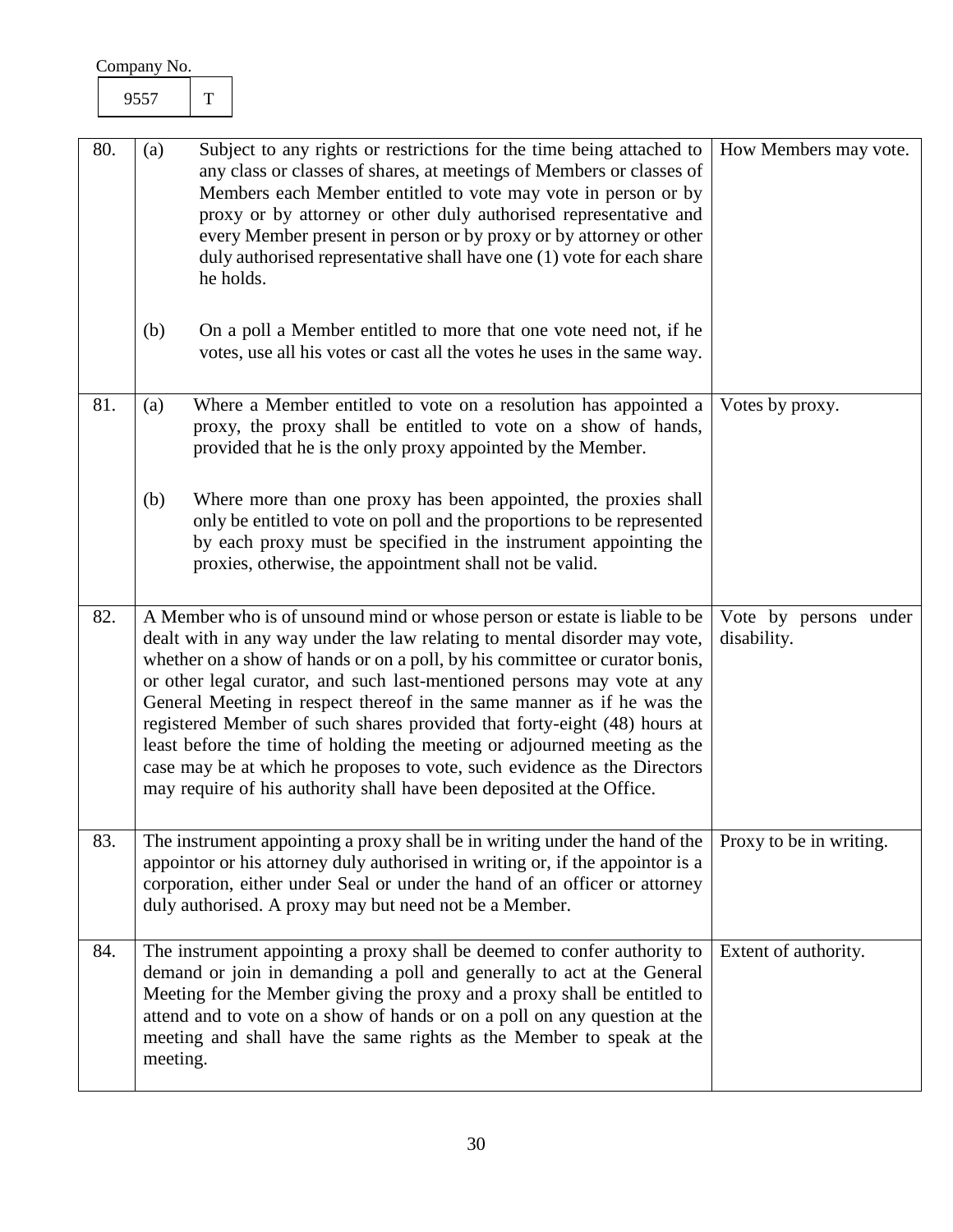<span id="page-31-0"></span>9557 T

| 85. | The instrument appointing a proxy shall be in the following form:                                                                                                                                                  | Instrument<br>appointment. | of |
|-----|--------------------------------------------------------------------------------------------------------------------------------------------------------------------------------------------------------------------|----------------------------|----|
|     | ETIQA GENERAL INSURANCE BERHAD                                                                                                                                                                                     |                            |    |
|     |                                                                                                                                                                                                                    |                            |    |
|     |                                                                                                                                                                                                                    |                            |    |
|     | failing<br>him<br>or                                                                                                                                                                                               |                            |    |
|     | as                                                                                                                                                                                                                 |                            |    |
|     | my/our proxy(ies) to vote for me/us on my/our behalf at the Annual or                                                                                                                                              |                            |    |
|     | Extraordinary General Meeting of the Company to be held on                                                                                                                                                         |                            |    |
|     |                                                                                                                                                                                                                    |                            |    |
|     | thereof.                                                                                                                                                                                                           |                            |    |
|     | My/Our proxy is to vote on the Resolutions as indicated by an "X" in the<br>appropriate spaces below. If no indication is given, my/our proxy shall vote,<br>the proxy shall vote or abstain as he/she thinks fit. |                            |    |
|     | Resolution No.<br>Ordinary/Special<br>For<br>Against<br>Resolution                                                                                                                                                 |                            |    |
|     |                                                                                                                                                                                                                    |                            |    |
|     |                                                                                                                                                                                                                    |                            |    |
|     | Number of                                                                                                                                                                                                          |                            |    |
|     | shares held                                                                                                                                                                                                        |                            |    |
|     | Signature of shareholder                                                                                                                                                                                           |                            |    |
|     |                                                                                                                                                                                                                    |                            |    |
|     | Note: The instrument appointing a proxy and the Power of Attorney or<br>other authority, if any, under which it is signed or a notarially certified copy                                                           |                            |    |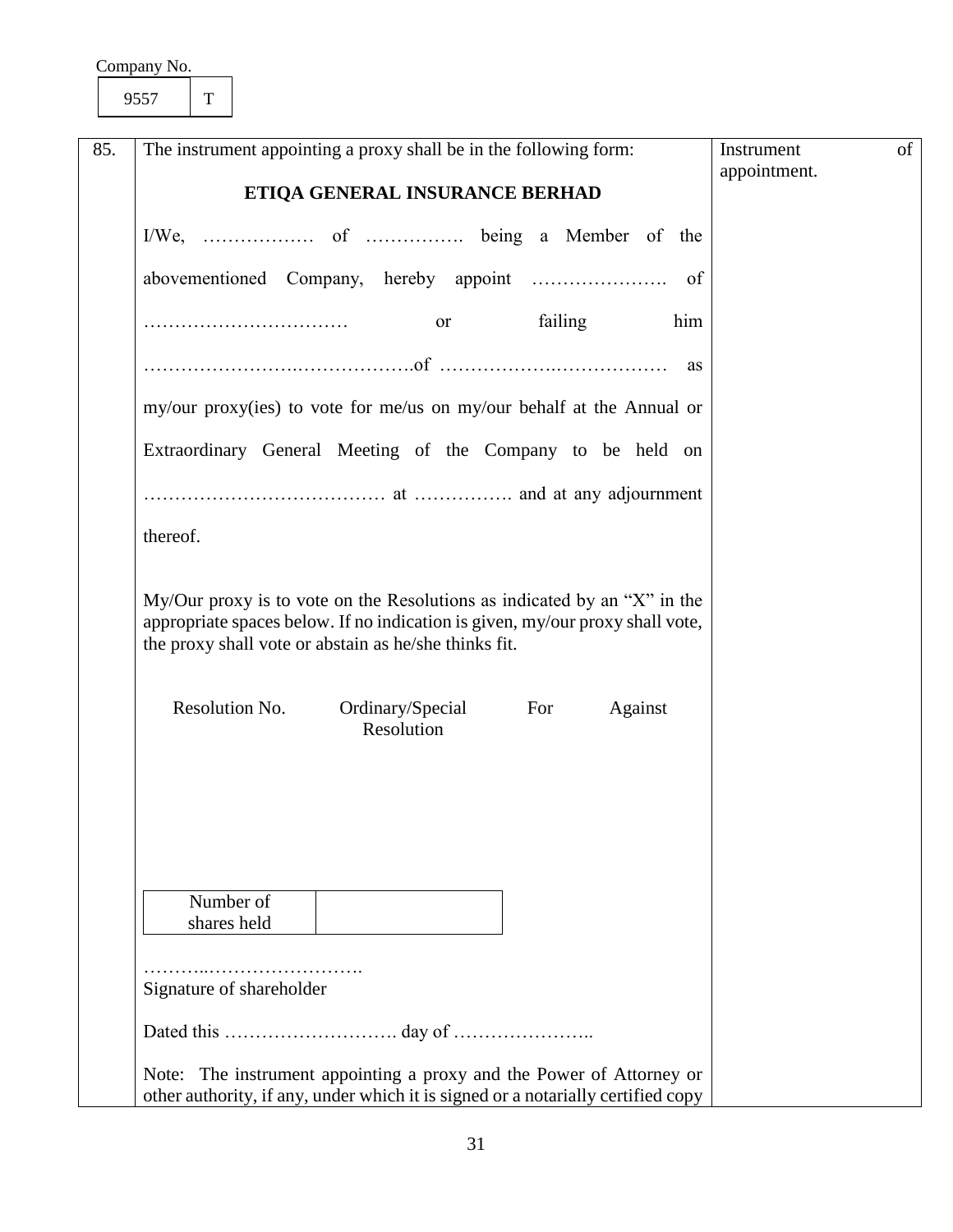<span id="page-32-3"></span><span id="page-32-2"></span><span id="page-32-1"></span><span id="page-32-0"></span>

|     | of that power of authority shall be deposited at the registered address of the<br>Company, not less than forty-eight (48) hours before the time for holding<br>the Annual or Extraordinary General Meeting or at any adjournment thereof<br>or, in the case of a poll, not less than twenty-four $(24)$ hours before the time<br>appointed for the taking of the poll.                                                                                                                                                                                                                                                                                                                       |                                               |
|-----|----------------------------------------------------------------------------------------------------------------------------------------------------------------------------------------------------------------------------------------------------------------------------------------------------------------------------------------------------------------------------------------------------------------------------------------------------------------------------------------------------------------------------------------------------------------------------------------------------------------------------------------------------------------------------------------------|-----------------------------------------------|
| 86. | The instrument appointing a proxy and the power of attorney or other<br>authority, if any, under which it is signed or a notarially certified copy of<br>that power or authority shall be deposited at the Office or at such other place<br>as is specified for that purpose in the notice convening the meeting, not less<br>than forty-eight (48) hours before the time for holding the meeting or<br>adjourned meeting at which the person named in the instrument proposes to<br>vote, or, in the case of a poll, not less than twenty-four (24) hours before<br>the time appointed for the taking of the poll, and in default the instrument<br>of proxy shall not be treated as valid. | Instrument<br>be<br>to<br>deposited.          |
| 87. | Notwithstanding anything contained in this Constitution, the appointment<br>of a proxy shall be valid if made by cable, telegram or telex provided that<br>such appointment shall be confirmed in writing in accordance with the<br>provisions of the Act governing the appointment of proxy within three (3)<br>weeks from the date of such cable, telegram or telex.                                                                                                                                                                                                                                                                                                                       | Appointment of proxy via<br>electronic means. |
| 88. | An instrument appointing a proxy executed in Malaysia need not be<br>witnessed. The signature to an instrument appointing a proxy executed<br>outside Malaysia shall be attested by a solicitor, notary public, consul or<br>magistrate, but the Directors may from time to time waive or modify this<br>requirement either generally or in a particular case or cases.                                                                                                                                                                                                                                                                                                                      | Attestation.                                  |
| 89. | A vote given in accordance with the terms of an instrument of proxy or<br>attorney shall be valid notwithstanding the previous death or unsoundness<br>of mind of the principal or revocation of the instrument or of the authority<br>under which the instrument was executed, or the transfer of the share in<br>respect of which the instrument is given, provided that no intimation in<br>writing of such death, unsoundness of mind, revocation, or transfer as<br>aforesaid has been received by the Company at the Office before the<br>commencement of the meeting or adjourned meeting at which the<br>instrument is used.                                                         | Validity of proxy.                            |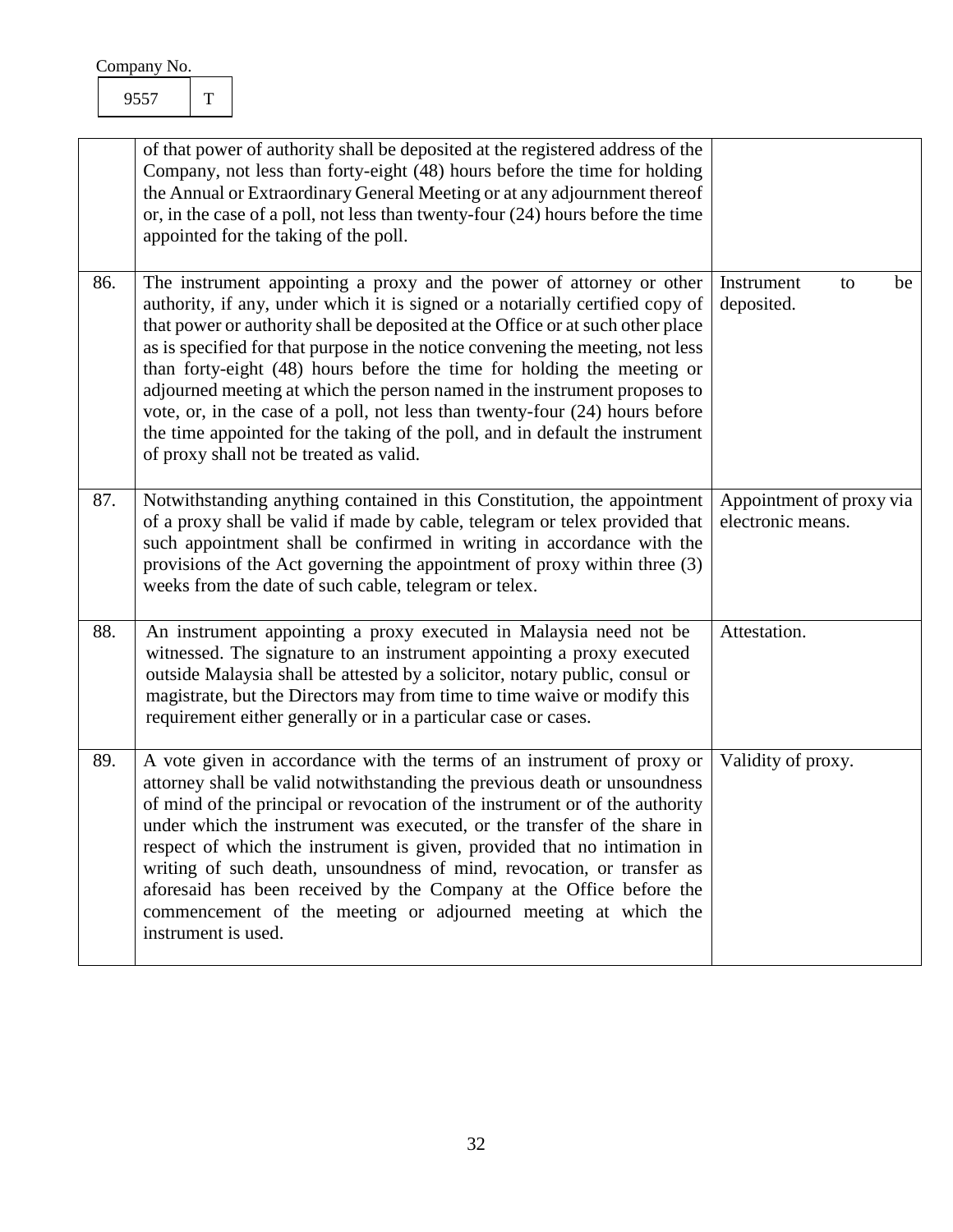<span id="page-33-6"></span><span id="page-33-5"></span><span id="page-33-4"></span><span id="page-33-3"></span><span id="page-33-2"></span><span id="page-33-1"></span><span id="page-33-0"></span>

| 90. | A corporation may by resolution of its Directors or other governing body,<br>if it is a Member of the Company, authorise such person as it thinks fit to<br>act as its representative either at a particular meeting or at all meetings of<br>the Company or of any class of Members, and a person so authorised shall<br>in accordance with his authority and until his authority is revoked by the<br>corporation be entitled to exercise the same powers on behalf of the<br>corporation as the corporation could exercise if it were an individual<br>Member of the Company. | Corporation-Member<br>acting by representative.                  |
|-----|----------------------------------------------------------------------------------------------------------------------------------------------------------------------------------------------------------------------------------------------------------------------------------------------------------------------------------------------------------------------------------------------------------------------------------------------------------------------------------------------------------------------------------------------------------------------------------|------------------------------------------------------------------|
|     | DIRECTORS: APPOINTMENT, REMOVAL, VACATION ETC.                                                                                                                                                                                                                                                                                                                                                                                                                                                                                                                                   |                                                                  |
| 91. | Subject to a written approval from BNM, a person may be appointed as a<br>Director provided that he is not disqualified under Section 59(1) of the<br>Financial Services Act and Section 198(1) of the Act.                                                                                                                                                                                                                                                                                                                                                                      | of<br>Appointment<br>Directors.                                  |
| 92. | A person shall not be appointed as a Director of the Company unless he has<br>consented in writing to be a Director and make a declaration that he is not<br>disqualified from being a Director of the Company under the Act.                                                                                                                                                                                                                                                                                                                                                    | Director's consent.                                              |
| 93. | All the Directors shall be of full age and the Board shall comprise<br>(a)<br>of up to eight (8) Directors of which five (5) shall be Maybank<br>Nominated Directors, two (2) shall be Ageas Nominated Directors<br>and one $(1)$ may be appointed to represent the interest $($ if any $)$ of<br>minority shareholders. In the event that there is no minority<br>shareholder the number of Directors would be reduced to seven (7).<br>The number of Directors to be appointed by Maybank and Ageas<br>shall reflect their Shareholding Percentage.                            | Number of Directors.                                             |
|     | Subject to the Article $93(a)$ , in the event of any change in the number<br>(b)<br>of Directors, both Maybank and Ageas shall procure that the number<br>of Directors appointed by both Maybank and Ageas shall reflect<br>both their shareholding percentages in MAHB (fractions shall be<br>disregarded). A significant dilution in interest in the shares of either<br>Maybank and Ageas in the shares of MAHB may result in reduction<br>in its representation on the Board.                                                                                                |                                                                  |
| 94. | The Chairman shall be from Maybank Nominated Directors. The vice-<br>Chairman shall be from Ageas Nominated Directors.                                                                                                                                                                                                                                                                                                                                                                                                                                                           | Chairman.                                                        |
| 95. | If the Chairman shall during his term of office for any reason cease<br>(a)<br>to be a Director or be removed from office of Chairman, Maybank<br>shall forthwith nominate a new Chairman from the other Maybank<br>Nominated Directors, who shall subsequently be appointed by the                                                                                                                                                                                                                                                                                              | Vacancy of office<br>of<br>Chairman<br>and<br>vice-<br>Chairman. |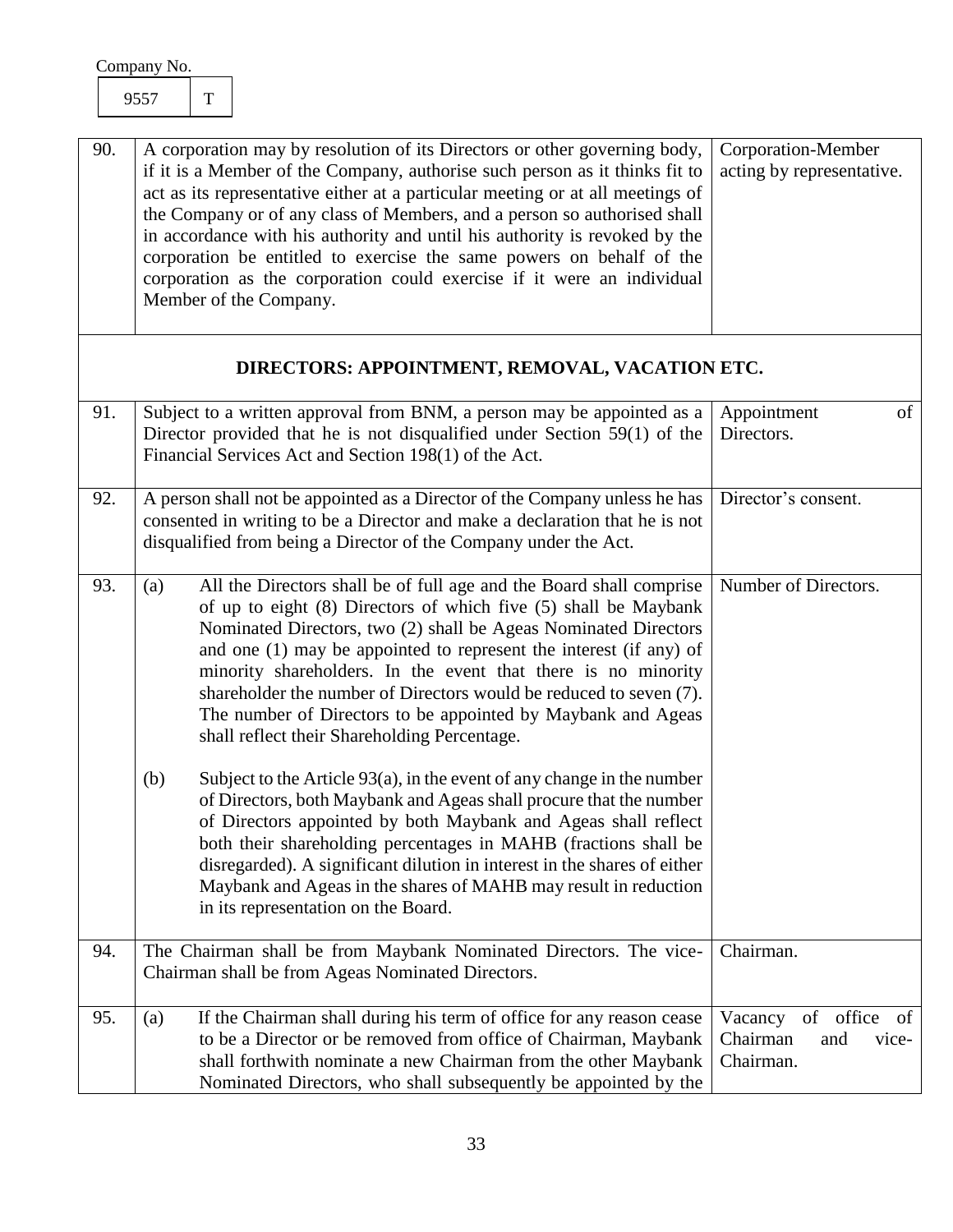<span id="page-34-5"></span><span id="page-34-4"></span><span id="page-34-3"></span><span id="page-34-2"></span><span id="page-34-1"></span><span id="page-34-0"></span>

|      | Board. For the avoidance of doubt, at any one time, there shall be<br>only one (1) Chairman.                                                                                                                                                                                                                                                 |                                                             |
|------|----------------------------------------------------------------------------------------------------------------------------------------------------------------------------------------------------------------------------------------------------------------------------------------------------------------------------------------------|-------------------------------------------------------------|
|      | The foregoing Article 95(a) shall <i>mutatis mutandis</i> apply to the vice-<br>(b)<br>Chairman except that Ageas shall have the right to nominate a<br>replacement from the other Ageas nominated Directors.                                                                                                                                |                                                             |
| 96.  | Notwithstanding Article 93 of this Constitution, in the event where the<br>shareholding of Maybank or Ageas in MAHB is diluted or reduced, for<br>whatever reason, to below five per centum $(5%)$ of the total issued capital<br>of MAHB, such party whose shares were diluted shall not be entitled to any<br>representation on the Board. | Dilution in shareholding<br>percentage.                     |
| 97.  | The right of Maybank and Ageas to appoint Maybank Nominated Directors<br>and Ageas Nominated Directors respectively, as stated in Article 93 of this<br>Constitution shall include the right of Maybank and Ageas, as the case may<br>be:                                                                                                    | Right for removal and<br>substitution of Director.          |
|      | (a)<br>at any time or from time to time, to remove or substitute any of its<br>nominated Director from office;                                                                                                                                                                                                                               |                                                             |
|      | to determine the period for which its nominated Director shall hold<br>(b)<br>office.                                                                                                                                                                                                                                                        |                                                             |
| 98.  | Every Director shall hold office in the Company until such time that the<br>Director is either removed or ceases to be able to perform his duties or<br>vacates his office pursuant to Article 104 of this Constitution or the Act.                                                                                                          | Director's office.                                          |
| 99.  | The right of Maybank and Ageas to appoint or remove the Maybank<br>(a)<br>Nominated Director and Ageas Nominated Director respectively,<br>shall be made via notice in writing.                                                                                                                                                              | Appointment or removal<br>of Directors to be in<br>writing. |
|      | The notice referred to in Article $99(a)$ shall be signed and be<br>(b)<br>deposited at the Office, at any time.                                                                                                                                                                                                                             |                                                             |
| 100. | Where any of the Maybank Nominated Director or Ageas Nominated<br>Director is either removed or ceases to be able to perform his duties or<br>vacates his office pursuant to Article 104 of this Constitution or the Act,<br>Maybank or Ageas, as the case may be, shall procure that such vacancy be<br>filled as soon as possible.         | Filling of vacancy.                                         |
| 101. | The Directors appointed under the provisions of this Constitution shall not<br>be subject to retirement by rotation under Section 205 of the Act.                                                                                                                                                                                            | Directors not subject to<br>retirement by rotation.         |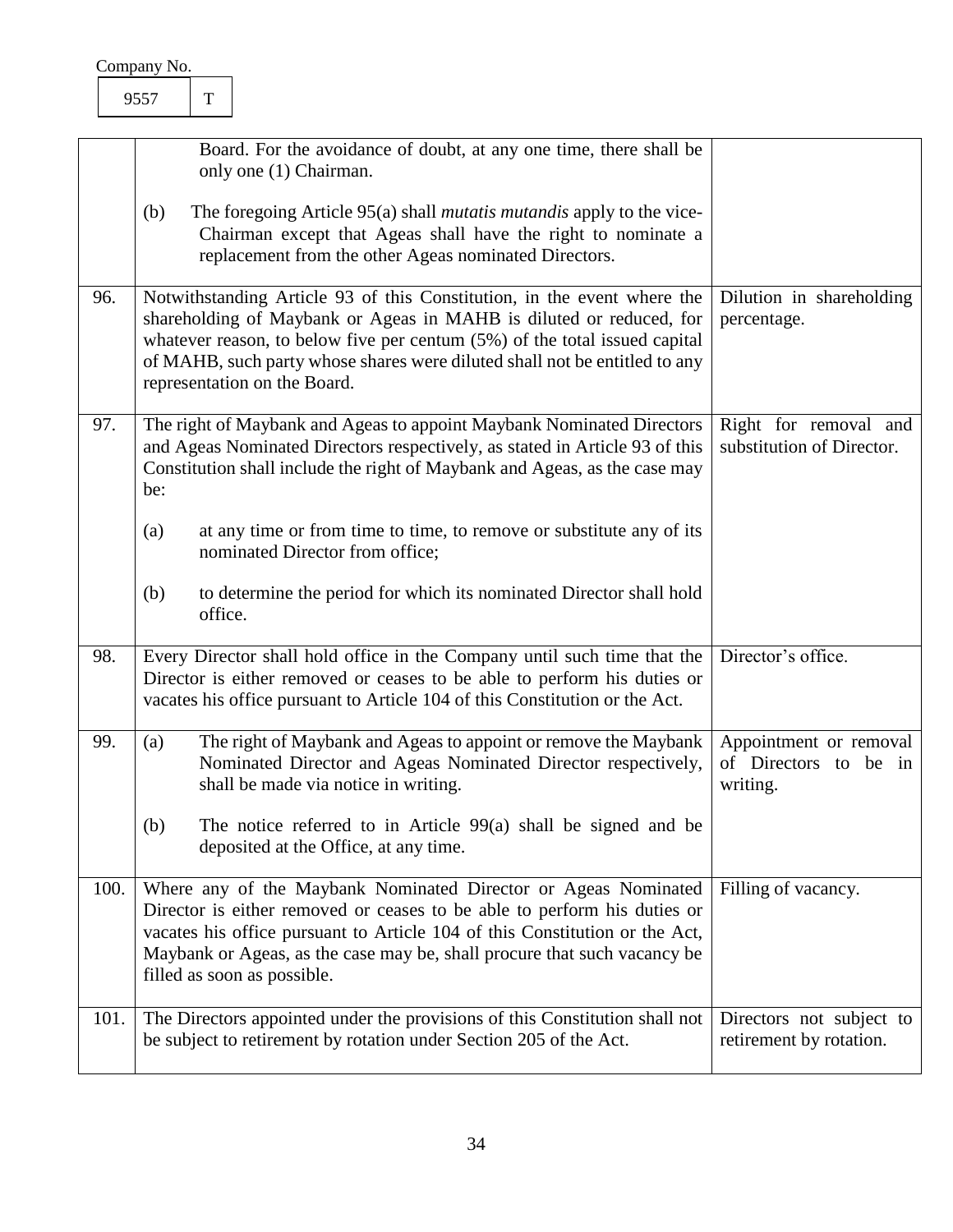<span id="page-35-2"></span><span id="page-35-1"></span><span id="page-35-0"></span>

| 102. | Directors.                                                                                                                                                                                                                                                                                  | Notwithstanding Article 93(a) of this Constitution and the terms of the<br>Shareholders' Agreement, the Company may from time to time by Special<br>Resolution passed at a General Meeting increase or reduce the number of                                                                                                                                                                                  | Increase or reduction in<br>number of Directors.                            |
|------|---------------------------------------------------------------------------------------------------------------------------------------------------------------------------------------------------------------------------------------------------------------------------------------------|--------------------------------------------------------------------------------------------------------------------------------------------------------------------------------------------------------------------------------------------------------------------------------------------------------------------------------------------------------------------------------------------------------------|-----------------------------------------------------------------------------|
| 103. |                                                                                                                                                                                                                                                                                             | Notwithstanding anything in this Constitution, all appointments, removal of<br>Directors, managing director, chief executive officer and Chairman (as the<br>case may be) shall be subject to the requirements and regulations of other<br>applicable laws as may be issued / amended from time to time.                                                                                                     | Appointment, removal or<br>re-election<br>subject<br>to<br>applicable laws. |
| 104. | The office of a Director shall become vacant if the Director:                                                                                                                                                                                                                               |                                                                                                                                                                                                                                                                                                                                                                                                              | Vacation of office.                                                         |
|      | (a)                                                                                                                                                                                                                                                                                         | has a receiving order in bankruptcy made against him or makes any<br>arrangement or composition with his creditors generally;                                                                                                                                                                                                                                                                                |                                                                             |
|      | (b)                                                                                                                                                                                                                                                                                         | becomes prohibited from being a Director or disqualified by or<br>under any provision of the Act and any other laws;                                                                                                                                                                                                                                                                                         |                                                                             |
|      | (c)                                                                                                                                                                                                                                                                                         | becomes of unsound mind or a person whose estate is liable to be<br>dealt with in any way under the law relating to mental disorder;                                                                                                                                                                                                                                                                         |                                                                             |
|      | (d)                                                                                                                                                                                                                                                                                         | resigns his office by giving a notice in writing to the Company at its<br>Office and in accordance with Section 208(2) and Section 208(3) of<br>the Act;                                                                                                                                                                                                                                                     |                                                                             |
|      | is removed from his office in accordance with the Constitution or<br>(e)<br>the Act;                                                                                                                                                                                                        |                                                                                                                                                                                                                                                                                                                                                                                                              |                                                                             |
|      | (f)<br>is charged for a criminal offence under any written law involving<br>fraud or dishonesty punishable with imprisonment for one (1) year<br>or more, whether by itself or in lieu of or in addition to, a fine, has<br>been proved against him in any court in or outside of Malaysia; |                                                                                                                                                                                                                                                                                                                                                                                                              |                                                                             |
|      | (g)                                                                                                                                                                                                                                                                                         | has an order made against him for detention, supervision, restricted<br>residence, banishment or deportation, or if there has been imposed<br>on him any form of restriction or supervision by bond or otherwise,<br>under any law relating to prevention of crime, or to preventive<br>detention for prevention of crime or drug trafficking or to restricted<br>residence or to banishment or immigration; |                                                                             |
|      | (h)                                                                                                                                                                                                                                                                                         | shall be requested in writing by all his co-Directors to resign or shall<br>be removed by a resolution of the Company in General Meeting; or                                                                                                                                                                                                                                                                 |                                                                             |
|      | (i)                                                                                                                                                                                                                                                                                         | dies.                                                                                                                                                                                                                                                                                                                                                                                                        |                                                                             |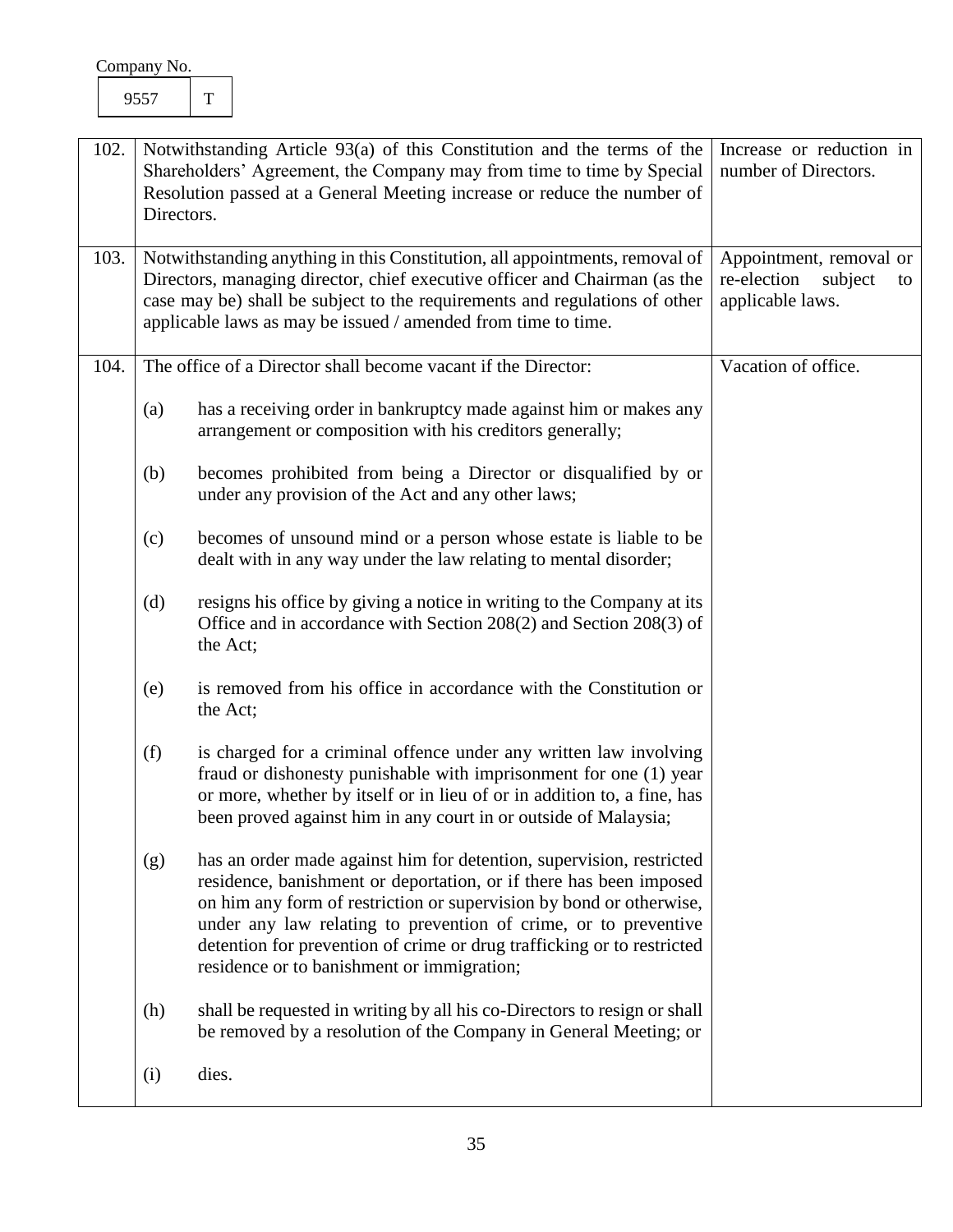<span id="page-36-3"></span><span id="page-36-2"></span><span id="page-36-1"></span><span id="page-36-0"></span>

| Company No. |            |              |                                                                                                                                                                                                                                                                                                                                                                                                                                                                                                                                                                                                                                                                                                                                                                                                                                                                                                                                                                               |                                                                  |
|-------------|------------|--------------|-------------------------------------------------------------------------------------------------------------------------------------------------------------------------------------------------------------------------------------------------------------------------------------------------------------------------------------------------------------------------------------------------------------------------------------------------------------------------------------------------------------------------------------------------------------------------------------------------------------------------------------------------------------------------------------------------------------------------------------------------------------------------------------------------------------------------------------------------------------------------------------------------------------------------------------------------------------------------------|------------------------------------------------------------------|
|             | 9557       | $\mathbf T$  |                                                                                                                                                                                                                                                                                                                                                                                                                                                                                                                                                                                                                                                                                                                                                                                                                                                                                                                                                                               |                                                                  |
| 105.        | (a)<br>(b) |              | The Directors shall be paid by way of fees and other benefits for their<br>services and such sums shall from time to time be determined by the<br>Company in General Meeting. Provided that fees and benefits<br>payable to Directors shall not be increased except pursuant to a<br>resolution passed at a General Meeting, where notice of the proposed<br>increase has been given in the notice convening the meeting.<br>The remuneration of Directors not holding any executive office in<br>the Company shall be by a fixed sum and not payable by a<br>commission on or percentage of profits or turnover.                                                                                                                                                                                                                                                                                                                                                             | Director's remuneration.                                         |
| 106.        |            |              | In addition to the remuneration mentioned in Article 105, any Director<br>attending meetings of the Board or of any committee of the Directors or<br>undertaking any duties or assignments on behalf of the Company shall<br>be entitled to be reimbursed by the Company in respect of all expenses<br>(including travelling and hotel expenses) reasonably incurred by him by<br>reason of such attendance or the carrying out of such duties or assignments.                                                                                                                                                                                                                                                                                                                                                                                                                                                                                                                | Reimbursement<br>of<br>Director's expenses.                      |
| 107.        |            | the Company. | If any Director being willing and having been called upon to do so by the<br>other Directors shall render or perform special or extraordinary services or<br>travel or reside abroad for any business or purposes on behalf of the<br>Company, he shall be entitled to receive such sum as the Directors may<br>think fit for expenses and also such remuneration as the Directors may think<br>fit, either as a fixed sum or as percentage of profits or otherwise, and such<br>remuneration may, as the Directors shall determine, be either in addition to<br>or in substitution for any other remuneration he may be entitled to receive,<br>and the same shall be charged as part of the ordinary working expenses of                                                                                                                                                                                                                                                    | <b>Remuneration of Director</b><br>for special service.          |
| 108.        | (a)        |              | A Director may hold any other office or place of profit under<br>the Company (other than the office of auditor) in conjunction with<br>his office of Director for such period and on such terms (as to<br>remuneration and otherwise) as the Directors may determine. No<br>Director or intending Director shall be disqualified of by his office<br>from contracting with the Company, either with regard to his tenure<br>of any such office or place of profit or as a vendor, purchaser or<br>otherwise. No such contract, and no contract or arrangement<br>entered into by or on behalf of the Company, in which any Director<br>is in any way interested, shall be liable to be avoided, nor shall<br>any Director so contracting or being so interested be liable to<br>account to the Company for any profit realised by any such<br>contract or arrangement by reason of such Director holding that<br>office or of the fiduciary relationship thereby established. | Director holding office of<br>profit<br>under<br>the<br>Company. |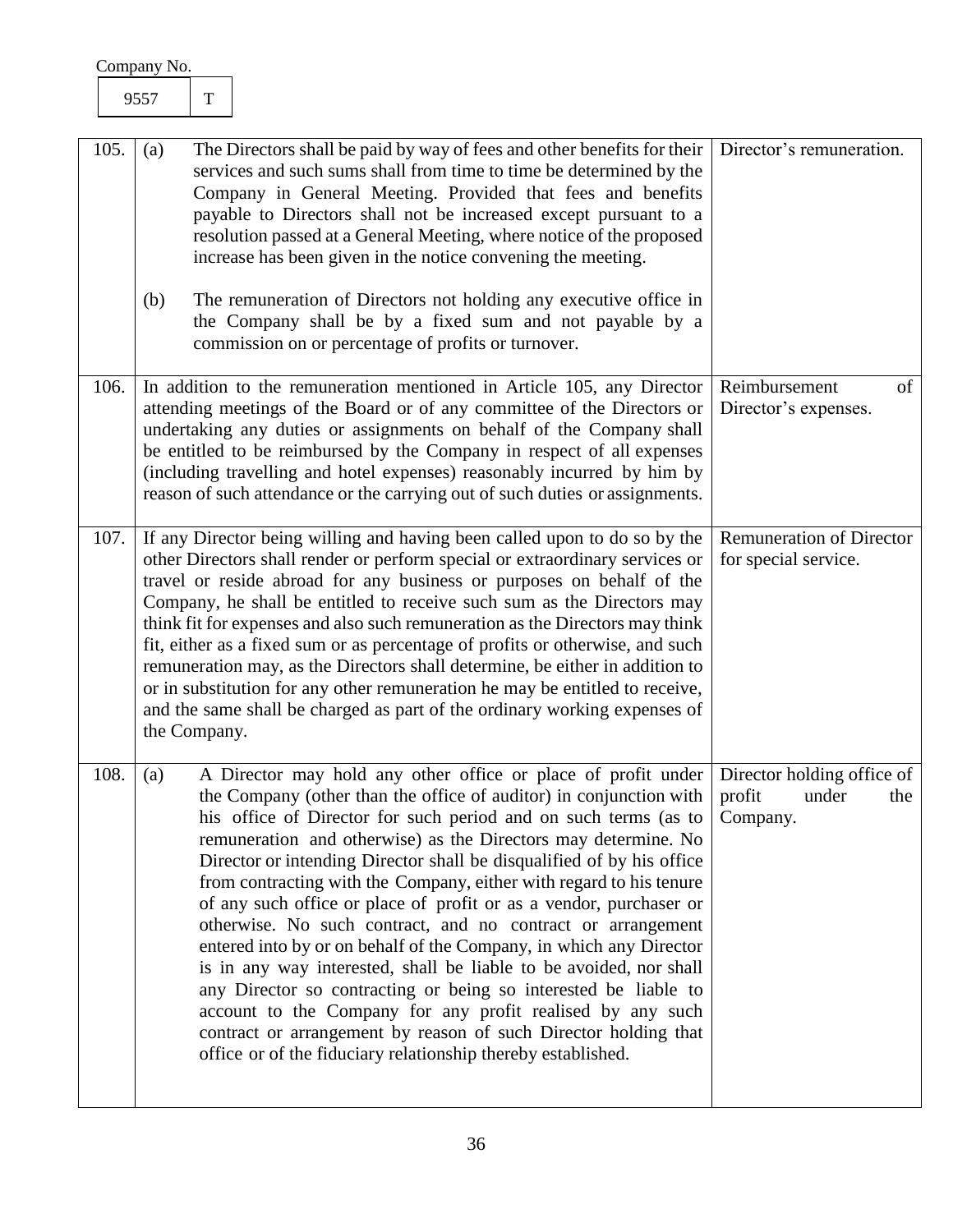| Company No. |  |
|-------------|--|
|             |  |

<span id="page-37-4"></span><span id="page-37-3"></span><span id="page-37-2"></span><span id="page-37-1"></span><span id="page-37-0"></span>

|      | (b)<br>A Director, notwithstanding his interest, may be counted in the<br>quorum present at any meeting whereat he or any other Director is<br>appointed to hold any such office or place of profit under the<br>Company or whereat the terms of any such appointment are arranged<br>but he shall not vote on any such appointment or arrangement other<br>than his own appointment or the arrangement of the terms thereof.                                                                                                                                                                                                                                                                                                                                                                                                                                                                                                                                                                                                                                                                                    |                                                                  |
|------|------------------------------------------------------------------------------------------------------------------------------------------------------------------------------------------------------------------------------------------------------------------------------------------------------------------------------------------------------------------------------------------------------------------------------------------------------------------------------------------------------------------------------------------------------------------------------------------------------------------------------------------------------------------------------------------------------------------------------------------------------------------------------------------------------------------------------------------------------------------------------------------------------------------------------------------------------------------------------------------------------------------------------------------------------------------------------------------------------------------|------------------------------------------------------------------|
| 109. | There shall be no shareholding qualification for Directors.                                                                                                                                                                                                                                                                                                                                                                                                                                                                                                                                                                                                                                                                                                                                                                                                                                                                                                                                                                                                                                                      | Shareholding<br>qualification of Directors.                      |
|      | POWERS AND DUTIES OF DIRECTORS                                                                                                                                                                                                                                                                                                                                                                                                                                                                                                                                                                                                                                                                                                                                                                                                                                                                                                                                                                                                                                                                                   |                                                                  |
| 110. | The business of the Company shall be managed by the Directors who may<br>exercise all such powers of the Company as are not, by the Act or by this<br>Constitution, required to be exercised by the Company in General Meeting,<br>subject, nevertheless, to any of the provisions of the Act, this Constitution<br>and to such regulations, not being inconsistent with the provisions in this<br>Constitution, as may be prescribed by the Company in General Meeting;<br>but no regulation made by the Company in General Meeting shall invalidate<br>any prior act of the Directors which would have been valid if that regulation<br>had not been made.                                                                                                                                                                                                                                                                                                                                                                                                                                                     | General<br>of<br>powers<br>Company<br>in<br>vested<br>Directors. |
| 111. | The Directors may exercise all the powers of the Company to borrow money<br>and to mortgage or charge its undertaking, property and uncalled capital or<br>any part thereof, and to issue debentures and other securities whether<br>outright or as security for any debt, liability or obligation of the Company.<br>Provided that the Directors shall not issue any debt securities convertible to<br>ordinary shares without the prior approval of the Company in General<br>Meeting.                                                                                                                                                                                                                                                                                                                                                                                                                                                                                                                                                                                                                         | Power of Directors<br>to<br>borrow.                              |
| 112. | Without prejudice to the generality of Article 110 of this Constitution, the   Pensions and donations.<br>Directors may establish or arrange any contributory or non-contributory<br>pension or superannuation scheme for the benefit of, or pay a gratuity,<br>pension or emolument to any person who is or has been employed by or in<br>the service of the Company or any subsidiary of the Company, or to any<br>person who is or has been a Director or other officer of and holds or has<br>salaried employment in the Company or any such subsidiary, and the<br>widow, family or dependents of any such person. The Directors may also<br>subscribe to any association or fund which they consider to be for the<br>benefit of the Company or any such subsidiary or any such persons as<br>aforesaid, and make payments for or towards any hospital or scholastic<br>expenses or any insurance of any such persons. Provided that any Director<br>holding such salaried employment shall be entitled to retain any benefit<br>received by him hereunder subject only, where the Act requires, to proper |                                                                  |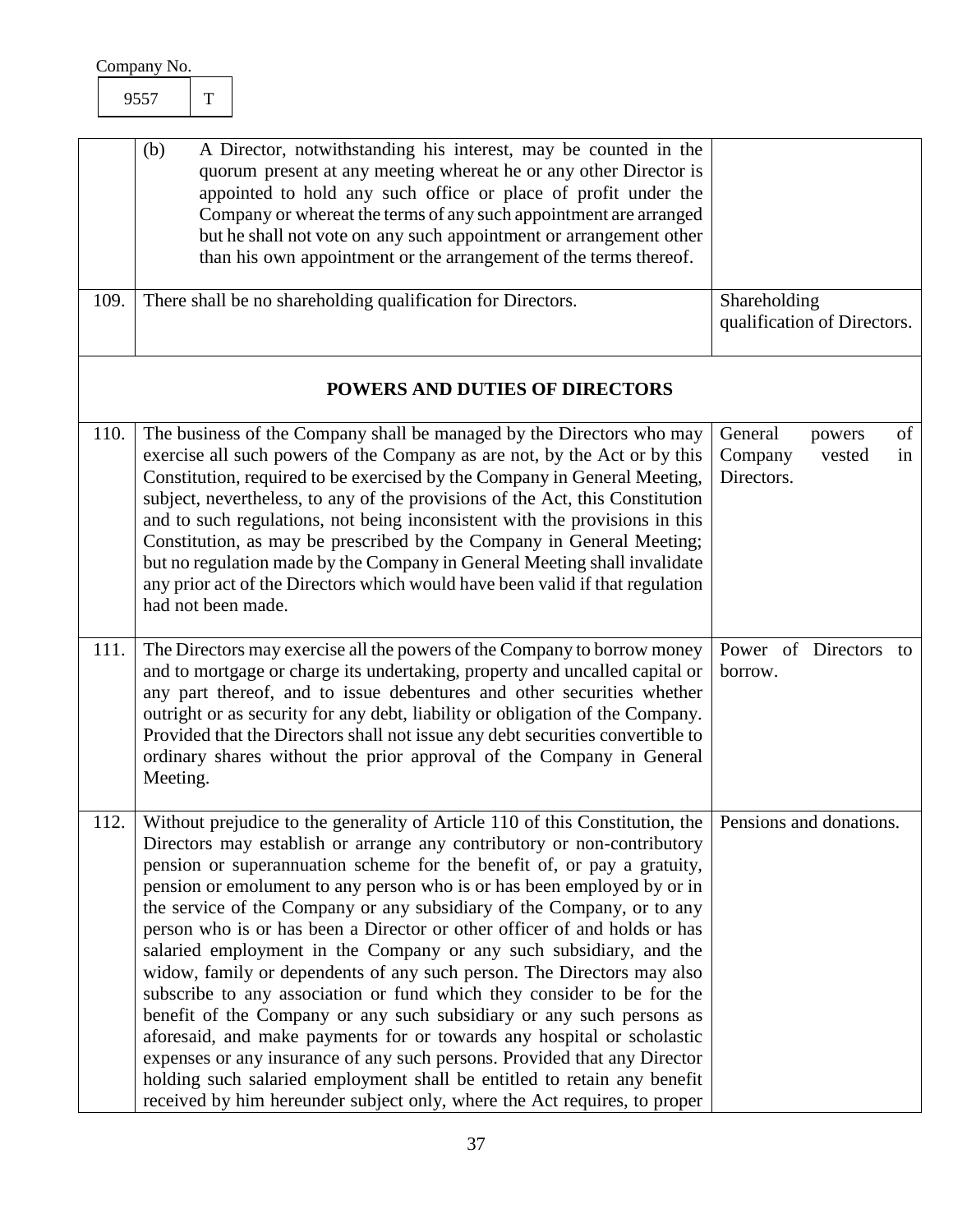<span id="page-38-3"></span><span id="page-38-2"></span><span id="page-38-1"></span><span id="page-38-0"></span>

|      | disclosure to the Members and the approval of the Company in General<br>Meeting.                                                                                                                                                                                                                                                                                                                                                                                                                                                                                                                                                                                                                                                                                                                                                                                                                                                                                                                                                                                                                                                                                                                                                                                                                                  |                                                                                            |
|------|-------------------------------------------------------------------------------------------------------------------------------------------------------------------------------------------------------------------------------------------------------------------------------------------------------------------------------------------------------------------------------------------------------------------------------------------------------------------------------------------------------------------------------------------------------------------------------------------------------------------------------------------------------------------------------------------------------------------------------------------------------------------------------------------------------------------------------------------------------------------------------------------------------------------------------------------------------------------------------------------------------------------------------------------------------------------------------------------------------------------------------------------------------------------------------------------------------------------------------------------------------------------------------------------------------------------|--------------------------------------------------------------------------------------------|
| 113. | Any acquisition or disposal by the Directors of the Company's undertaking<br>or property shall be made in accordance with Section 223 of the Act.                                                                                                                                                                                                                                                                                                                                                                                                                                                                                                                                                                                                                                                                                                                                                                                                                                                                                                                                                                                                                                                                                                                                                                 | Approval required for<br>disposal of Company's<br>undertaking or property<br>by Directors. |
| 114. | The Directors from time to time and at any time may establish any local<br>boards or agencies for managing any of the affairs of the Company, either<br>in Malaysia or elsewhere, and may appoint any persons to be members of<br>such local boards, or any managers, inspectors, or agents, and may fix their<br>remuneration and may delegate to any local board, manager, inspector, or<br>agent, any of the powers, authorities and discretions vested in the Directors<br>with power to sub-delegate, and may authorise the members of any local<br>board, or any of them to fill any vacancies therein, and to act<br>notwithstanding vacancies, and any such appointment or delegation may be<br>made upon such terms and subject to such conditions as the Directors may<br>think fit, and the Directors may remove any person so appointed, and may<br>annul or vary such delegation, but no person dealing in good faith and<br>without notice of any such annulment or variation shall be affected thereby.<br>Every Director while present in the country or territory in which any such<br>local board thereof shall have been established shall be ex-officio a member<br>thereof and entitled to attend and vote at all meetings thereof held while he<br>is present in such country or territory. | Local boards or agencies.                                                                  |
| 115. | The Directors may from time to time appoint any person or persons to hold<br>office as general adviser or as adviser to the Company at the Office, for a<br>period not exceeding one year from the date of appointment, but at the<br>expiration of such period the same person or persons may be re-appointed<br>for another period not exceeding one year. It shall be the duty of a general<br>adviser or adviser to assist the Company with his counsel and advise when<br>so requested.                                                                                                                                                                                                                                                                                                                                                                                                                                                                                                                                                                                                                                                                                                                                                                                                                      | General adviser.                                                                           |
| 116. | The Directors may from time to time by power of attorney under the Seal,<br>appoint any corporation, firm or person or body of persons, whether<br>nominated directly or indirectly by the Directors, to be the attorney or<br>attorneys of the Company for such purposes and with such powers,<br>authorities and discretions (not exceeding those vested in or exercisable by<br>the Directors under this Constitution), and for such period and subject to<br>such conditions as they may think fit, and any such appointment may (if<br>the Directors think fit) be made in favour of any of the members of any<br>local board established as aforesaid, or in favour of any company, or of<br>the Members, Directors, nominees, or managers of any company or firm,<br>or in favour of any fluctuating body of persons, whether nominated                                                                                                                                                                                                                                                                                                                                                                                                                                                                    | Powers of attorney.                                                                        |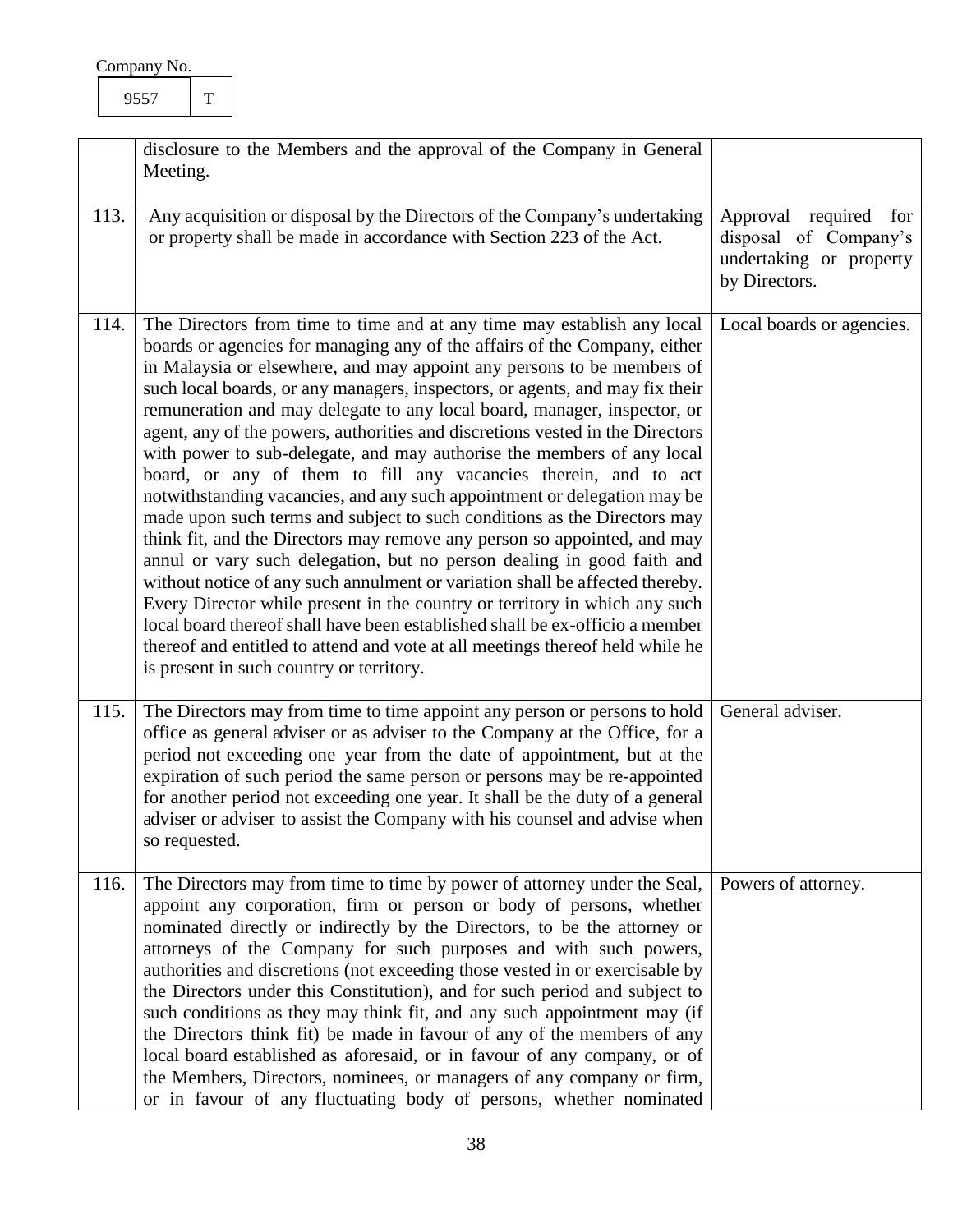<span id="page-39-4"></span><span id="page-39-3"></span><span id="page-39-2"></span><span id="page-39-1"></span><span id="page-39-0"></span>

| 117. | directly or indirectly by the Directors; and any such power of attorney may<br>contain such provisions for the protection and convenience of persons<br>dealing with any such attorney as the Directors may think fit and may also<br>authorise any such attorney to delegate all or any of the powers, authorities<br>and discretions vested in him.<br>All cheques, promissory notes, drafts, bills of exchange and other |                                                                |
|------|-----------------------------------------------------------------------------------------------------------------------------------------------------------------------------------------------------------------------------------------------------------------------------------------------------------------------------------------------------------------------------------------------------------------------------|----------------------------------------------------------------|
|      | negotiable instruments and receipts for or transferable instruments, in which<br>the Company is in any way concerned or interested, and all receipts for<br>money paid to the Company shall be signed, drawn, accepted, endorsed or<br>otherwise executed, as the case may be in such manner as the Directors from<br>time to time by resolution determine.                                                                 | Execution of negotiable.                                       |
| 118. | The Directors shall cause proper minutes to be made and kept for the<br>purpose:<br>of all appointments of Directors and Secretary to be engaged in the<br>(a)<br>management of the Company's affairs;                                                                                                                                                                                                                      | Proper minutes<br>of all<br>appointment<br>and<br>proceedings. |
|      | of names of Directors present at all meetings of the Company and of<br>(b)<br>the Directors; and                                                                                                                                                                                                                                                                                                                            |                                                                |
|      | of all proceedings at all meetings of the Company and of the<br>(c)<br>Directors, and all business transacted resolutions passed and orders<br>made at such meetings.                                                                                                                                                                                                                                                       |                                                                |
|      | Such minutes shall be signed by the chairman of the meeting at which the<br>proceedings were held or by the chairman of the next succeeding meeting<br>and if so signed, shall be conclusive evidence without any further proof of<br>the facts stated therein.                                                                                                                                                             |                                                                |
| 119. | The Company shall in accordance with the provisions of the Act keep at the<br>Office a register containing such particulars with respect to the Directors<br>and managers of the Company as are required by the Act, and shall from<br>time to time notify the Registrar of any change in such register and of the<br>date of change in manner prescribed by the Act.                                                       | Register of Directors.                                         |
|      | PROCEEDINGS OF DIRECTORS                                                                                                                                                                                                                                                                                                                                                                                                    |                                                                |
| 120. | The provisions of the Third Schedule of the Act shall not apply to the<br>Company except insofar as the same are repeated or contained in this<br>Constitution.                                                                                                                                                                                                                                                             | Third schedule excluded.                                       |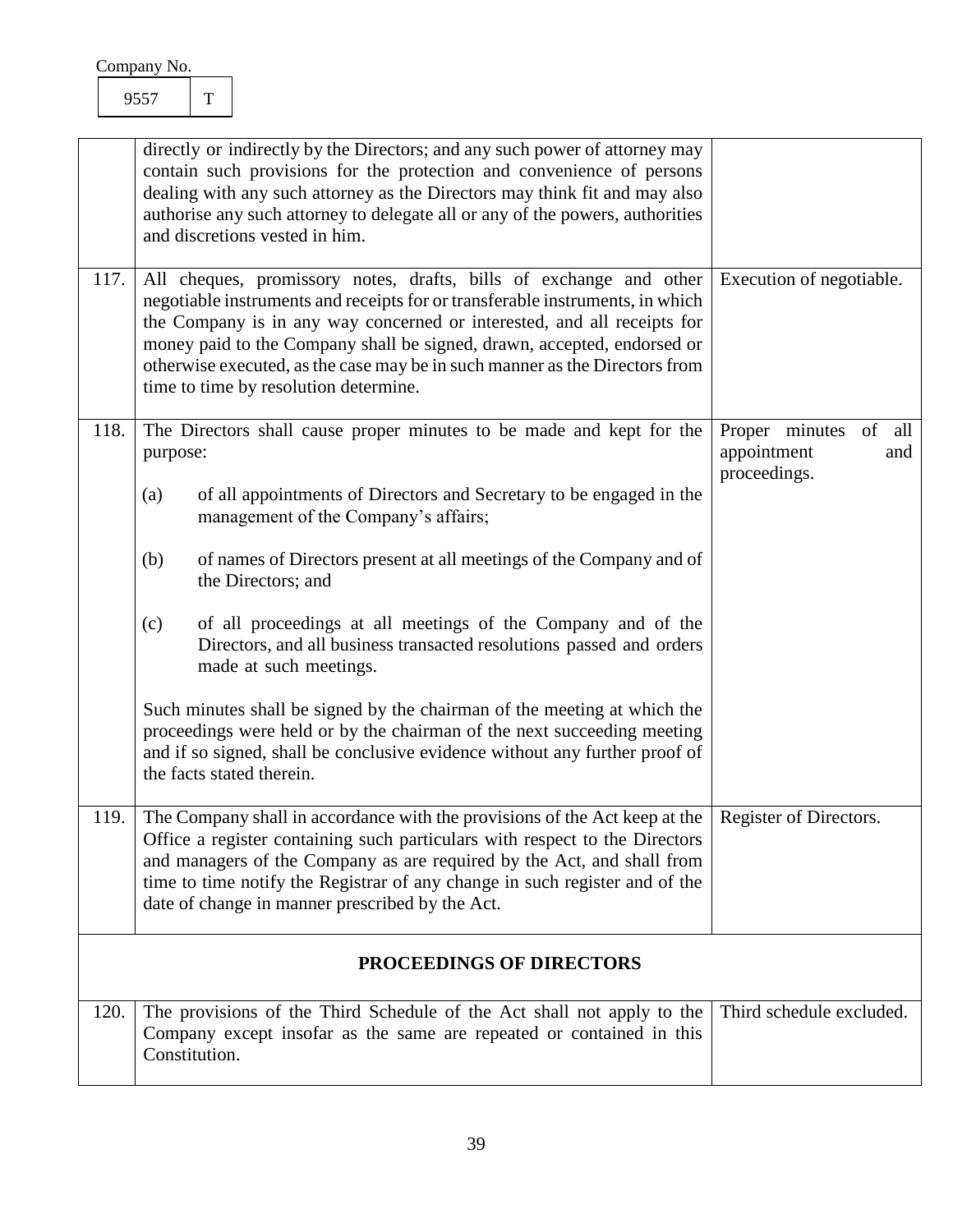<span id="page-40-1"></span><span id="page-40-0"></span>

| 121. | Subject to any applicable law, the Board shall meet at least once every three<br>(3) calendar months for the dispatch, management and administration of<br>business and affairs of the Company, and adjourn or otherwise regulate their<br>meetings as they think fit. |                                                                                                                                                                                                                                                                                                                                                                                                                                                                                                                                                                                                                                                                                          | Meetings for transaction<br>of business. |
|------|------------------------------------------------------------------------------------------------------------------------------------------------------------------------------------------------------------------------------------------------------------------------|------------------------------------------------------------------------------------------------------------------------------------------------------------------------------------------------------------------------------------------------------------------------------------------------------------------------------------------------------------------------------------------------------------------------------------------------------------------------------------------------------------------------------------------------------------------------------------------------------------------------------------------------------------------------------------------|------------------------------------------|
| 122. | (a)                                                                                                                                                                                                                                                                    | The Directors may determine the quorum necessary for the<br>transaction of business. Until otherwise determined at least 51% of<br>the number of Directors must be present to form a quorum provided<br>always at least one (1) of whom shall be a Maybank Nominated<br>Director and one (1) of whom shall be Ageas Nominated Director,<br>present in person, shall constitute a quorum for a meeting of the<br>Board.                                                                                                                                                                                                                                                                   | of<br>Board<br>Quorum<br>meetings.       |
|      | (b)                                                                                                                                                                                                                                                                    | In the absence of a quorum as stated in Article $122(a)$ of this<br>Constitution within half an hour of the time appointed for the<br>meeting, the meeting shall automatically be adjourned to two (2)<br>Business Days thereafter at the same time and at the same place. At<br>such adjourned meeting, at least 51% of the number of Directors<br>inclusive of at least one (1) Maybank Nominated Director and one<br>(1) Ageas Nominated Director, present in person, shall constitute a<br>quorum for the adjourned meeting of the Board.                                                                                                                                            |                                          |
|      | (c)                                                                                                                                                                                                                                                                    | In the event where the quorum at the adjourned meeting of the Board<br>as stated in Article 122(b) above is not present within half an hour<br>of the time appointed for the adjourned meeting, the adjourned<br>meeting shall be re-adjourned to two (2) Business Days thereafter at<br>the same time and at the same place and at such re-adjourned<br>meeting, at least 51% of the number of Directors shall constitute a<br>quorum and may proceed to dispose of matters presented before the<br>Board provided that notice of such re-adjourned meeting shall have<br>been given to each Director at least two (2) Business Days prior to<br>the date of such re-adjourned meeting. |                                          |
|      | (d)                                                                                                                                                                                                                                                                    | All actions of the Board shall be reflected in the minutes of the<br>meeting. Subject to the provisions of this Constitution, the Board<br>may regulate its proceedings as the majority of the Directors may<br>think fit.                                                                                                                                                                                                                                                                                                                                                                                                                                                               |                                          |
|      | (e)                                                                                                                                                                                                                                                                    | No business may be transacted at a meeting of the Board if a quorum<br>is not present.                                                                                                                                                                                                                                                                                                                                                                                                                                                                                                                                                                                                   |                                          |
|      | (f)                                                                                                                                                                                                                                                                    | Where a resolution is passed at an adjourned meeting of the Board,<br>the resolution shall, for all purposes, be treated as having been<br>passed on the date on which it was in fact passed and shall not to be<br>deemed to have been passed on any earlier date.                                                                                                                                                                                                                                                                                                                                                                                                                      |                                          |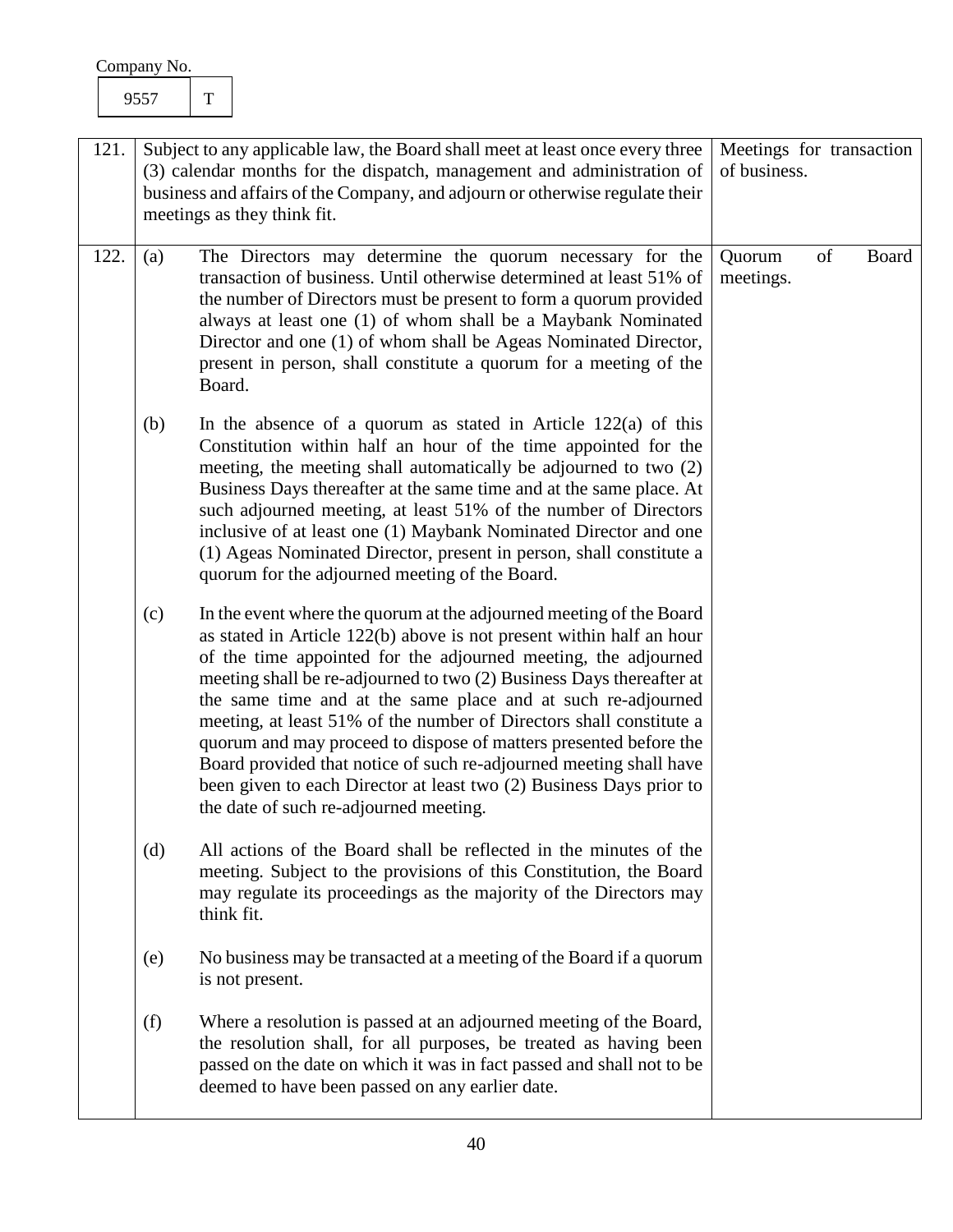<span id="page-41-2"></span><span id="page-41-1"></span><span id="page-41-0"></span>

| 123. | Any one Director may at any time and the Secretary shall on the requisition                                                                                                                                                                                                                                                                                                                                                                                                                                                                                                                                                                                                                                                         | Summon of meeting.                         |
|------|-------------------------------------------------------------------------------------------------------------------------------------------------------------------------------------------------------------------------------------------------------------------------------------------------------------------------------------------------------------------------------------------------------------------------------------------------------------------------------------------------------------------------------------------------------------------------------------------------------------------------------------------------------------------------------------------------------------------------------------|--------------------------------------------|
|      | of any one Director summon a meeting of the Directors.                                                                                                                                                                                                                                                                                                                                                                                                                                                                                                                                                                                                                                                                              |                                            |
|      |                                                                                                                                                                                                                                                                                                                                                                                                                                                                                                                                                                                                                                                                                                                                     |                                            |
| 124. | Notice of all Directors' meetings shall be given to all Directors and<br>(a)<br>the notice shall include the date, time and place of the meeting and<br>the matters to be discussed.                                                                                                                                                                                                                                                                                                                                                                                                                                                                                                                                                | Notice of meeting<br>of<br>Directors.      |
|      | (b)<br>Save and except for Article $122(c)$ of this Constitution, notice of<br>every meeting of Directors shall be given in writing and the notice<br>of each meeting of Directors shall be served on each Director<br>entitled to receive the notice at least six (6) Business Days in<br>advance of the meeting, either personally or by sending it by post<br>or by electronic mail or other electronic means or device to him at<br>his registered address or to his last known e-mail address or<br>facsimile number or to such other electronic address of that<br>Director, for the service of such notices.                                                                                                                 |                                            |
|      | (c)<br>Where a notice is sent by post, service of the notice shall be deemed<br>to be effected by properly addressing pre-paying and posting a letter<br>containing the notice on the day after the date of its posting. Where<br>a notice is sent by electronic mail or other electronic means or<br>device, a confirmation note from the facsimile machine or a<br>computer print-out confirming the date of transmission shall be<br>evidence of the date of delivery of the said notice electronically. All<br>notices if sent by post and addressed to Members with addresses in<br>East and outside Malaysia shall be sent by airmail or reliable courier<br>services and the services shall be paid at the prescribed rates. |                                            |
| 125. | Subject to the notice and quorum requirements for meetings of the<br>(a)<br>Board as provided in this Constitution, a person may participate in<br>a meeting of the Board or any committee of the Board by conference<br>telephone, electronic or such other communication facilities which<br>would permit all persons participating in the meeting to<br>communicate with each other simultaneously and instantaneously.                                                                                                                                                                                                                                                                                                          | Meetings by telephone,<br>electronic, etc. |
|      | Participation by a person in a meeting by conference telephone,<br>(b)<br>electronic and such other communication facilities shall be treated<br>as presence in person by that person at the said meeting and shall be<br>entitled to vote and be counted towards the quorum notwithstanding<br>the fact that he/she is not physically present at the venue where the<br>meeting is to be held.                                                                                                                                                                                                                                                                                                                                     |                                            |
|      | For the avoidance of doubt, such meeting shall be deemed to be held<br>(c)<br>at the place where the chairman of the meeting is at the start of the<br>meeting or any other place as agreed by the chairman.                                                                                                                                                                                                                                                                                                                                                                                                                                                                                                                        |                                            |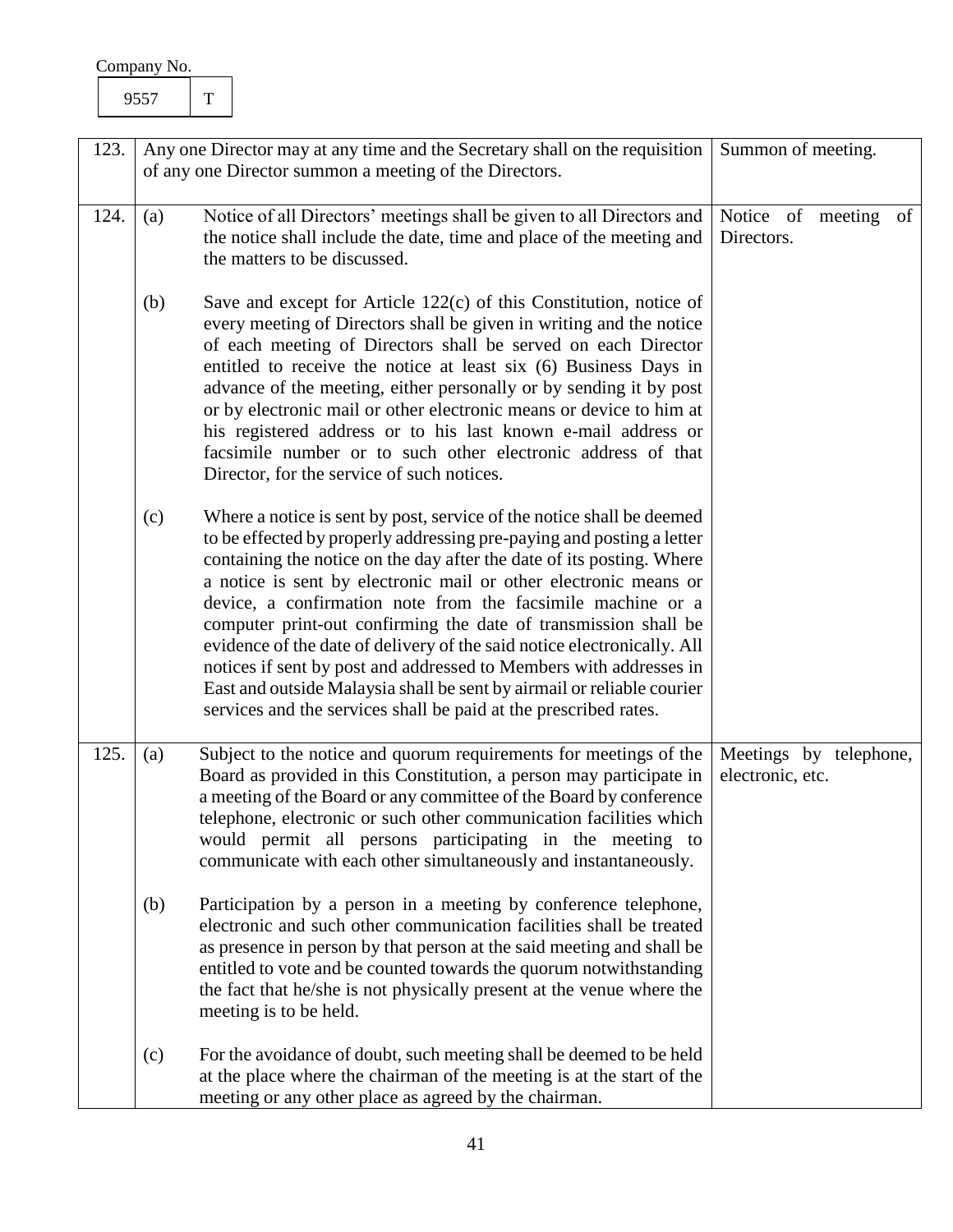<span id="page-42-2"></span><span id="page-42-1"></span><span id="page-42-0"></span>

|      | (d) | Such a meeting shall not be deemed to have proceeded for such<br>period or periods where the conference telephone, electronic or such<br>other communication facilities have been disconnected.                                                                                                                                                                                |                            |       |
|------|-----|--------------------------------------------------------------------------------------------------------------------------------------------------------------------------------------------------------------------------------------------------------------------------------------------------------------------------------------------------------------------------------|----------------------------|-------|
|      | (e) | The chairman of such a meeting shall have the discretion to<br>postpone the meeting which had been disconnected and which<br>cannot be reconnected within a reasonable time, to another date and<br>time to be agreed by the participants of the meeting.                                                                                                                      |                            |       |
| 126. |     | The Chairman shall preside as chairman at meetings of the Directors, but if<br>at any meeting the Chairman is not present within five (5) minutes after the<br>time appointed for holding the meeting or if the Chairman is unwilling to<br>act or unable due to illness or otherwise to act, any Maybank Nominated<br>Directors present shall act as chairman of the meeting. | Chairman<br>of<br>meeting. | Board |
| 127. | (a) | Every Director shall have one (1) vote.                                                                                                                                                                                                                                                                                                                                        | Voting.                    |       |
|      | (b) | A Director present at a meeting of the Board is presumed to have<br>agreed to, and to have voted in favour of, a resolution of the Board<br>unless he expressly dissents from or votes to object against the<br>resolution at the meeting.                                                                                                                                     |                            |       |
|      | (c) | Unless provided otherwise in this Constitution, questions arising at<br>any meeting of Directors shall be decided by a majority of votes and<br>a determination by a majority of Directors shall for all purposes be<br>deemed a determination of the Directors.                                                                                                               |                            |       |
| 128. |     | No resolutions shall be passed by the Board for the following issues unless<br>there is prior consensus between Maybank and Ageas:                                                                                                                                                                                                                                             | Special Issues.            |       |
|      | (a) | Acquisitions which fall outside the general scope of business of the<br>Company and its subsidiaries.                                                                                                                                                                                                                                                                          |                            |       |
|      | (b) | Related party transactions outside the normal course of business of<br>the Company.                                                                                                                                                                                                                                                                                            |                            |       |
|      | (c) | Borrowings or provision of guarantees outside the normal course of<br>business of the Company.                                                                                                                                                                                                                                                                                 |                            |       |
|      | (d) | Expenditure, which is not a direct consequence of implementing the<br>business plan agreed between Maybank and Ageas.                                                                                                                                                                                                                                                          |                            |       |
|      | (e) | Increase in capital (whether by call for new capital or through<br>retained profits by failure to support a resolution to declare sufficient<br>dividends), if such increases would take the Company beyond two                                                                                                                                                                |                            |       |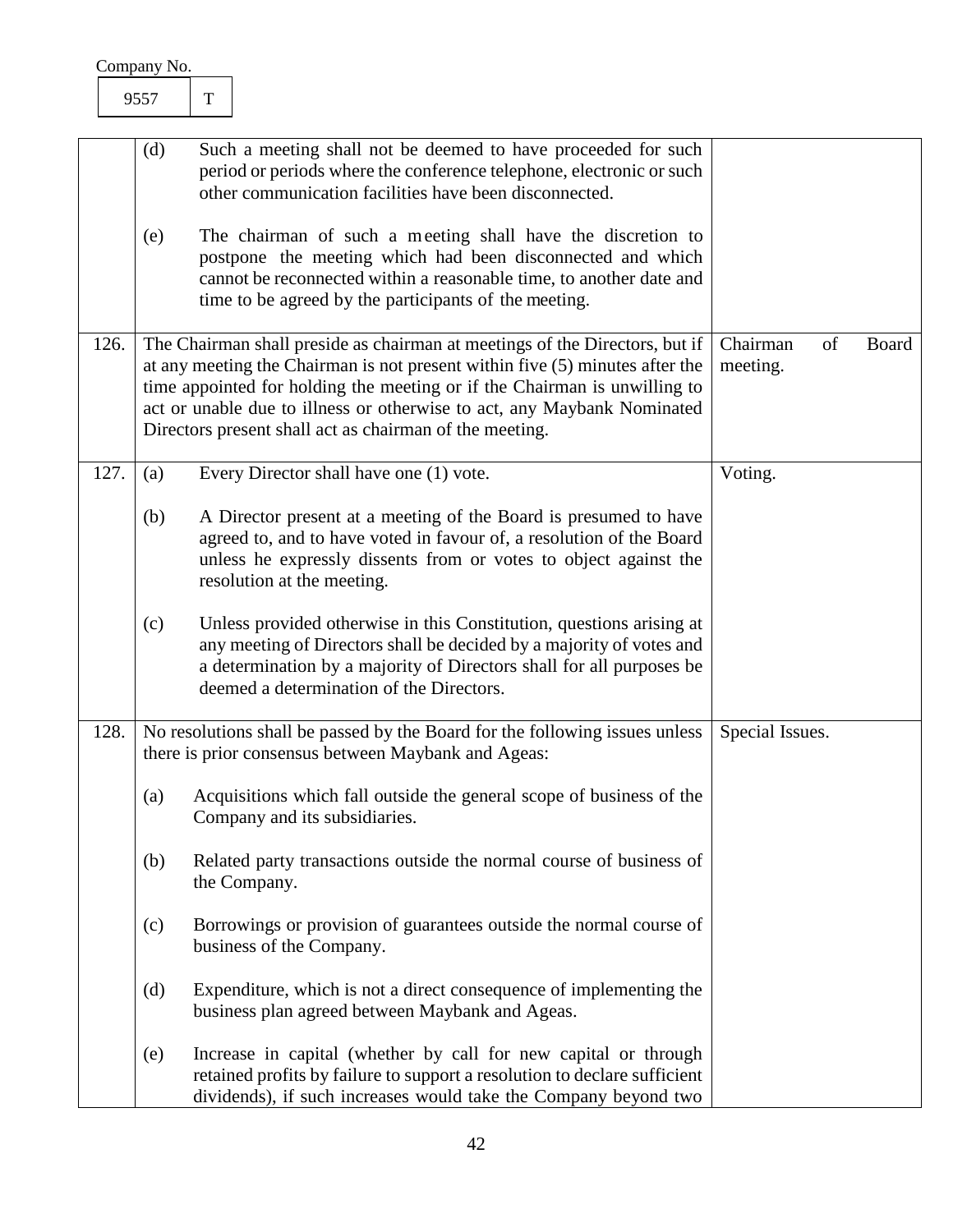| Company No. |  |
|-------------|--|
|             |  |

<span id="page-43-1"></span><span id="page-43-0"></span>

|      |     | hundred and fifty per centum (250%) of the minimum margin of<br>solvency set by BNM as at the date of the Shareholders' Agreement,<br>subject always to prevailing laws or regulations in Malaysia unless it<br>is an increase in capital for the purposes of an acquisition within the<br>general scope of the business of the Company and its subsidiaries<br>and prior thereto, the relevant procedures set out under the<br>Shareholders' Agreement have been observed.                                                          |                                                                          |
|------|-----|--------------------------------------------------------------------------------------------------------------------------------------------------------------------------------------------------------------------------------------------------------------------------------------------------------------------------------------------------------------------------------------------------------------------------------------------------------------------------------------------------------------------------------------|--------------------------------------------------------------------------|
|      | (f) | Expansion of the business of the Company and its subsidiaries<br>outside Malaysia and the Republic of Singapore.                                                                                                                                                                                                                                                                                                                                                                                                                     |                                                                          |
|      | (g) | Any disposal of, acquisition of (other than as set out under the<br>Shareholders' Agreement) or discontinuance in whole or in part of,<br>any business activity or any other proposal, which (in the opinion of<br>the Board) results in the basic objective as stated in the Shareholders'<br>Agreement to build Malaysia's premier insurance company<br>distributing substantially through Maybank's retail network while<br>creating shareholder value, no longer being the primary focus of the<br>Company and its subsidiaries. |                                                                          |
| 129. |     | A Director shall be counted in a quorum at a meeting but may not vote and<br>participate in the discussion and elaboration in respect of the following:                                                                                                                                                                                                                                                                                                                                                                              | Restriction in voting.                                                   |
|      | (a) | any arrangement for giving the Director himself or any other<br>Director any security or indemnity in respect of money lent by him<br>to or obligation undertaken by him for the benefit of the Company;<br><sub>or</sub>                                                                                                                                                                                                                                                                                                            |                                                                          |
|      | (b) | any arrangement for the giving by the Company of any security to a<br>third party in respect of a debt or obligation of the Company for<br>which the Director himself or any other Director has assumed<br>responsibility in whole or in part under a guarantee or indemnity or<br>by the deposit of a security; or                                                                                                                                                                                                                  |                                                                          |
|      | (c) | any contract by the Director himself or any other Director to<br>subscribe for or underwrite shares of debentures of the Company; or                                                                                                                                                                                                                                                                                                                                                                                                 |                                                                          |
|      | (d) | any contract or arrangement with any other company in which he is<br>interested either or both as an officer of that other company or as a<br>holder of shares or other securities in that other company.                                                                                                                                                                                                                                                                                                                            |                                                                          |
| 130. | (a) | Every Director shall comply with the provisions of Section 221 of<br>the Act and all relevant laws, rules, regulations and guidelines issued<br>by the relevant authorities, in connection with the disclosure of his<br>interest in any contract or proposed contract with the Company and<br>in connection with the disclosure of the fact and the nature, character                                                                                                                                                               | Declaration of interest by<br>Director<br>in<br>material<br>transaction. |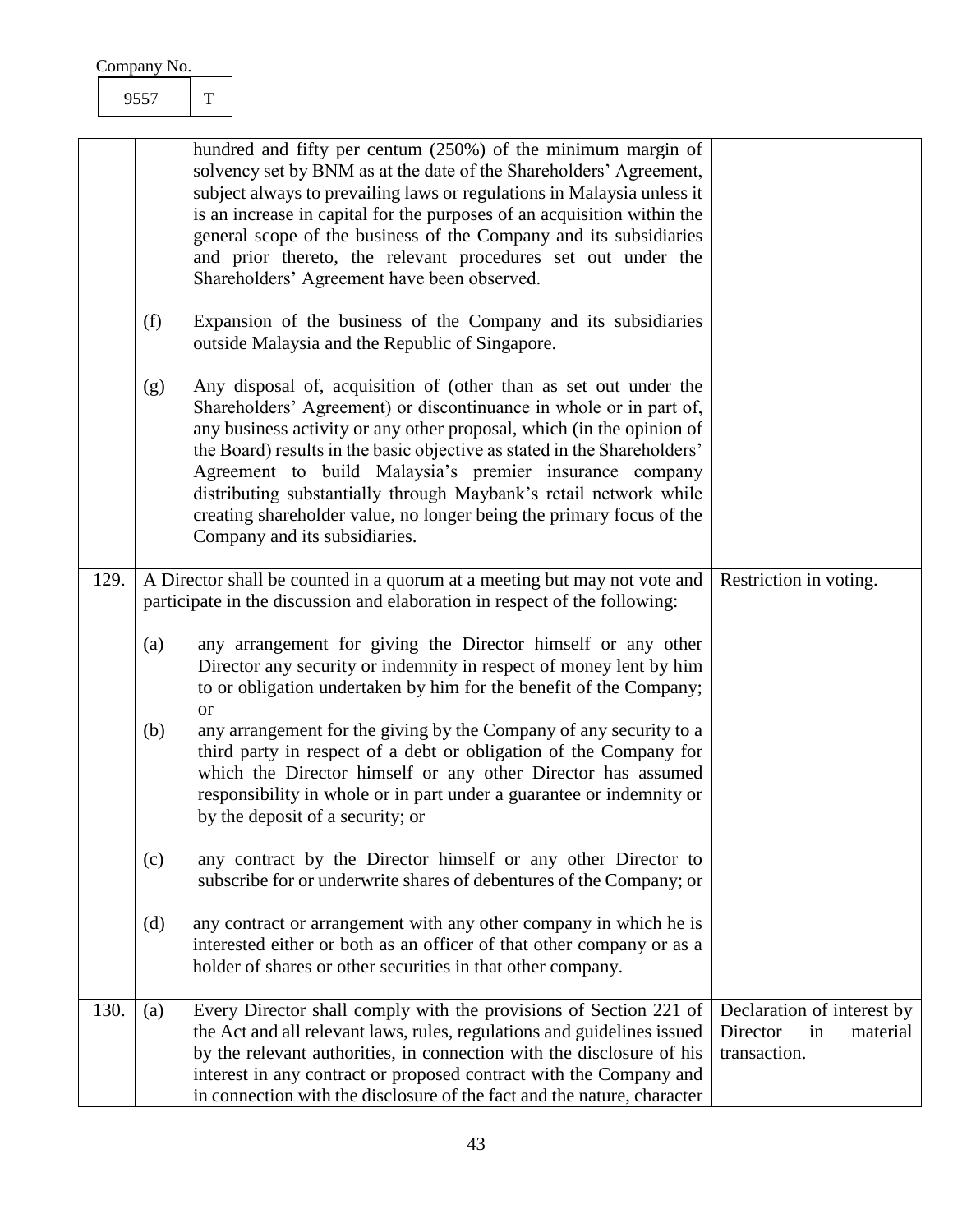| Company No. |  |
|-------------|--|
|             |  |

<span id="page-44-4"></span><span id="page-44-3"></span><span id="page-44-2"></span><span id="page-44-1"></span><span id="page-44-0"></span>

|      | and extent of any other or possession of any property whereby<br>whether directly or indirectly, duties or interests might be created in<br>conflict with his duty or interest as a Director.<br>(b)<br>The declaration of interest shall be made by way of a written notice<br>to all members of the Board and the Secretary at a meeting of<br>Directors:-<br>(i)<br>as soon as practicable after being aware of his interest in the<br>material transaction or arrangement; and               |                                                                     |
|------|--------------------------------------------------------------------------------------------------------------------------------------------------------------------------------------------------------------------------------------------------------------------------------------------------------------------------------------------------------------------------------------------------------------------------------------------------------------------------------------------------|---------------------------------------------------------------------|
|      | if the material transaction or arrangement is being deliberated<br>(ii)<br>at a meeting of the Directors, before the commencement of the<br>deliberation.                                                                                                                                                                                                                                                                                                                                        |                                                                     |
| 131. | Subject always to Section 222 (2) of the Act, regardless of whether a<br>declaration has been made, a Director, who has, directly or indirectly,<br>an interest in a material transaction or arrangement, shall not participate and<br>vote at the meeting of Directors where the material transaction or<br>arrangement is being deliberated, but he shall be counted in the quorum<br>present at the meeting.                                                                                  | Safeguards.                                                         |
| 132. | A Director of the Company may with the consent of the Board be or<br>become a Director or other officer of, or otherwise interested in, any<br>company promoted by the Company or in which the Company may be<br>interested as shareholder or otherwise, and no such Director shall be<br>accountable to the Company for any remuneration or other benefits<br>received by him as a Director or officer of, or from his interest in, such other<br>company unless the Company otherwise directs. | Director<br>become<br>may<br>Director<br>of<br>other<br>company.    |
| 133. | Any Director may act by himself or his firm in a professional capacity for  <br>the Company, and he or his firm shall be entitled to remuneration for<br>professional services as if he were not a Director, provided that nothing<br>herein contained shall authorise a Director or his firm to act as auditor of<br>the Company.                                                                                                                                                               | Company<br>may<br>remunerate Director for<br>professional services. |
|      | <b>COMMITTEES OF DIRECTORS</b>                                                                                                                                                                                                                                                                                                                                                                                                                                                                   |                                                                     |
| 134. | The Directors may appoint such other committees of the Directors<br>(a)<br>consisting of such members of their body as they may from time to<br>time think fit.                                                                                                                                                                                                                                                                                                                                  | Committees of the Board.                                            |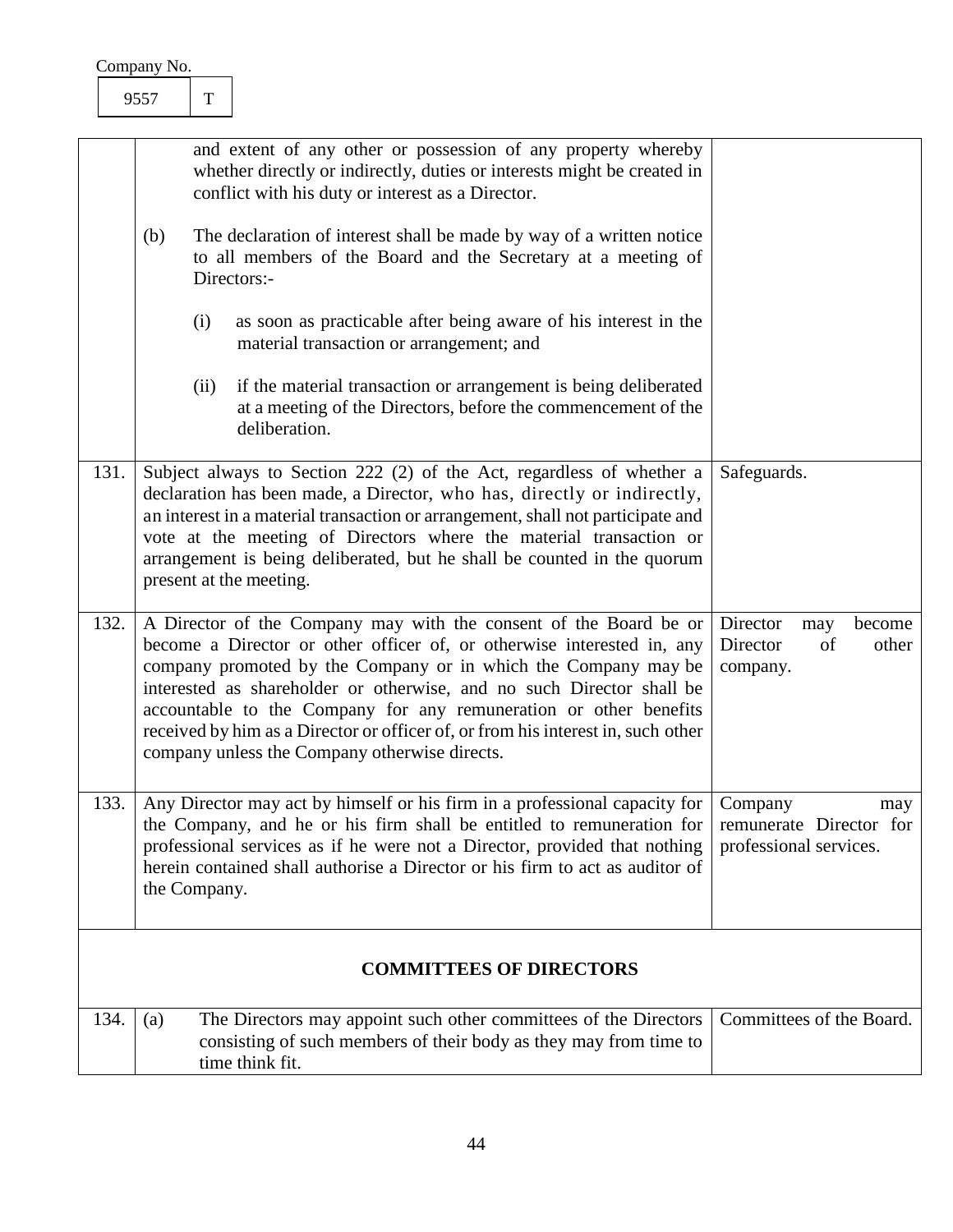<span id="page-45-1"></span><span id="page-45-0"></span>

| (b) | Save for the powers in relation to Special Issues, the Directors may<br>entrust to and confer upon the Board committee, any of the powers<br>exercisable by them upon such terms and conditions and with such<br>restrictions as they may think fit and either collaterally with or to<br>the exclusion of their own powers, and may from time to time<br>delegate, revoke, withdraw, alter, or vary all or any of their powers,<br>other than the powers in relation to Special Issues, to the Board<br>committee appointed. | Power<br>delegate<br>to<br>powers.       |
|-----|-------------------------------------------------------------------------------------------------------------------------------------------------------------------------------------------------------------------------------------------------------------------------------------------------------------------------------------------------------------------------------------------------------------------------------------------------------------------------------------------------------------------------------|------------------------------------------|
| (c) | The Board executive committee and any other committees so<br>appointed shall in the exercise of the powers so delegated conform to<br>any regulations that may from time to time be imposed upon them<br>by the Board.                                                                                                                                                                                                                                                                                                        | Committees to conform<br>to regulations. |
| (d) | A committee may elect a chairperson of its meetings and may<br>determine its own proceedings. If no such chairman is elected, or if<br>at any meeting the chairman is not present within five (5) minutes<br>after the time appointed for holding the same, the members present<br>may choose one of their number to be chairman of the meeting.                                                                                                                                                                              | Chairman of committee<br>proceedings.    |
| (e) | Any questions arising at any meeting of a committee shall be<br>determined by a majority of votes of the members present, and in<br>the case of an equality of votes the chairman of the meeting shall<br>not have a second or casting vote.                                                                                                                                                                                                                                                                                  | Voting during meeting of<br>committee.   |

## <span id="page-45-6"></span><span id="page-45-5"></span><span id="page-45-3"></span><span id="page-45-2"></span>**MANAGING DIRECTOR, EXECUTIVE DIRECTOR & CHIEF EXECUTIVE OFFICER**

<span id="page-45-4"></span>

| 135. | The Directors shall subject to the prior approval of BNM appoint one of the<br>members of the Board nominated by Maybank for the time being and from<br>time to time to the office of managing director and may from time to time<br>revoke any such appointment. A managing director so appointed shall be<br>subjected to the same provisions as to the resignation and removal as the<br>other Directors, and if he ceases to hold the office of the Director he shall<br>ipso facto and immediately cease to be a managing director, but without<br>prejudice to any claim he may have for damages for breach of any contract<br>of service between him and the Company. | Appointment<br>managing director.  | of |
|------|------------------------------------------------------------------------------------------------------------------------------------------------------------------------------------------------------------------------------------------------------------------------------------------------------------------------------------------------------------------------------------------------------------------------------------------------------------------------------------------------------------------------------------------------------------------------------------------------------------------------------------------------------------------------------|------------------------------------|----|
| 136. | A managing director shall, subject to the terms of any agreement entered<br>into in any particular case, receive such remuneration (whether by way of<br>salary, commission or participation in profits, or partly in one way and<br>partly in another) as the Directors may determine.                                                                                                                                                                                                                                                                                                                                                                                      | Remuneration<br>managing director. | of |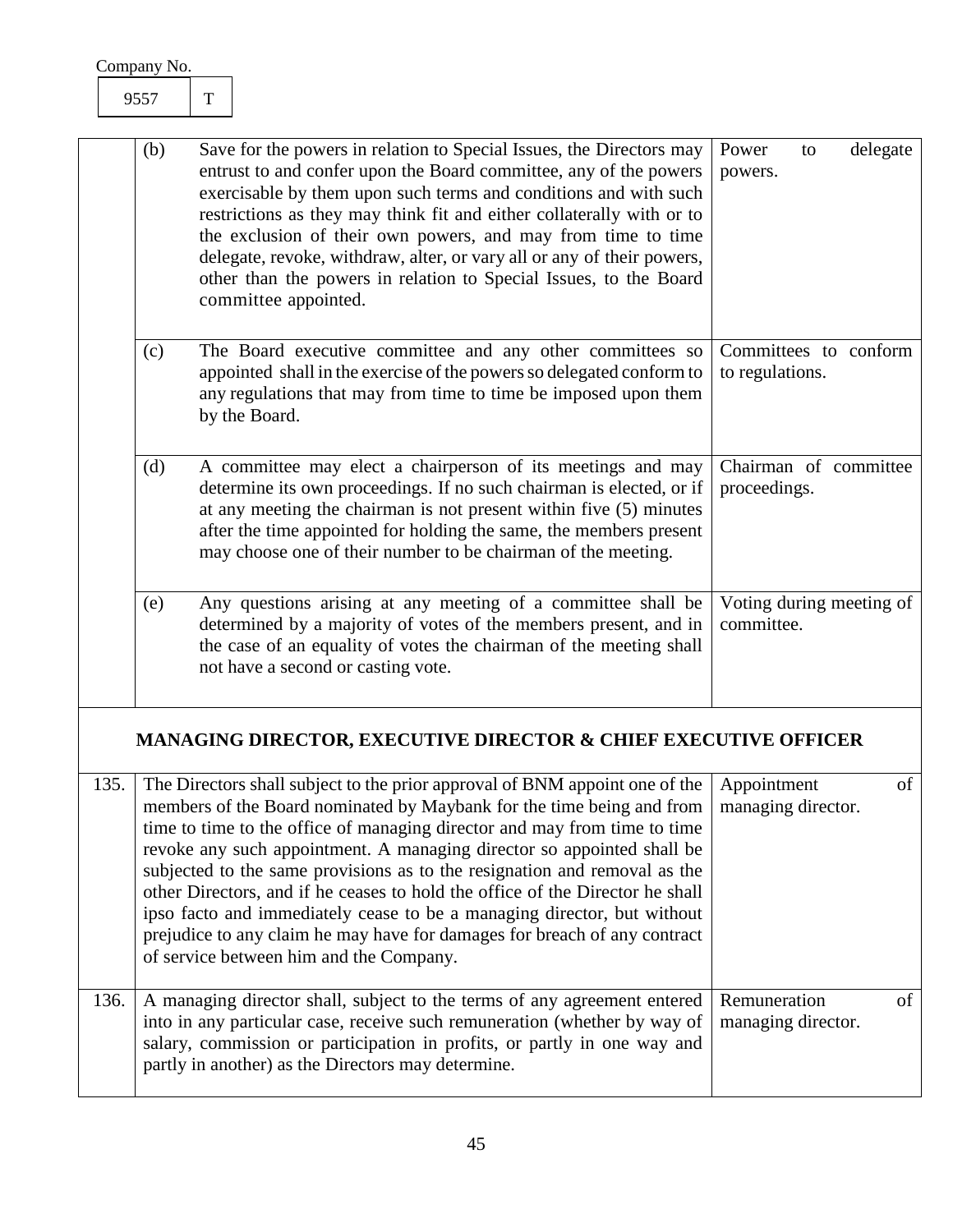<span id="page-46-2"></span><span id="page-46-1"></span><span id="page-46-0"></span>

| 137. |     | The managing director shall be subject to the control of the Board. The                                                                                                                                                                                                                                                                                                                                                                                                                                                                 | Managing<br>director                |
|------|-----|-----------------------------------------------------------------------------------------------------------------------------------------------------------------------------------------------------------------------------------------------------------------------------------------------------------------------------------------------------------------------------------------------------------------------------------------------------------------------------------------------------------------------------------------|-------------------------------------|
|      |     | managing director shall be responsible to carry out the administration and<br>management of the Company and the underwriting of all life and general<br>insurance business, settlement of claims, the arrangement of facultative<br>reinsurances and carry out other functions for the efficient administration<br>of the Company as delegated by the Board.                                                                                                                                                                            | subject to control.                 |
| 138. | (a) | Subject to the approval of BNM, the Directors may from time to<br>time appoint one or more of their body that are nominated by<br>Maybank to be the holder of any executive office upon such terms<br>and for such period as they may determine.                                                                                                                                                                                                                                                                                        | Appointment to executive<br>office. |
|      | (b) | The appointment of any Director to any other executive office shall<br>be subject to termination if he cease from any cause to be a Director<br>unless the contract or resolution under which he holds office shall<br>state otherwise but without prejudice to any claim he may have for<br>damages for breach of any contract of service between him and the<br>Company.                                                                                                                                                              |                                     |
|      | (c) | The Directors may entrust to and confer upon a Director holding any<br>executive office any of the powers (other than the power to make<br>calls on or to forfeit shares or the powers exercisable by the<br>Directors under Article 128 hereof) exercisable by them as Directors<br>upon such terms and conditions and with such restrictions as they<br>may think fit and either collaterally with or to the exclusion of their<br>own powers and may from time to time revoke, withdraw, alter or<br>vary all or any of such powers. |                                     |
| 139. | (a) | The Directors shall subject to the prior approval of BNM appoint a<br>person nominated by Maybank to the office of chief executive<br>officer at such remuneration and upon such terms as to the duties to<br>be performed, the powers to be exercised, and all other matters as<br>the Directors think fit, but no such appointee shall be invested with<br>any powers or entrusted with any duties which the Directors<br>themselves could not have exercised or performed.                                                           | Chief executive officer.            |
|      | (b) | The chief executive officer shall be subject to the control of the<br>Board and a chief executive officer so appointed shall, subject to the<br>provisions of any contract between him and the Company, be<br>removed or dismissed from office.                                                                                                                                                                                                                                                                                         |                                     |
|      | (c) | The Board may, if it deems fit, appoint a deputy chief executive<br>officer who shall be a nominee of Ageas.                                                                                                                                                                                                                                                                                                                                                                                                                            |                                     |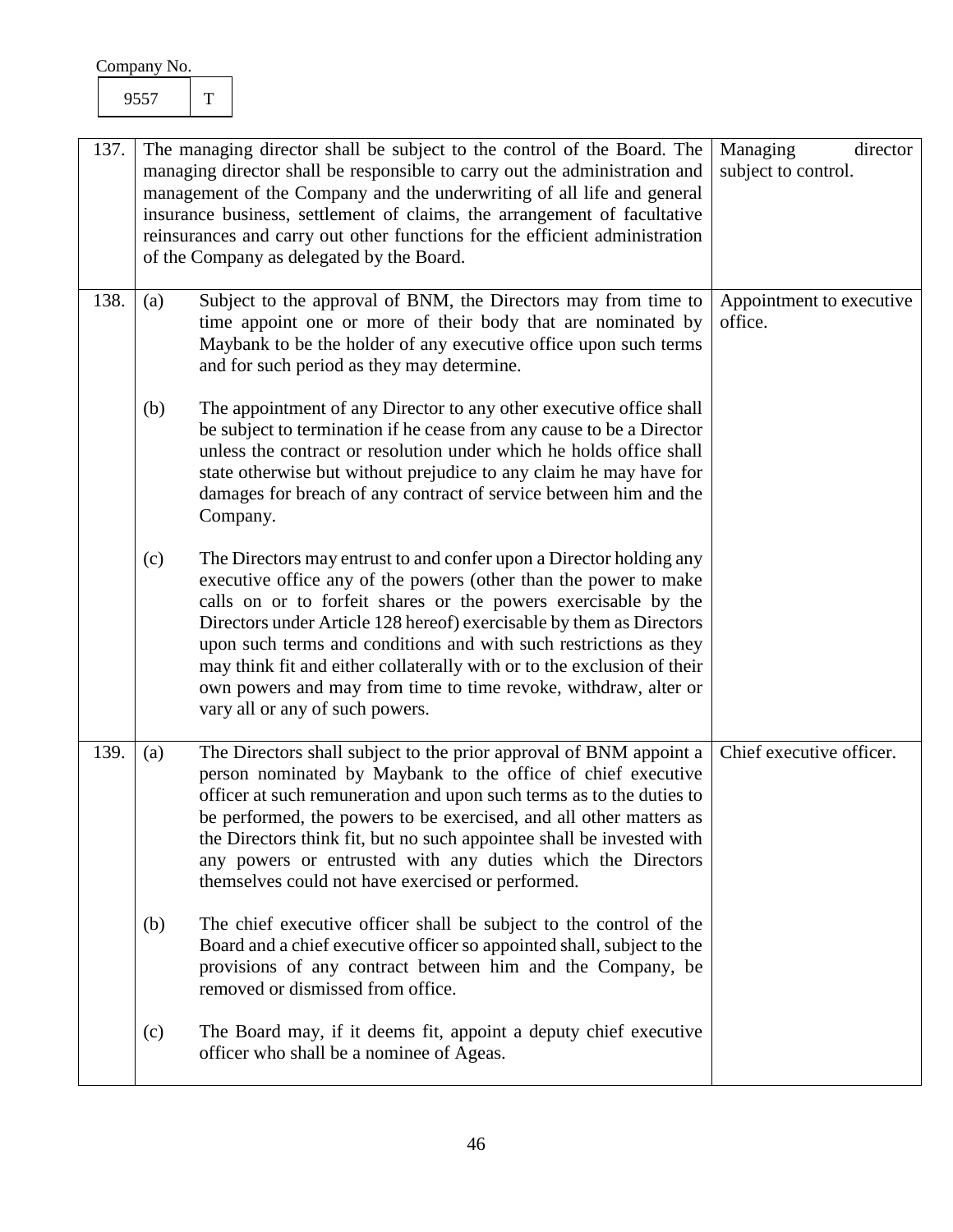<span id="page-47-6"></span><span id="page-47-5"></span><span id="page-47-4"></span><span id="page-47-3"></span><span id="page-47-2"></span><span id="page-47-1"></span><span id="page-47-0"></span>

| 140. | For the avoidance of doubt, the appointment of chief executive officer<br>and/or the deputy chief executive officer of the Company is subject to a<br>consultative process for both Maybank and Ageas to deliberate on the<br>universe of the candidates before an actual nomination could be made.<br>Nevertheless, the actual appointment of chief executive officer and/or<br>deputy chief executive officer remains the responsibility of the Board.<br>Notwithstanding anything to the contrary in this Constitution, the Directors<br>shall have the right, in the event of unsatisfactory performance or conduct<br>of the person so appointed as the managing director or chief executive | of managing<br>Removal<br>director<br>chief<br><b>or</b><br>executive officer. |  |  |  |
|------|---------------------------------------------------------------------------------------------------------------------------------------------------------------------------------------------------------------------------------------------------------------------------------------------------------------------------------------------------------------------------------------------------------------------------------------------------------------------------------------------------------------------------------------------------------------------------------------------------------------------------------------------------------------------------------------------------|--------------------------------------------------------------------------------|--|--|--|
|      | officer to dismiss him and to have him replaced by a nominee of Maybank.                                                                                                                                                                                                                                                                                                                                                                                                                                                                                                                                                                                                                          |                                                                                |  |  |  |
|      | <b>VALIDATION OF ACTS OF DIRECTORS</b>                                                                                                                                                                                                                                                                                                                                                                                                                                                                                                                                                                                                                                                            |                                                                                |  |  |  |
| 141. | All acts bona fide done by any meeting of the Directors or of a committee<br>of Directors or by any person acting as a Director shall, notwithstanding<br>that it is afterwards discovered that there was some defect in the<br>appointment of any such Director or person acting as aforesaid, or that they<br>or any of them were disqualified, be as valid as if every such person had<br>been duly appointed and was qualified to be a Director.                                                                                                                                                                                                                                              | Validity of acts where<br>appointment defective.                               |  |  |  |
|      | <b>CIRCULAR RESOLUTIONS</b>                                                                                                                                                                                                                                                                                                                                                                                                                                                                                                                                                                                                                                                                       |                                                                                |  |  |  |
| 142. | A resolution in writing, signed or assented and received by the Secretary by<br>post, facsimile, e-mail or other electronic means, by all the Directors shall<br>be as valid and effectual as if it had been passed at a meeting of the Directors<br>duly convened and held and shall be passed on the date which it has been<br>signed by the last Director. Any such resolution may consist of several<br>counterparts each signed or assented to by one or more Directors in<br>question.                                                                                                                                                                                                      | Resolutions<br>in writing<br>signed<br>by<br>Directors<br>effective.           |  |  |  |
|      | <b>AUTHENTICATION OF DOCUMENTS</b>                                                                                                                                                                                                                                                                                                                                                                                                                                                                                                                                                                                                                                                                |                                                                                |  |  |  |
| 143. | Any Director or the Secretary or any person appointed by the Directors for<br>the purpose shall have power to authenticate any documents affecting the<br>Constitution and any resolution passed by the Company or the Directors<br>and any books, records, documents and accounts relating to the business of<br>the Company, and to certify copies thereof or extracts therefrom as true<br>copies or extracts and need not be made under the Seal; and, where any<br>books, records, documents or accounts are kept elsewhere than in the<br>Office, the local manager or other officer of the Company having the                                                                              | Authentication<br>of<br>documents.                                             |  |  |  |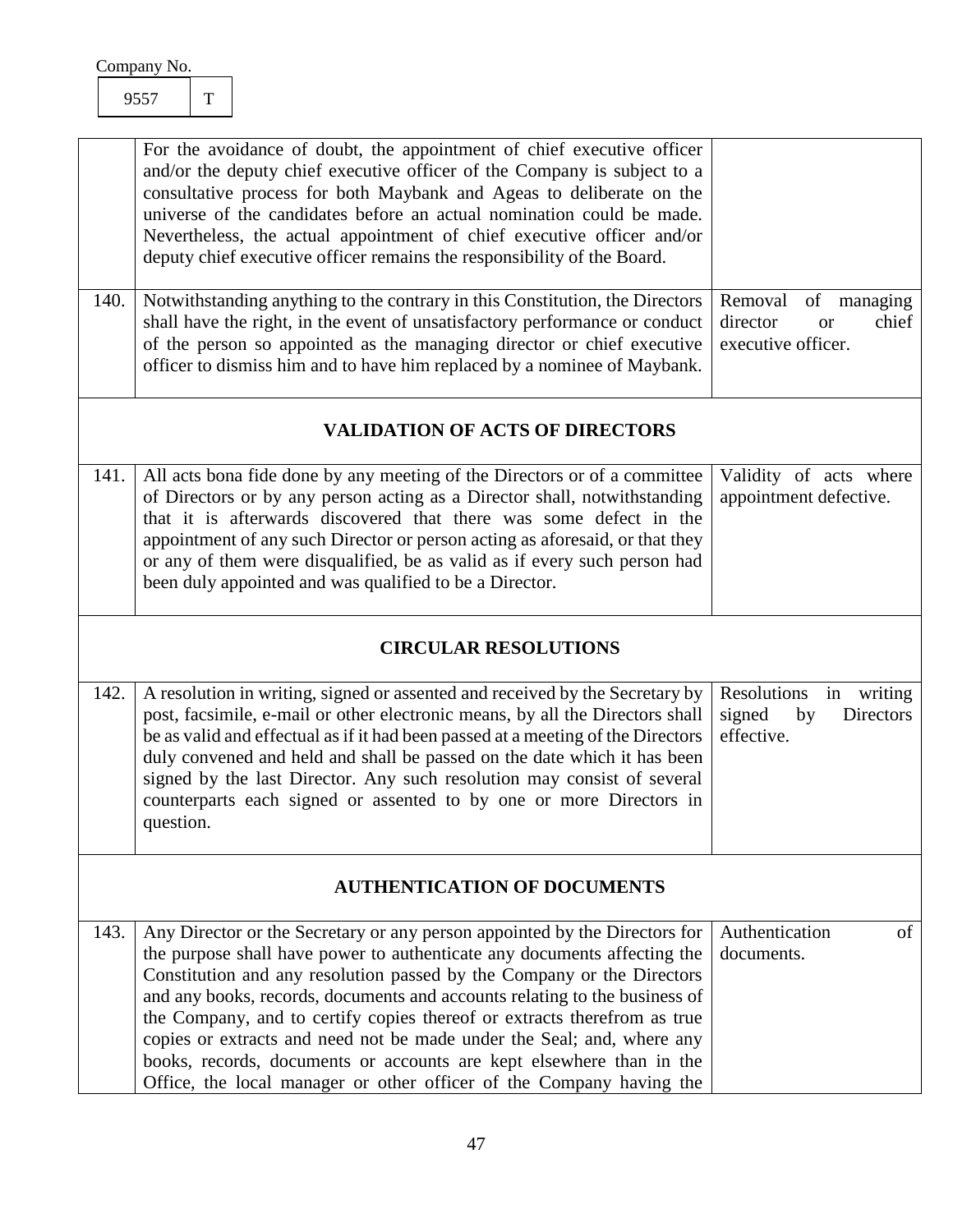<span id="page-48-6"></span><span id="page-48-5"></span><span id="page-48-4"></span><span id="page-48-3"></span><span id="page-48-2"></span><span id="page-48-1"></span><span id="page-48-0"></span>

|      |             | custody thereof shall be deemed to be a person appointed by the Directors<br>as aforesaid.                                                                                                                                                                                                                                                                                                                                                                                                             |                                                                            |  |
|------|-------------|--------------------------------------------------------------------------------------------------------------------------------------------------------------------------------------------------------------------------------------------------------------------------------------------------------------------------------------------------------------------------------------------------------------------------------------------------------------------------------------------------------|----------------------------------------------------------------------------|--|
| 144. |             | A document purporting to be a copy of a resolution of the Directors or an<br>extract from the minutes of a meeting of the Directors which is certified as<br>such in accordance with the provisions of Article 143 shall be conclusive<br>evidence in favour of all persons dealing with the Company upon the faith<br>thereof that such resolution has been duly passed or, as the case may be,<br>that such extract is a true and accurate record of a duly constituted meeting<br>of the Directors. | Certified<br>of<br>copy<br>resolution or extract of<br>minutes of meeting. |  |
|      |             | <b>SECRETARY(IES)</b>                                                                                                                                                                                                                                                                                                                                                                                                                                                                                  |                                                                            |  |
| 145. | (a)         | The Secretary or Secretaries shall in accordance with the Act be<br>appointed by the Directors for such term, at such remuneration and<br>upon such conditions as they think fit, and any Secretary or Joint<br>Secretaries so appointed may be removed by them. The Directors<br>may from time to time by resolution appoint a temporary substitute<br>for the Secretary or Secretaries who shall be deemed to be the<br>Secretary during the term of his appointment.                                | Appointment<br>of<br>Secretary.                                            |  |
|      | (b)         | A provision of the Act or this Constitution requiring or authorising<br>a thing to be done by or to a Director and the Secretary shall not be<br>satisfied by its being done by or to the same person acting both as<br>Director and as, or in place of, the Secretary.                                                                                                                                                                                                                                | Same person may not act<br>as Director and Secretary<br>simultaneously.    |  |
|      | (c)         | A provision of the Act or this Constitution requiring or authorising<br>a thing to be done by or to the Secretary shall be satisfied by its<br>being done by or to one (1) or more of the Secretaries, if any, for the<br>time being appointed by the Directors.                                                                                                                                                                                                                                       | Joint Secretaries.                                                         |  |
|      | <b>SEAL</b> |                                                                                                                                                                                                                                                                                                                                                                                                                                                                                                        |                                                                            |  |
| 146. | (a)         | The Directors shall provide for the safe custody of the Seal which<br>shall only be used pursuant to a resolution of the Directors, or a<br>committee of the Directors authorised to use the Seal. Every<br>instrument to which the Seal shall be affixed shall be signed by a<br>Director and shall be counter-signed by a second Director or the<br>Secretary or by some other person appointed by the Directors for the<br>purpose.                                                                 | Seal and official seal.                                                    |  |
|      | (b)         | The<br>Directors<br>exercise<br>all<br>the<br>powers<br>the<br>may<br>of<br>Company conferred by Section 62 of the Act in relation to any                                                                                                                                                                                                                                                                                                                                                              |                                                                            |  |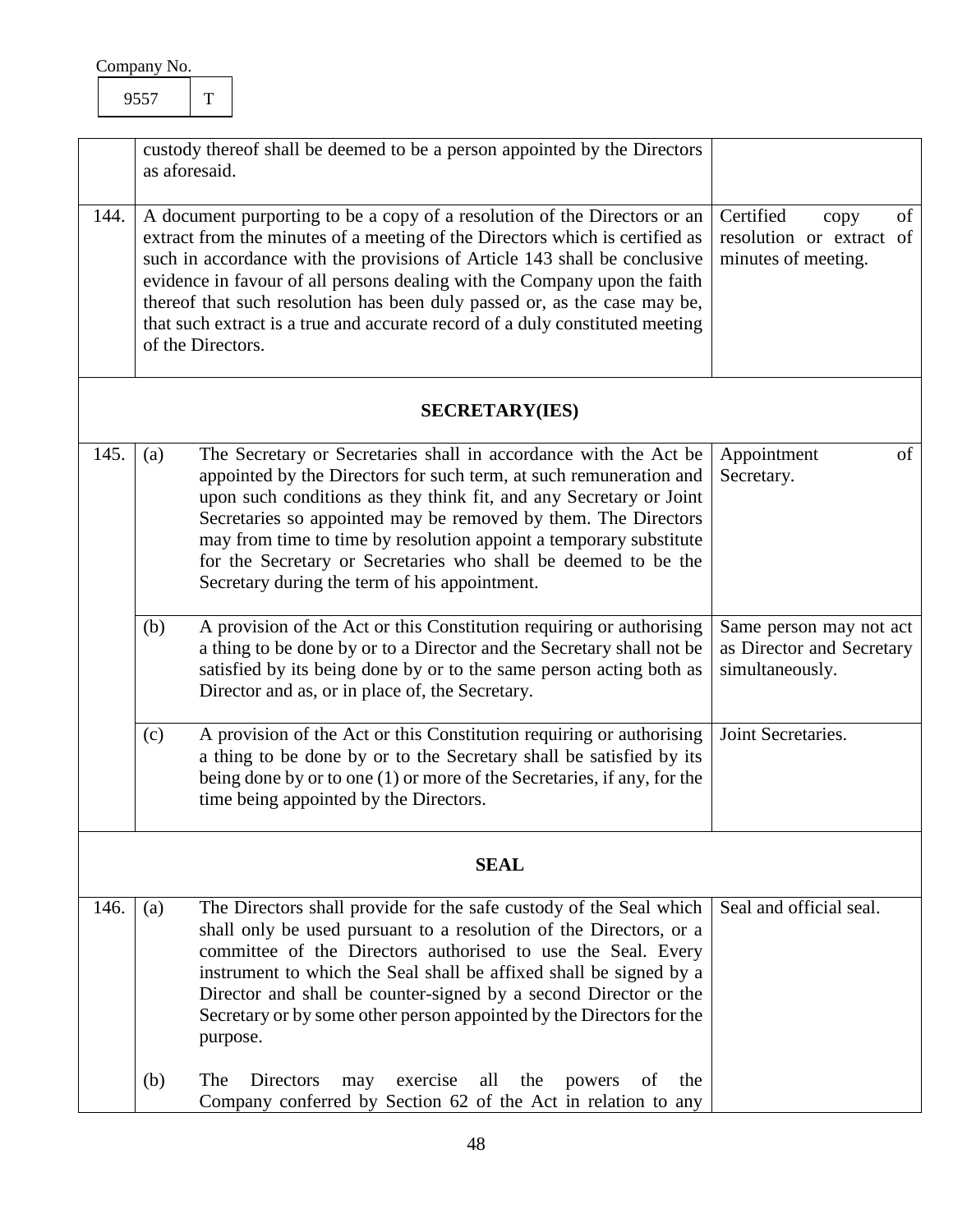<span id="page-49-5"></span><span id="page-49-4"></span><span id="page-49-3"></span><span id="page-49-2"></span><span id="page-49-1"></span><span id="page-49-0"></span>

|      | official seal for use outside Malaysia, and such powers shall be<br>vested in the Directors.                                                                                                                                                                                                                                                                                                                                                                                                                                          |                                        |
|------|---------------------------------------------------------------------------------------------------------------------------------------------------------------------------------------------------------------------------------------------------------------------------------------------------------------------------------------------------------------------------------------------------------------------------------------------------------------------------------------------------------------------------------------|----------------------------------------|
|      | The Directors can use all the powers given under the Act for<br>(c)<br>executing a document in accordance with Section 66(2) of the Act<br>and such execution shall have the same effect as if the document is<br>executed under the Seal of the Company.                                                                                                                                                                                                                                                                             |                                        |
|      | <b>ACCOUNTS</b>                                                                                                                                                                                                                                                                                                                                                                                                                                                                                                                       |                                        |
| 147. | The Directors shall cause proper accounting and other records to be kept in<br>accordance with the Act, which shall give a true and fair view of the state<br>of the Company's affairs and explain its transactions.                                                                                                                                                                                                                                                                                                                  | Accounts to be kept.                   |
| 148. | The books of account shall be kept at the Office or, subject to the provisions<br>of Section 245 of the Act, at such other place or places as the Directors<br>think fit, and shall always be open to the inspection of the Directors.                                                                                                                                                                                                                                                                                                | Place to be kept.                      |
| 149. | The Directors shall pursuant to Sections 257 and 258 of the Act cause the<br>audited financial statements and reports relating thereto to be sent at least<br>twenty-one (21) days before the date of its annual General Meeting to:                                                                                                                                                                                                                                                                                                  | Circulation<br>of audited<br>accounts. |
|      | every Member of the Company;<br>(a)                                                                                                                                                                                                                                                                                                                                                                                                                                                                                                   |                                        |
|      | (b)<br>every person who is entitled to receive notice of General Meetings;                                                                                                                                                                                                                                                                                                                                                                                                                                                            |                                        |
|      | every auditor of the Company; and<br>(c)                                                                                                                                                                                                                                                                                                                                                                                                                                                                                              |                                        |
|      | every debenture holder of the Company on a request being made to<br>(d)<br>the Company                                                                                                                                                                                                                                                                                                                                                                                                                                                |                                        |
|      | and laid before an annual General Meeting.                                                                                                                                                                                                                                                                                                                                                                                                                                                                                            |                                        |
| 150. | The Directors shall from time to time determine whether and to what extent<br>and at what times and places and under what conditions or regulations the<br>accounting and other records of the Company or any of them shall be open<br>to the inspection of Members not being Directors. No Member (not being a<br>Director) shall have any right of inspecting any account or book or paper of<br>the Company except as conferred by statute or authorised by the Directors<br>by a resolution or by the Company in General Meeting. | Inspection by Members.                 |
| 151. | The Company shall make available to all the Directors the quarterly<br>management accounts, which comprise the balance sheet, profit and loss<br>account and cash flow statement and an annual audit report.                                                                                                                                                                                                                                                                                                                          | Maintenance of financial<br>records.   |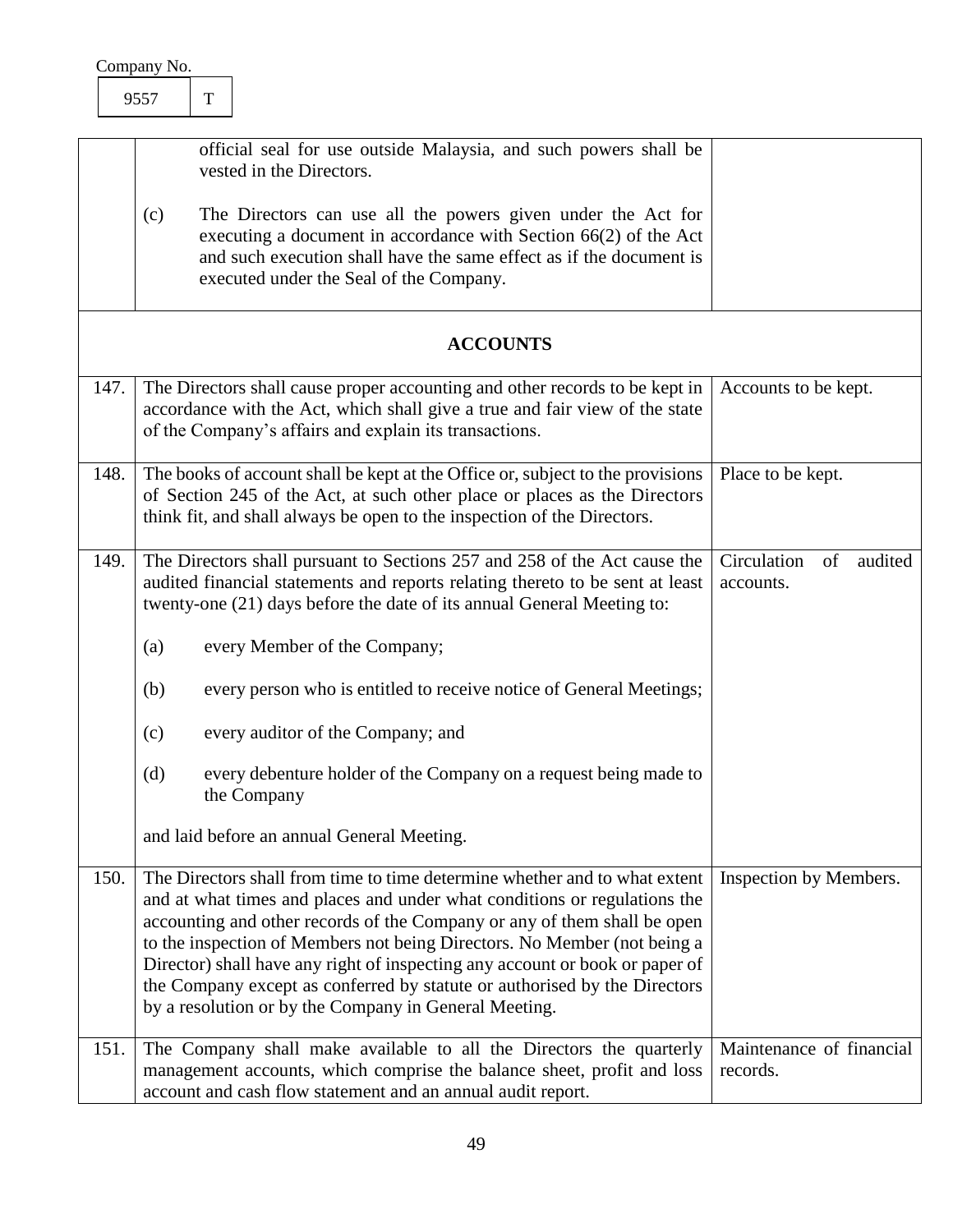<span id="page-50-6"></span><span id="page-50-5"></span><span id="page-50-4"></span><span id="page-50-3"></span><span id="page-50-2"></span><span id="page-50-1"></span><span id="page-50-0"></span>

| 152. | Save as may necessary for complying with the provisions of the Statutes,<br>the Directors shall not be bound to publish any list or particulars of the<br>securities or investments held by the Company or to give any information<br>with reference to the same to any Member.                                                                                                                                                                                                                                                                                                                                                                                                                                                                                                                                                                                                                                                                                                                                                                                          | Particulars of investment.         |
|------|--------------------------------------------------------------------------------------------------------------------------------------------------------------------------------------------------------------------------------------------------------------------------------------------------------------------------------------------------------------------------------------------------------------------------------------------------------------------------------------------------------------------------------------------------------------------------------------------------------------------------------------------------------------------------------------------------------------------------------------------------------------------------------------------------------------------------------------------------------------------------------------------------------------------------------------------------------------------------------------------------------------------------------------------------------------------------|------------------------------------|
|      | <b>AUDIT</b>                                                                                                                                                                                                                                                                                                                                                                                                                                                                                                                                                                                                                                                                                                                                                                                                                                                                                                                                                                                                                                                             |                                    |
| 153. | Auditors shall be appointed in accordance with Section 271 to 273 of the<br>Act and their duties regulated in accordance with Section 266 of the Act.<br>No person may be appointed as auditor of the company if he falls under any<br>of the criteria under Section 264(1) of the Act.                                                                                                                                                                                                                                                                                                                                                                                                                                                                                                                                                                                                                                                                                                                                                                                  | Audit provisions.                  |
|      | <b>DIVIDENDS AND RESERVES</b>                                                                                                                                                                                                                                                                                                                                                                                                                                                                                                                                                                                                                                                                                                                                                                                                                                                                                                                                                                                                                                            |                                    |
| 154. | Subject to Sections 131 to 133 of the Act, the Shareholders'<br>(a)<br>Agreement and the prevailing laws or governmental policy, the<br>Directors may, from time to time declare dividends, if the Company<br>is solvent, but no such dividend shall exceed the amount authorised<br>by the Directors.<br>Subject to the availability of the necessary tax credits and the need<br>(b)<br>to provide for any operating or capital expenditure of the Company,<br>the Company shall declare as a dividend to the Member, its entire<br>dividend received from the subsidiaries.                                                                                                                                                                                                                                                                                                                                                                                                                                                                                           | Declaration of dividends.          |
| 155. | Subject to Section 51 of the Financial Services Act and prior written<br>approval from the BNM, the Directors may if they think fit from time to<br>time, and if they are satisfied that the Company will be solvent immediately<br>after the distribution is made, authorise and pay to the Members such<br>dividends as appear to the Directors to be justified by the profits of the<br>Company. If at any time the share capital of the Company is divided into<br>different classes the Directors may pay such dividends in respect of those<br>shares in the capital of the Company which confer on the Members thereof<br>deferred or non-preferential rights as well as in respect of those shares<br>which confer on the Members thereof preferential rights with regards to<br>dividend and provide that the Directors act bona fide they shall not incur<br>any responsibility to the Members of shares conferring any preferential<br>rights with regard to dividend by the payment of dividend on any shares<br>having deferred or non-preferential rights. | Payment of dividends.              |
| 156. | No dividend shall be paid otherwise than out of profits or shall bear interest<br>against the Company.                                                                                                                                                                                                                                                                                                                                                                                                                                                                                                                                                                                                                                                                                                                                                                                                                                                                                                                                                                   | Dividends to be out of<br>profits. |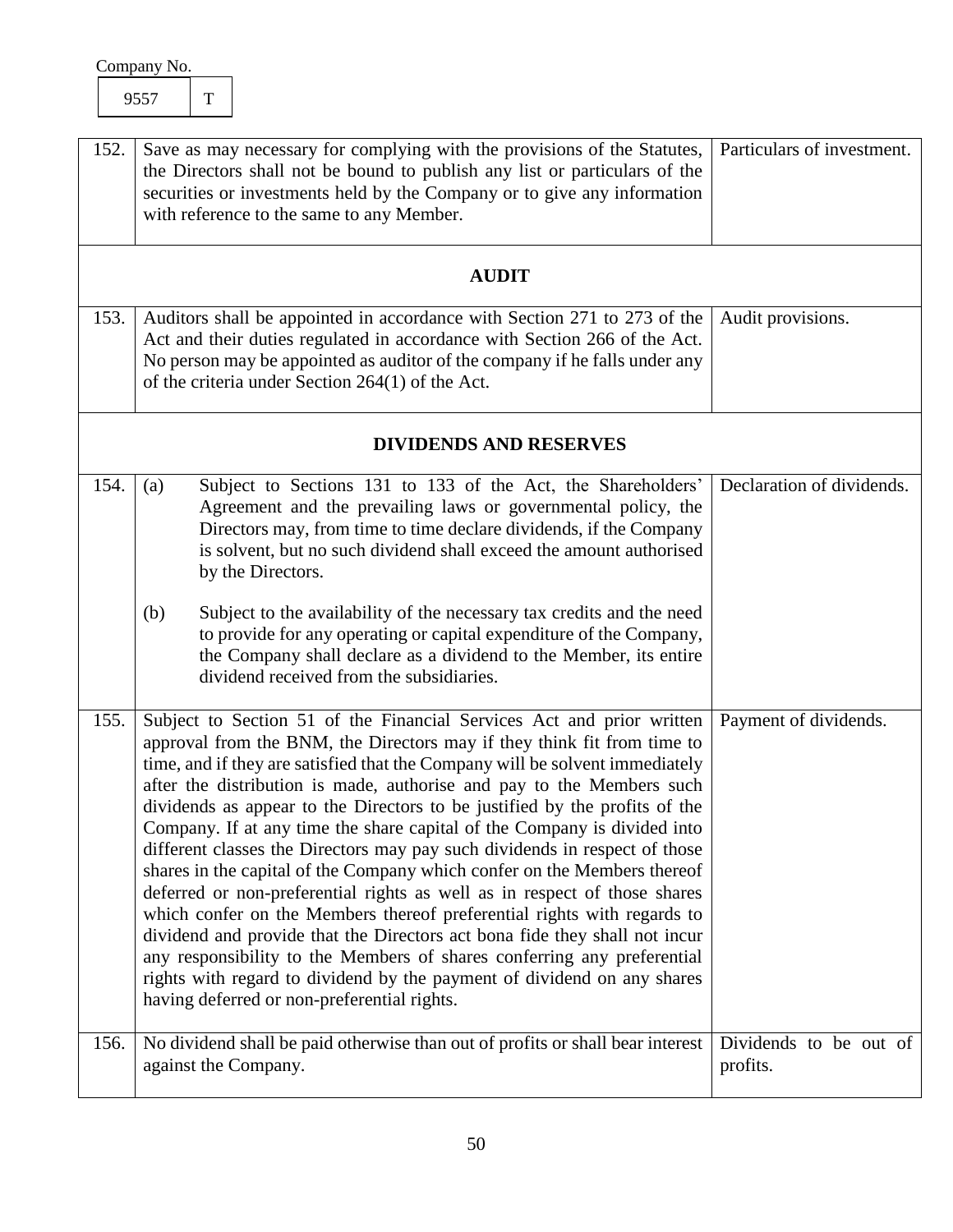<span id="page-51-5"></span><span id="page-51-4"></span><span id="page-51-3"></span><span id="page-51-2"></span><span id="page-51-1"></span><span id="page-51-0"></span>

| 157. | Notice of any dividend that may have been declared shall be given in<br>manner provided in Article 168 to such Members as are entitled under this<br>Constitution to receive notices from the Company.                                                                                                                                                                                                                                                                                                                                                                                                                                                                                                                                                                                                                                   | Notice of dividend.                             |
|------|------------------------------------------------------------------------------------------------------------------------------------------------------------------------------------------------------------------------------------------------------------------------------------------------------------------------------------------------------------------------------------------------------------------------------------------------------------------------------------------------------------------------------------------------------------------------------------------------------------------------------------------------------------------------------------------------------------------------------------------------------------------------------------------------------------------------------------------|-------------------------------------------------|
| 158. | The Directors may, before recommending the payment of any dividend, set<br>aside, out of the profits of the Company such sums as they think proper as<br>a separate reserve funds which shall, at the discretion of the Directors, be<br>applicable for any purpose to which the profits of the Company may be<br>properly applied, and pending any such application the Directors may, at<br>the like discretion, employ the reserve funds or any part thereof in the<br>business of the Company or invest in such investments (other than shares in<br>the Company) as the Directors may from time to time think fit. The<br>Directors may also without placing the same to reserve carry forward any<br>profits which they may think prudent not to divide.                                                                           | Power to carry profits to<br>reserve.           |
| 159. | Subject to the rights of persons, if any, entitled to shares with preferential<br>or special rights attached to any special class of shares, all dividends shall<br>be declared and paid according to the amount paid or credited as paid on<br>the shares in respect whereof the dividend is paid, but no amount paid or<br>credited as paid on a share in advance of calls shall be treated for the<br>purposes of this Article as paid on the share. All dividends shall be<br>apportioned and paid proportionately to the amounts paid or credited as paid<br>on the shares during any portion or portions of the period in respect of which<br>the dividend is paid; but if any share is issued on terms providing that it<br>shall rank for dividend as from a particular date, that share shall rank for<br>dividend accordingly. | Dividend<br>be<br>to<br>paid<br>proportionally. |
| 160. | The Directors may deduct from any dividend payable to any Member in<br>respect of any shares held, all sums of money, if any, as may presently be<br>due and payable by him to the Company on account of calls or otherwise in<br>relation to the shares of the Company held by him.                                                                                                                                                                                                                                                                                                                                                                                                                                                                                                                                                     | Debts may be deducted.                          |
| 161. | The Directors may retain the dividends payable upon shares in respect of<br>which any person is under the provisions as to the transmission of shares<br>hereinbefore contained entitled to become a Member, or which any person<br>is under those provisions entitled to transfer, until such person shall become<br>a Member in respect of such shares or shall transfer the same.                                                                                                                                                                                                                                                                                                                                                                                                                                                     | Retention of payment of<br>dividends.           |
| 162. | Any declared dividend or bonus may be paid wholly or partly by the<br>distribution of specific assets and in particular of paid-up shares, debentures<br>or debenture stock of any other company or in any one or more of such ways<br>and the Directors shall give effect to such resolution, and where any<br>difficulty arises in regard to such distribution, the Directors may settle the<br>same as they think expedient, and fix the value for distribution of such<br>specific assets or any part thereof and may determine that cash payments                                                                                                                                                                                                                                                                                   | Payment of dividends in<br>specie.              |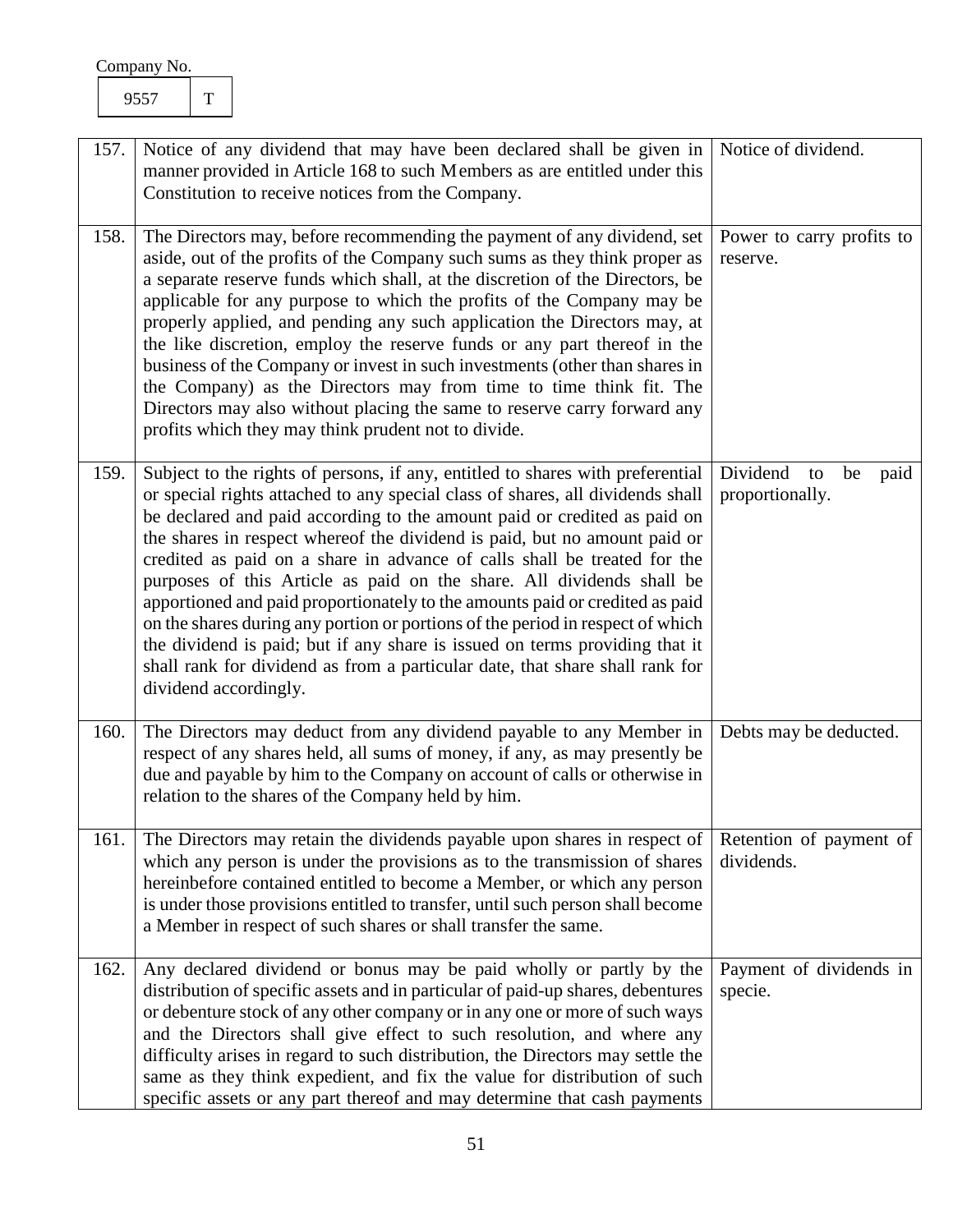<span id="page-52-4"></span><span id="page-52-3"></span><span id="page-52-2"></span><span id="page-52-1"></span><span id="page-52-0"></span>

|      | shall be made to any Members upon the footing of the value so fixed in<br>order to adjust the rights of all parties, and may vest any such specific assets<br>in trustees as may seem expedient to the Directors.                                                                                                                                                                                                                                                                                                                                                                                                                                                                                                                                                                                                                                                                                                                                                                                                                    |                                                                         |
|------|--------------------------------------------------------------------------------------------------------------------------------------------------------------------------------------------------------------------------------------------------------------------------------------------------------------------------------------------------------------------------------------------------------------------------------------------------------------------------------------------------------------------------------------------------------------------------------------------------------------------------------------------------------------------------------------------------------------------------------------------------------------------------------------------------------------------------------------------------------------------------------------------------------------------------------------------------------------------------------------------------------------------------------------|-------------------------------------------------------------------------|
| 163. | Any dividend or other money payable in cash in respect of shares may be<br>paid by cheque or warrant payable to the order of the Member in the<br>Register or through a crediting of funds into a specified bank account of<br>such Member.                                                                                                                                                                                                                                                                                                                                                                                                                                                                                                                                                                                                                                                                                                                                                                                          | Payment by cheque or<br>electronic<br>warrant<br><b>or</b><br>transfer. |
| 164. | Maybank and Ageas shall have the right to specify by written notice to the<br>Secretary the bank account or legal entity to which such Member's<br>dividends shall be paid subject to any legal restrictions in force. The<br>Company shall at the cost of the requesting Member act in accordance with<br>such written notice when making payment of dividends to that Member.                                                                                                                                                                                                                                                                                                                                                                                                                                                                                                                                                                                                                                                      | Account for receipt of<br>payment.                                      |
| 165. | Every such cheque or warrant shall be sent through the post directed to the<br>last registered address of the Member or to such person and to such address<br>as the Member may in writing direct. Every such cheque or warrant shall be<br>made payable to the order of the person to whom it is sent, and the payment<br>of any such cheque or warrant shall operate as a good discharge to the<br>Company in respect of the dividend represented thereby, notwithstanding<br>that it may subsequently appear that the same has been stolen or that the<br>endorsement thereon has been forged. Every such cheque or warrant shall<br>be sent at the risk of the person entitled to the money thereby represented.<br>Any Members may give effectual receipts for any dividends, bonuses or<br>other money payable in respect of the shares held by them.                                                                                                                                                                          | Payment by post<br>and<br>discharge.                                    |
|      | <b>CAPITALISATION OF PROFITS</b>                                                                                                                                                                                                                                                                                                                                                                                                                                                                                                                                                                                                                                                                                                                                                                                                                                                                                                                                                                                                     |                                                                         |
| 166. | The Company in General Meeting may, upon the recommendation of the<br>Directors, resolve that it is desirable to capitalise any part of the amount for<br>the time being standing to the credit of any of the Company's reserve<br>accounts or to the credit of the profit and loss account or otherwise available<br>for distribution, and accordingly that such sum be set free for distribution<br>amongst the Members who would have been entitled thereto if distributed<br>by way of dividend and in the same proportions, on conditions that the same<br>be not paid in cash but be applied either in or towards paying up any<br>amounts for the time being unpaid on any shares held by such Members<br>respectively or paying up in full unissued shares or debentures of the<br>Company to be allotted and distributed credited as fully paid up to and<br>amongst such Members in the proportion aforesaid, or partly in the one way<br>and partly in the other, and the Directors shall give effect to such resolution. | Power to capitalise.                                                    |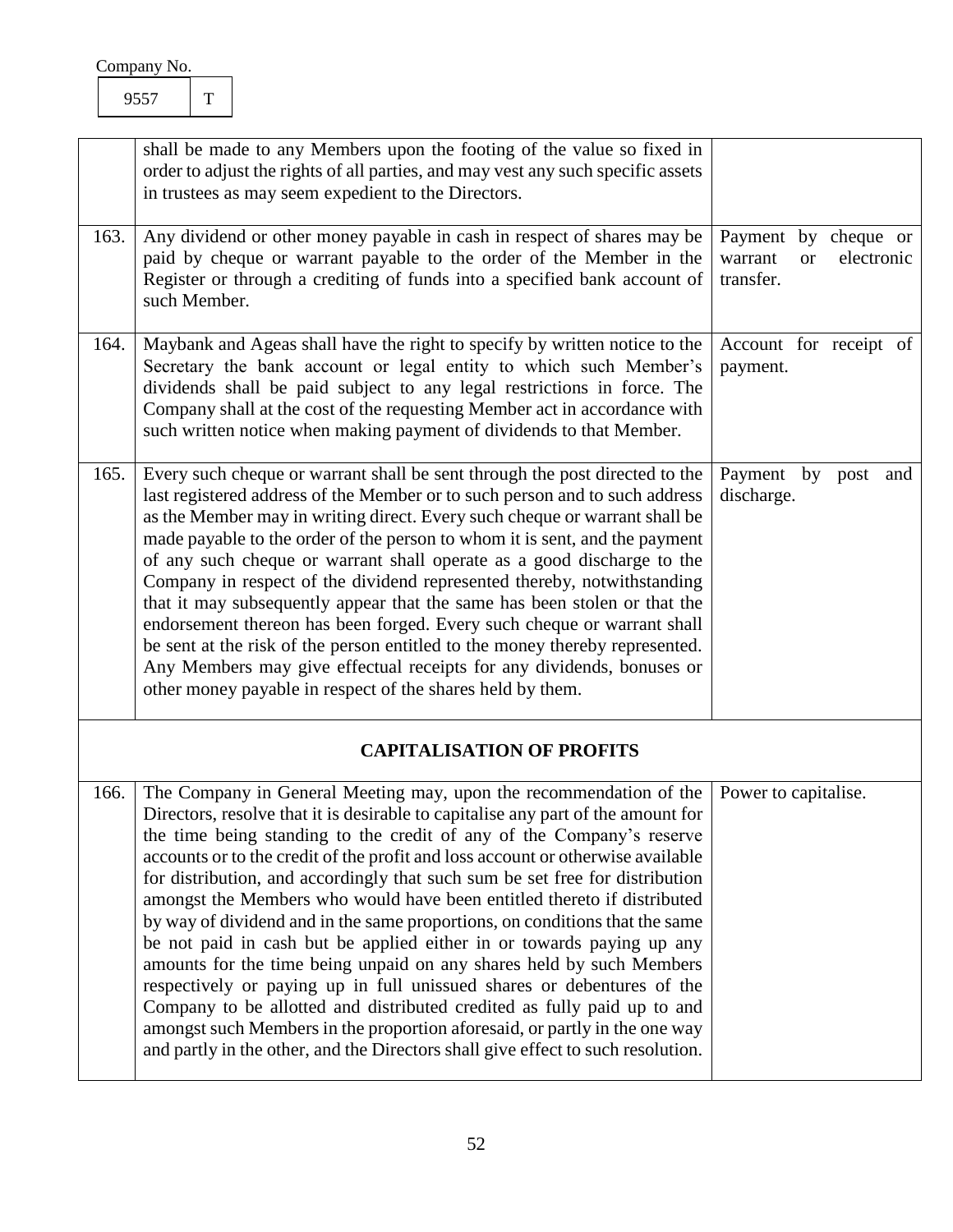<span id="page-53-3"></span><span id="page-53-2"></span><span id="page-53-1"></span><span id="page-53-0"></span>

| 167.           |          | Whenever such resolution as aforesaid shall have been passed, the Directors<br>shall make all appropriations and applications of the amount resolved to be<br>capitalised thereby, and all allotments and issues of fully paid shares or<br>debentures, if any, and generally shall do all acts and things required to give<br>effect thereto, with full power to the Directors to make such provisions for<br>the satisfaction of the right of any Member under such resolution to a<br>fractional part of the share by the issue of fractional certificates or by<br>payments in cash or otherwise as they think fit for the case of shares or<br>debentures becoming distributable in fractions, and also to authorise any<br>person to enter on behalf of all the Members entitled thereto into an<br>agreement with the Company providing for the allotment to them<br>respectively, credited as fully paid, of any further shares or debentures to<br>which they may be entitled upon such capitalisation, or (as the case may<br>require) for the payment by the Company on their behalf, by the application<br>thereto of their respective proportions of the amount resolved to be<br>capitalised of the amounts or any part of the amounts remaining unpaid on<br>their existing shares, and any agreement made under such authority shall be<br>effective and binding on all such Members. | Fractional certificates.      |
|----------------|----------|-------------------------------------------------------------------------------------------------------------------------------------------------------------------------------------------------------------------------------------------------------------------------------------------------------------------------------------------------------------------------------------------------------------------------------------------------------------------------------------------------------------------------------------------------------------------------------------------------------------------------------------------------------------------------------------------------------------------------------------------------------------------------------------------------------------------------------------------------------------------------------------------------------------------------------------------------------------------------------------------------------------------------------------------------------------------------------------------------------------------------------------------------------------------------------------------------------------------------------------------------------------------------------------------------------------------------------------------------------------------------------------------------------|-------------------------------|
| <b>NOTICES</b> |          |                                                                                                                                                                                                                                                                                                                                                                                                                                                                                                                                                                                                                                                                                                                                                                                                                                                                                                                                                                                                                                                                                                                                                                                                                                                                                                                                                                                                       |                               |
|                |          |                                                                                                                                                                                                                                                                                                                                                                                                                                                                                                                                                                                                                                                                                                                                                                                                                                                                                                                                                                                                                                                                                                                                                                                                                                                                                                                                                                                                       |                               |
| 168.           |          | Every Member shall be entitled to have notices in writing be served or                                                                                                                                                                                                                                                                                                                                                                                                                                                                                                                                                                                                                                                                                                                                                                                                                                                                                                                                                                                                                                                                                                                                                                                                                                                                                                                                | Service<br>of<br>notice<br>to |
|                |          | delivered upon the Member in the following manner at the election of the                                                                                                                                                                                                                                                                                                                                                                                                                                                                                                                                                                                                                                                                                                                                                                                                                                                                                                                                                                                                                                                                                                                                                                                                                                                                                                                              | Members.                      |
|                | Company: |                                                                                                                                                                                                                                                                                                                                                                                                                                                                                                                                                                                                                                                                                                                                                                                                                                                                                                                                                                                                                                                                                                                                                                                                                                                                                                                                                                                                       |                               |
|                | (a)      | in hard copy, either personally or by post to the Member's registered                                                                                                                                                                                                                                                                                                                                                                                                                                                                                                                                                                                                                                                                                                                                                                                                                                                                                                                                                                                                                                                                                                                                                                                                                                                                                                                                 |                               |
|                |          | address or (if he has no registered address within Malaysia) to the<br>address, if any, in Malaysia supplied by the Member to the Company                                                                                                                                                                                                                                                                                                                                                                                                                                                                                                                                                                                                                                                                                                                                                                                                                                                                                                                                                                                                                                                                                                                                                                                                                                                             |                               |
|                |          | as appearing in the Register for the purpose of giving notice to him;                                                                                                                                                                                                                                                                                                                                                                                                                                                                                                                                                                                                                                                                                                                                                                                                                                                                                                                                                                                                                                                                                                                                                                                                                                                                                                                                 |                               |
|                |          | <b>or</b>                                                                                                                                                                                                                                                                                                                                                                                                                                                                                                                                                                                                                                                                                                                                                                                                                                                                                                                                                                                                                                                                                                                                                                                                                                                                                                                                                                                             |                               |
|                |          |                                                                                                                                                                                                                                                                                                                                                                                                                                                                                                                                                                                                                                                                                                                                                                                                                                                                                                                                                                                                                                                                                                                                                                                                                                                                                                                                                                                                       |                               |
|                | (b)      | in electronic form; or                                                                                                                                                                                                                                                                                                                                                                                                                                                                                                                                                                                                                                                                                                                                                                                                                                                                                                                                                                                                                                                                                                                                                                                                                                                                                                                                                                                |                               |
|                | (c)      | in a combination of both in hard copy and electronic form.                                                                                                                                                                                                                                                                                                                                                                                                                                                                                                                                                                                                                                                                                                                                                                                                                                                                                                                                                                                                                                                                                                                                                                                                                                                                                                                                            |                               |
| 169.           |          | Notice in electronic form shall be valid if:                                                                                                                                                                                                                                                                                                                                                                                                                                                                                                                                                                                                                                                                                                                                                                                                                                                                                                                                                                                                                                                                                                                                                                                                                                                                                                                                                          | Notice in electronic form.    |
|                |          |                                                                                                                                                                                                                                                                                                                                                                                                                                                                                                                                                                                                                                                                                                                                                                                                                                                                                                                                                                                                                                                                                                                                                                                                                                                                                                                                                                                                       |                               |
|                | (a)      | transmitted to the electronic address provided by the Member to the<br>Company for the purpose of giving notice to him; or                                                                                                                                                                                                                                                                                                                                                                                                                                                                                                                                                                                                                                                                                                                                                                                                                                                                                                                                                                                                                                                                                                                                                                                                                                                                            |                               |
|                |          |                                                                                                                                                                                                                                                                                                                                                                                                                                                                                                                                                                                                                                                                                                                                                                                                                                                                                                                                                                                                                                                                                                                                                                                                                                                                                                                                                                                                       |                               |
|                | (b)      | by publishing it on a website prescribed by the Company from time                                                                                                                                                                                                                                                                                                                                                                                                                                                                                                                                                                                                                                                                                                                                                                                                                                                                                                                                                                                                                                                                                                                                                                                                                                                                                                                                     |                               |
|                |          | to time. For clarity, the Company shall separately and immediately                                                                                                                                                                                                                                                                                                                                                                                                                                                                                                                                                                                                                                                                                                                                                                                                                                                                                                                                                                                                                                                                                                                                                                                                                                                                                                                                    |                               |
|                |          | notify the Member in writing (either by sending to the Member                                                                                                                                                                                                                                                                                                                                                                                                                                                                                                                                                                                                                                                                                                                                                                                                                                                                                                                                                                                                                                                                                                                                                                                                                                                                                                                                         |                               |
|                |          | personally or through the post to his registered address, within                                                                                                                                                                                                                                                                                                                                                                                                                                                                                                                                                                                                                                                                                                                                                                                                                                                                                                                                                                                                                                                                                                                                                                                                                                                                                                                                      |                               |
|                |          | Malaysia or using the electronic communications) such publication                                                                                                                                                                                                                                                                                                                                                                                                                                                                                                                                                                                                                                                                                                                                                                                                                                                                                                                                                                                                                                                                                                                                                                                                                                                                                                                                     |                               |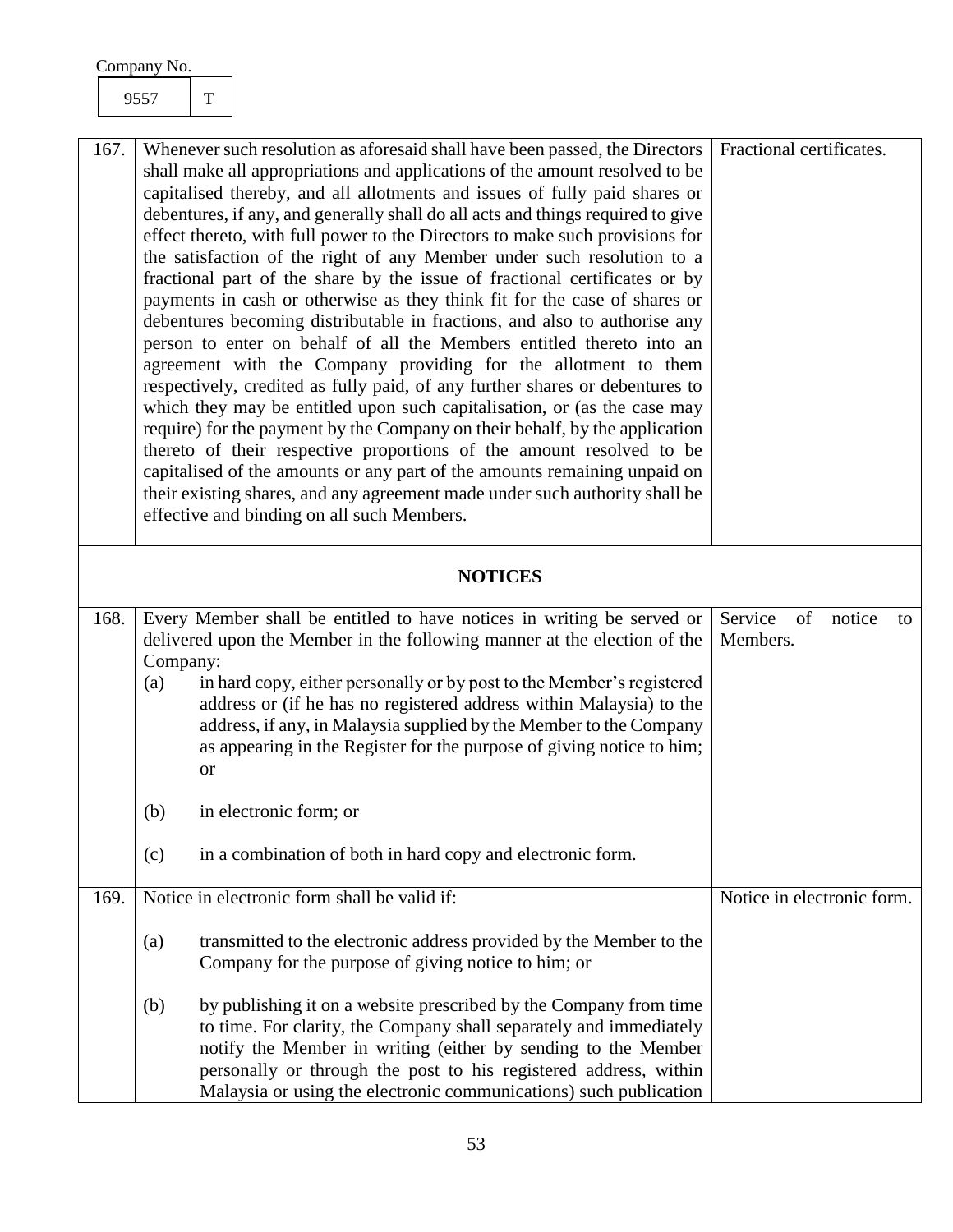<span id="page-54-3"></span><span id="page-54-2"></span><span id="page-54-1"></span><span id="page-54-0"></span>

|      | of notice or document on the website and state the designated<br>webstite link or address where a copy of the notice or document may<br>be downloaded.                                                                                                                                                                                                                                                                                                                                                                                                                                                                                                                                                                                                                                                                                                                                                                                                                                                                                                      |                                                                                                          |
|------|-------------------------------------------------------------------------------------------------------------------------------------------------------------------------------------------------------------------------------------------------------------------------------------------------------------------------------------------------------------------------------------------------------------------------------------------------------------------------------------------------------------------------------------------------------------------------------------------------------------------------------------------------------------------------------------------------------------------------------------------------------------------------------------------------------------------------------------------------------------------------------------------------------------------------------------------------------------------------------------------------------------------------------------------------------------|----------------------------------------------------------------------------------------------------------|
| 170. | Any document other than a notice requiring to be served on a Member may<br>be served in the like manner as a notice may be given to him under this<br>Constitution.                                                                                                                                                                                                                                                                                                                                                                                                                                                                                                                                                                                                                                                                                                                                                                                                                                                                                         | Service<br>of documents<br>other than notice.                                                            |
| 171. | Any notice or other document if served by post shall be deemed to<br>(a)<br>be given or served in the case of a Member having an address for<br>service in Malaysia two (2) days following that on which a properly<br>stamped letter containing the same is posted within Malaysia and in<br>the case of a Member having an address for service outside Malaysia<br>seven (7) days following that on which the letter suitably stamped<br>at airmail rates containing the same is posted within Malaysia. In<br>proving service by post it shall be sufficient to prove that the letter<br>containing the notice or document was properly addressed and<br>stamped and put into the government post office box.<br>(b)<br>Any notice or document delivered or sent by post to, or left at, the<br>registered address of any Member in accordance with this<br>Constitution shall, if such Member be then deceased, and whether<br>or not the Company has notice of his death, be deemed to have been<br>duly served on his legal personal representatives. | When notice<br>by<br>post<br>deemed served.                                                              |
| 172. | Any notice or document if given, sent or served by electronic<br>communication to the electronic address of any Member shall be deemed<br>to have been duly given, sent or served at the time of transmission of the<br>electronic communication by the email server of facility operated by the<br>Company or its service provider to the electronic address of such Member<br>provided always that Company obtains the reply message or other<br>applicable proof indicated that the electronic communication have been<br>delivered.                                                                                                                                                                                                                                                                                                                                                                                                                                                                                                                     | When notice given by<br>electronic<br>communication<br>deemed<br>served.                                 |
| 173. | Every person who, by operation of law, transfer, transmission or other<br>means whatsoever, shall become entitled to any share, shall be bound by<br>every notice in respect of such share, which, previously to his name and<br>address being entered in the Register as the registered Member of such<br>share, shall have been duly given to the person from whom he derives the<br>title to such share.                                                                                                                                                                                                                                                                                                                                                                                                                                                                                                                                                                                                                                                 | Notice duly given to<br>person entitled to share by<br>operation of law, transfer,<br>transmission, etc. |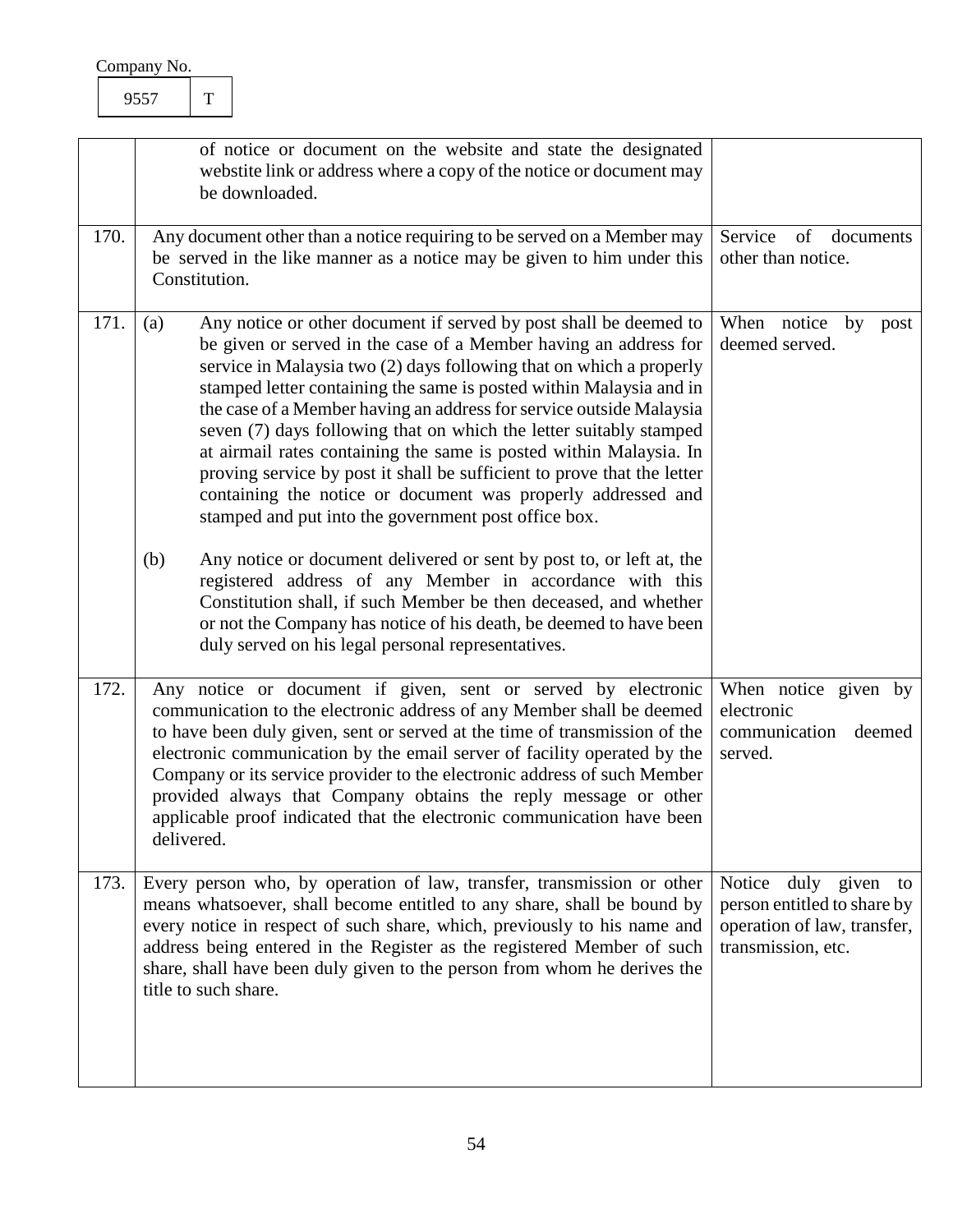<span id="page-55-1"></span>9557 T

<span id="page-55-2"></span><span id="page-55-0"></span>

| <b>WINDING-UP</b> |                                                                                                                                                                           |                                                                                                                                                                                                                                                                                                                                                                                                                                                                                                                                                                                                                                                                                                                                                                                                                                                                                                                                                                                                                                                                                                                                                                                      |                                      |  |
|-------------------|---------------------------------------------------------------------------------------------------------------------------------------------------------------------------|--------------------------------------------------------------------------------------------------------------------------------------------------------------------------------------------------------------------------------------------------------------------------------------------------------------------------------------------------------------------------------------------------------------------------------------------------------------------------------------------------------------------------------------------------------------------------------------------------------------------------------------------------------------------------------------------------------------------------------------------------------------------------------------------------------------------------------------------------------------------------------------------------------------------------------------------------------------------------------------------------------------------------------------------------------------------------------------------------------------------------------------------------------------------------------------|--------------------------------------|--|
| 174.              | (a)                                                                                                                                                                       | If the Company shall be wound up, the liquidator may, with the<br>sanction of a Special Resolution of the Company and any other<br>sanction required by the Act, divide amongst the Members in specie<br>the whole or any part of the assets of the Company (whether they<br>consist of property of the same kind or not) and may for that<br>purpose set such value as he deems fair upon any property to be<br>divided as aforesaid and may determine how the division shall be<br>carried out as between the Members of different classes of<br>Members, but so that, if any division is resolved otherwise than in<br>accordance with such rights, the Members shall have the same right<br>of dissent and consequential rights as if such resolution was a special<br>resolution passed pursuant to Section 457 of the Act. The liquidator<br>may, with the like sanction, vest the whole or any part of any such<br>assets in trustees upon such trusts for the benefit of the<br>contributories as the liquidator, with the like sanction, thinks fit, but<br>so that no Member shall be compelled to accept any share or other<br>securities whereon there is any liability. | Distribution of assets in<br>specie. |  |
|                   | (b)                                                                                                                                                                       | Otherwise than in accordance with such rights, the Members shall<br>have the same right of dissent and consequential rights as if such<br>resolution was a special resolution passed pursuant to Section 457 of<br>the Act. A special resolution sanctioning a transfer or sale to<br>another company duly passed pursuant to the said section may in<br>like manner authorise the distribution of any shares or other<br>consideration receivable by the liquidators amongst the Members<br>otherwise than in accordance with their existing rights; and any<br>such determination shall be binding upon all the Members subject<br>to the right of dissent and consequential rights conferred by the<br>said Section.                                                                                                                                                                                                                                                                                                                                                                                                                                                              |                                      |  |
| 175.              | Save that this Article shall be without prejudice to the rights of Members of<br>shares issued upon special terms and conditions the following provisions<br>shall apply: |                                                                                                                                                                                                                                                                                                                                                                                                                                                                                                                                                                                                                                                                                                                                                                                                                                                                                                                                                                                                                                                                                                                                                                                      | Distribution of assets.              |  |
|                   | (a)                                                                                                                                                                       | If the Company shall be wound up and the assets available for<br>distribution among the Members as such shall be insufficient to<br>repay the whole of the paid up capital such assets shall be distributed<br>so that as nearly as may be the losses shall be borne by the Members<br>in proportion to the capital paid up, or which ought to have been<br>paid up at the commencement of the winding-up, on the shares held<br>by them respectively; and                                                                                                                                                                                                                                                                                                                                                                                                                                                                                                                                                                                                                                                                                                                           |                                      |  |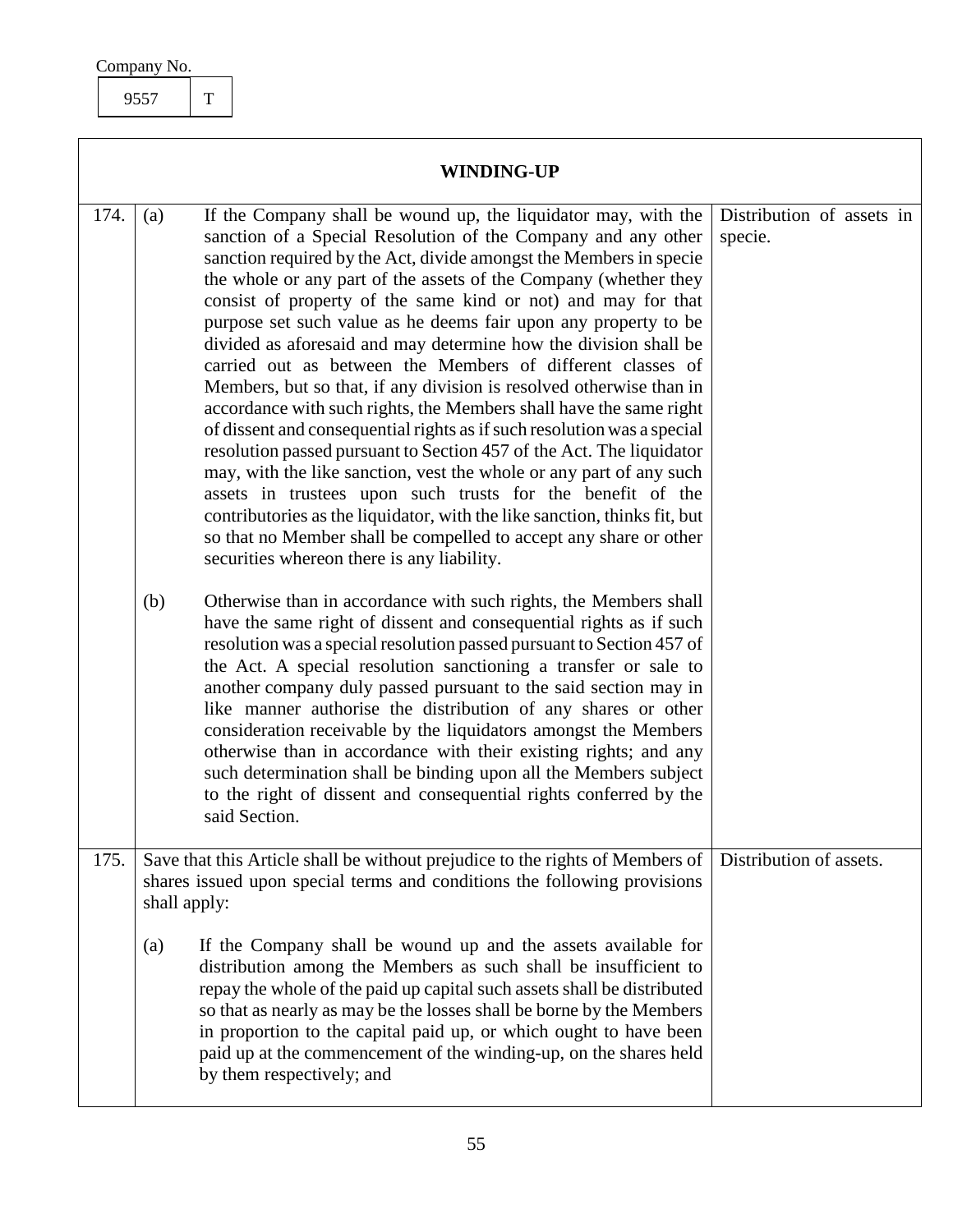<span id="page-56-4"></span><span id="page-56-3"></span><span id="page-56-2"></span><span id="page-56-1"></span><span id="page-56-0"></span>

| 9557                                                                                                                                                                                                                                                                                                                                                                                                                                                                                                                                                                                                                                                                                                                                                                                                                                                                                                                                                                                                                                                                                                                                                                                                                                                                                                                                                                                                                                                                                                                                                                                                                                              | $\mathbf T$ |                                                                                                                                                                                                                                                                                                                                                                                                                      |                                   |
|---------------------------------------------------------------------------------------------------------------------------------------------------------------------------------------------------------------------------------------------------------------------------------------------------------------------------------------------------------------------------------------------------------------------------------------------------------------------------------------------------------------------------------------------------------------------------------------------------------------------------------------------------------------------------------------------------------------------------------------------------------------------------------------------------------------------------------------------------------------------------------------------------------------------------------------------------------------------------------------------------------------------------------------------------------------------------------------------------------------------------------------------------------------------------------------------------------------------------------------------------------------------------------------------------------------------------------------------------------------------------------------------------------------------------------------------------------------------------------------------------------------------------------------------------------------------------------------------------------------------------------------------------|-------------|----------------------------------------------------------------------------------------------------------------------------------------------------------------------------------------------------------------------------------------------------------------------------------------------------------------------------------------------------------------------------------------------------------------------|-----------------------------------|
| (b)                                                                                                                                                                                                                                                                                                                                                                                                                                                                                                                                                                                                                                                                                                                                                                                                                                                                                                                                                                                                                                                                                                                                                                                                                                                                                                                                                                                                                                                                                                                                                                                                                                               |             | If in a winding-up the assets available for distribution among the<br>Members shall be more than sufficient to repay the whole of the<br>capital paid up at the commencement of the winding-up, the excess<br>shall be distributed among the Members in proportion to the capital<br>paid up, or which ought to have been paid up at the commencement<br>of the winding-up, on the shares held by them respectively. |                                   |
| 176.<br>On the voluntary liquidation of the Company, no commission or fee shall<br>be paid to a liquidator unless it shall have been ratified by Members. The<br>amount of such payment shall be notified to all Members at least seven (7)<br>days prior to the meeting at which it is to be considered.                                                                                                                                                                                                                                                                                                                                                                                                                                                                                                                                                                                                                                                                                                                                                                                                                                                                                                                                                                                                                                                                                                                                                                                                                                                                                                                                         |             | Liquidator's<br>remuneration subject to<br>ratification by Members.                                                                                                                                                                                                                                                                                                                                                  |                                   |
|                                                                                                                                                                                                                                                                                                                                                                                                                                                                                                                                                                                                                                                                                                                                                                                                                                                                                                                                                                                                                                                                                                                                                                                                                                                                                                                                                                                                                                                                                                                                                                                                                                                   |             | <b>INDEMNITY</b>                                                                                                                                                                                                                                                                                                                                                                                                     |                                   |
| Save and except so far as the provision of this Constitution shall be<br>177.<br>Indemnity.<br>avoided by Sections 288 and 289 of the Act, every Director, manager, agent,<br>Secretary and other officer and employee of the Company and each of them<br>and their respective heirs executors and administrators<br>shall be<br>indemnified by the Company against all costs losses damages and<br>expenses which any such Director, manager, agent, Secretary or other<br>officer or employee may incur or become liable to, by reason of any<br>covenant contract or agreement entered into or act or deed done by him as<br>such Director, manager, agent, Secretary or other officer or employee in<br>carrying into effect the objects and purposes of the Company or any of<br>them, or in or about any action suit or proceeding connected with the<br>affairs thereof or otherwise in or about the execution of his office unless<br>the same shall be incurred or occasioned by his own willful act or default.<br>In particular and without prejudice to the generality of the foregoing, every<br>Director, manager, agent, auditor, Secretary, other officer and employee for<br>the time being of the Company shall be indemnified out of the assets of the<br>Company against any liability incurred by him in defending any<br>proceedings, whether civil or criminal, in which judgment is given in his<br>favour or in which he is acquitted or in connection with any application<br>under the Act in which relief is granted to him by the Court in respect of<br>any negligence, default, breach of duty or breach of trust. |             |                                                                                                                                                                                                                                                                                                                                                                                                                      |                                   |
|                                                                                                                                                                                                                                                                                                                                                                                                                                                                                                                                                                                                                                                                                                                                                                                                                                                                                                                                                                                                                                                                                                                                                                                                                                                                                                                                                                                                                                                                                                                                                                                                                                                   |             | <b>ALTERATION OF CONSTITUTION</b>                                                                                                                                                                                                                                                                                                                                                                                    |                                   |
| 178.                                                                                                                                                                                                                                                                                                                                                                                                                                                                                                                                                                                                                                                                                                                                                                                                                                                                                                                                                                                                                                                                                                                                                                                                                                                                                                                                                                                                                                                                                                                                                                                                                                              |             | Subject to the Act, the Company may by Special Resolution add to, amend<br>or delete any of the Articles of the Constitution.                                                                                                                                                                                                                                                                                        | Alteration<br>of<br>Constitution. |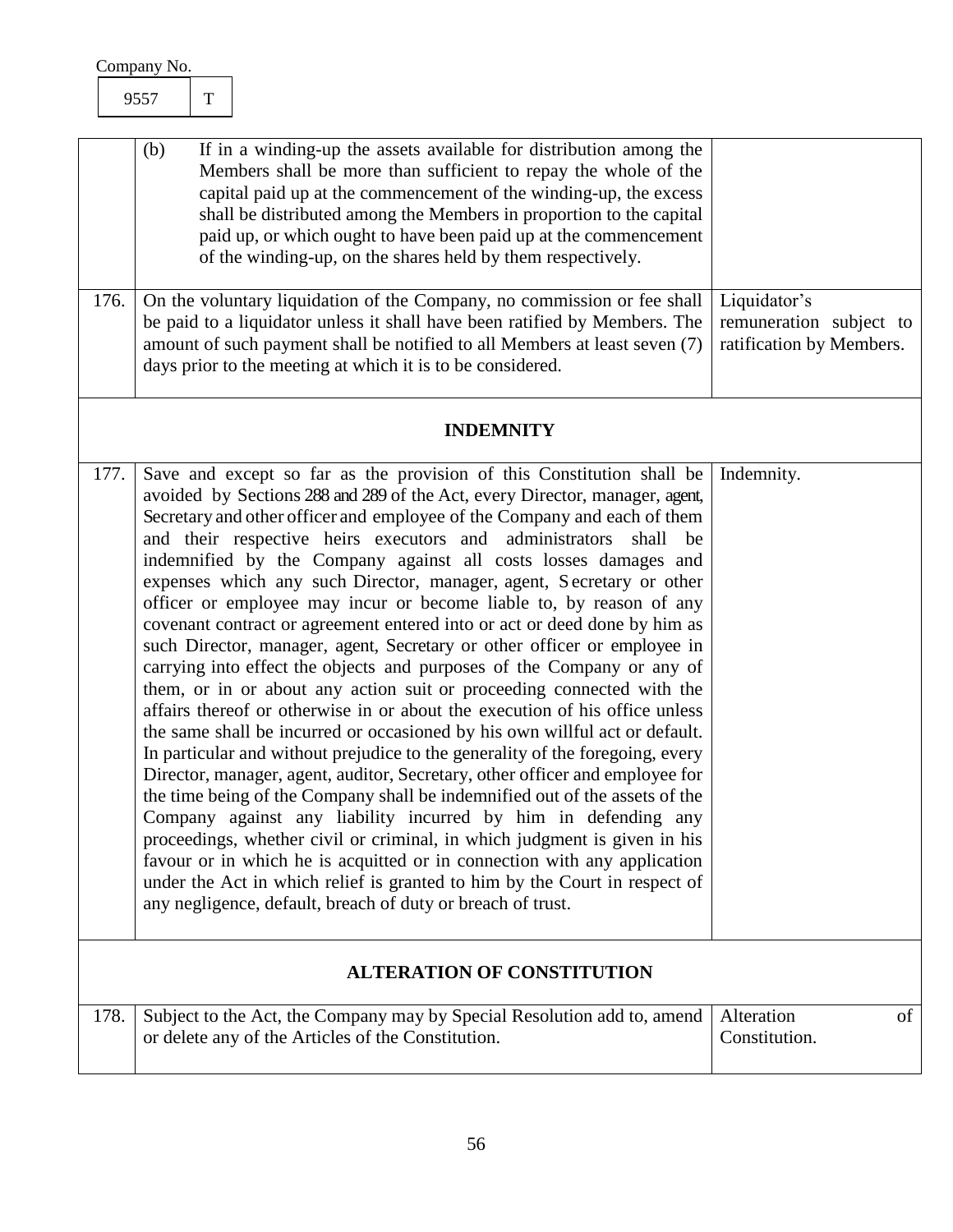| Company No. |  |
|-------------|--|
|             |  |

<span id="page-57-1"></span>9557 T

<span id="page-57-0"></span>

| <b>COMPLIANCE</b>                                                                                                                                                                                                                                                                                                                                               |                                                                                                                                                                                                                                                                                                                                |                                                                                                                                                                                                         |                          |      |     |
|-----------------------------------------------------------------------------------------------------------------------------------------------------------------------------------------------------------------------------------------------------------------------------------------------------------------------------------------------------------------|--------------------------------------------------------------------------------------------------------------------------------------------------------------------------------------------------------------------------------------------------------------------------------------------------------------------------------|---------------------------------------------------------------------------------------------------------------------------------------------------------------------------------------------------------|--------------------------|------|-----|
| 179.                                                                                                                                                                                                                                                                                                                                                            |                                                                                                                                                                                                                                                                                                                                | This Constitution shall be construed with strict compliance to the Statutes<br>and any other guidelines issued by BNM ("Guidelines") in that :-                                                         | Compliances<br>Statutes. | with | the |
|                                                                                                                                                                                                                                                                                                                                                                 | (a)                                                                                                                                                                                                                                                                                                                            | Notwithstanding anything contained in this Constitution, if the<br>Statutes and Guidelines prohibit an act being done, the act shall not<br>be done.                                                    |                          |      |     |
|                                                                                                                                                                                                                                                                                                                                                                 | (b)                                                                                                                                                                                                                                                                                                                            | Nothing contained in this Constitution prevents an act being done<br>that the Statutes and Guidelines require to be done.                                                                               |                          |      |     |
|                                                                                                                                                                                                                                                                                                                                                                 | (c)                                                                                                                                                                                                                                                                                                                            | If the Statutes and Guidelines require an act to be done or not to be<br>done, authority is given for that act to be done or not to be done (as<br>the case may be).                                    |                          |      |     |
|                                                                                                                                                                                                                                                                                                                                                                 | (d)                                                                                                                                                                                                                                                                                                                            | If the Statutes and Guidelines require this Constitution to contain a<br>provision and they do not contain such a provision, this<br>Constitution are deemed to contain that provision.                 |                          |      |     |
|                                                                                                                                                                                                                                                                                                                                                                 | (e)                                                                                                                                                                                                                                                                                                                            | If the Statutes and Guidelines require this Constitution not to<br>contain a provision and they contain such a provision, this<br>Constitution are deemed not to contain that provision.                |                          |      |     |
|                                                                                                                                                                                                                                                                                                                                                                 | (f)                                                                                                                                                                                                                                                                                                                            | If any provision of this Constitution is or becomes inconsistent with<br>the Statutes and Guidelines, this Constitution are deemed not to<br>contain that provision to the extent of the inconsistency. |                          |      |     |
| Notwithstanding the foregoing, nothing herein shall prevent the Company<br>from applying to the BNM for any waiver of its compliance or observance<br>of any of the Statutes and Guidelines and in the event the compliance or<br>observance of any of the Statutes and Guidelines is waived by the BNM,<br>the Company shall be exempted from such compliance. |                                                                                                                                                                                                                                                                                                                                |                                                                                                                                                                                                         |                          |      |     |
| <b>SECRECY CLAUSE</b>                                                                                                                                                                                                                                                                                                                                           |                                                                                                                                                                                                                                                                                                                                |                                                                                                                                                                                                         |                          |      |     |
| 180.                                                                                                                                                                                                                                                                                                                                                            | No Member shall be entitled to require discovery of or any information<br>Secrecy clause.<br>respecting any detail of the Company's trade or any matter which may be<br>in the nature of a trade secret, mystery of trade or secret process which may<br>relate to the conduct of the business of the Company and which in the |                                                                                                                                                                                                         |                          |      |     |

<span id="page-57-3"></span><span id="page-57-2"></span>opinion of the Board it will be inexpedient in the interest of the Members

of the Company to communicate to the public.